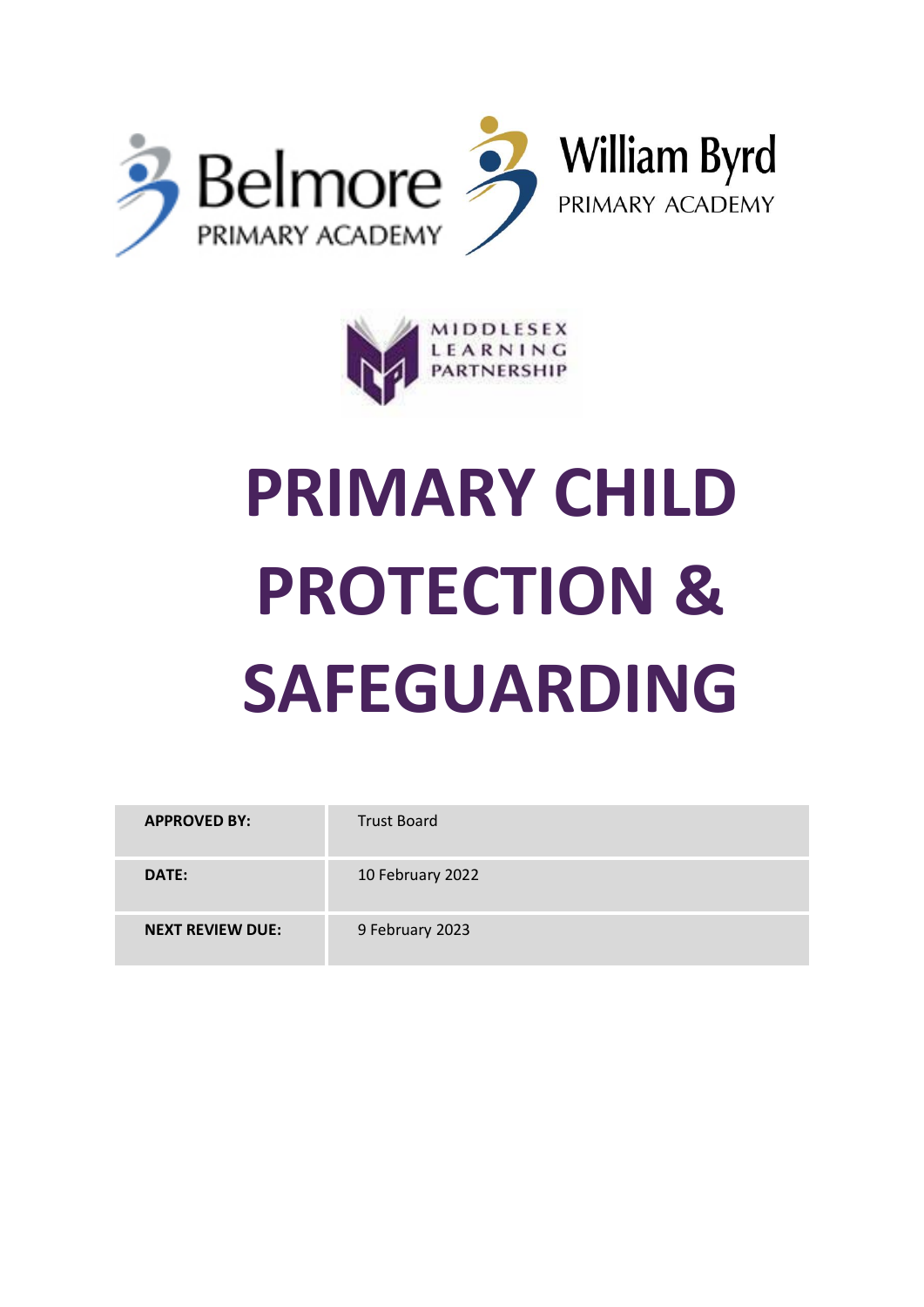## **Contents**

| 7.4 If you have concerns about a child (as opposed to believing a child is suffering or likely to |  |
|---------------------------------------------------------------------------------------------------|--|
|                                                                                                   |  |
| 7.7 Concerns about a staff member, supply teacher, volunteer or contractor 15                     |  |
|                                                                                                   |  |
|                                                                                                   |  |
|                                                                                                   |  |
|                                                                                                   |  |
|                                                                                                   |  |
|                                                                                                   |  |
|                                                                                                   |  |
|                                                                                                   |  |
|                                                                                                   |  |
|                                                                                                   |  |
|                                                                                                   |  |
|                                                                                                   |  |
|                                                                                                   |  |
|                                                                                                   |  |
|                                                                                                   |  |
|                                                                                                   |  |
|                                                                                                   |  |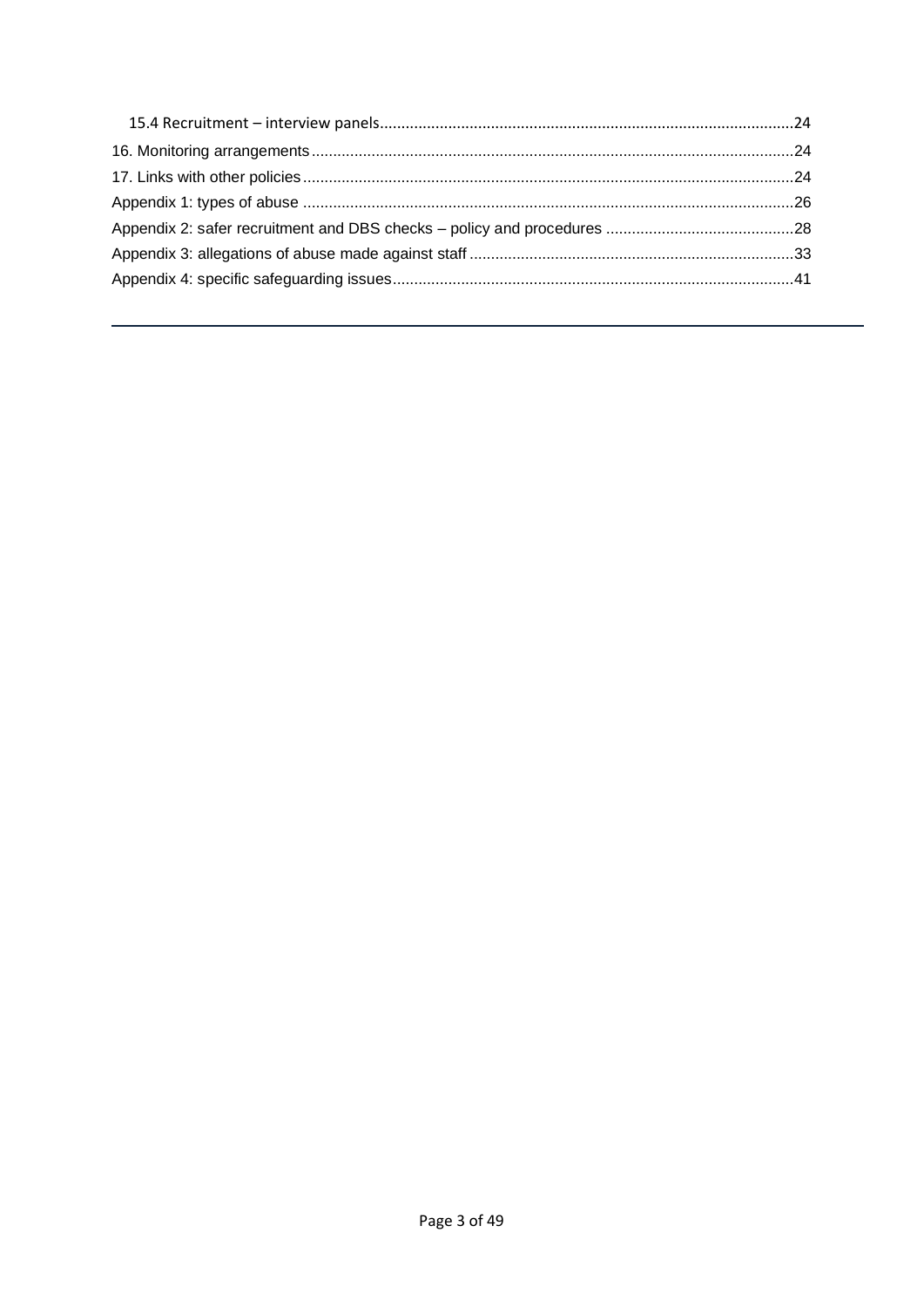## <span id="page-3-0"></span>**Important contacts – Belmore Primary**

| ROLE/ORGANISATION                            | <b>NAME</b>                | <b>CONTACT DETAILS</b>                                                  |
|----------------------------------------------|----------------------------|-------------------------------------------------------------------------|
| Designated safeguarding lead<br>(DSL)        | Catherine Harvey           | Email: charvey@belmore.school<br>Ph: 01895 462 370                      |
| Deputy DSL                                   | Lawrence Hyatt             | Email: lhyatt@belmore.school<br>Ph: 01895 462 364                       |
| Local authority designated<br>officer (LADO) | Hannah Ives                | Email: hives@hillingdon.gov.uk<br>Ph: 01895 250975                      |
| Co-Chair of governors                        | Simon Arnold<br>Jo Roberts | Email: sarnold@mlp.org.uk<br>jroberts@mlp.org.uk                        |
| Channel helpline<br>Hillingdon PREVENT Lead  | <b>Fiona Gibbs</b>         | 020 7340 7264<br>Email: fgibbs@hillingdon.gov.uk<br>Mobile: 07946714637 |

# <span id="page-3-1"></span>**Important contacts – William Byrd Primary**

| ROLE/ORGANISATION                            | <b>NAME</b>           | <b>CONTACT DETAILS</b>                                 |
|----------------------------------------------|-----------------------|--------------------------------------------------------|
| Designated safeguarding lead<br>(DSL)        | <b>Rachel Preston</b> | Email: rpreston@williambyrd.school                     |
|                                              |                       | Ph: 01895 462394                                       |
| Deputy DSL                                   | Sarah Roberts         | Email: sroberts@williambyrd.school                     |
|                                              |                       | Ph: 01895 462394                                       |
| Local authority designated<br>officer (LADO) | Hannah Ives           | Email: hives@hillingdon.gov.uk                         |
|                                              |                       | Ph: 01895 250975                                       |
| Co-Chair of governors                        | Simon Arnold          | Email: sarnold@mlp.org.uk                              |
|                                              | Jo Roberts            | jroberts@mlp.org.uk                                    |
| Channel helpline                             | Fiona Gibbs           | 020 7340 7264                                          |
| Hillingdon PREVENT Lead                      |                       | Email: fgibbs@hillingdon.gov.uk<br>Mobile: 07946714637 |

## <span id="page-3-2"></span>**1. Aims**

The school aims to ensure that:

- Appropriate action is taken in a timely manner to safeguard and promote children's welfare
- All staff are aware of their statutory responsibilities with respect to safeguarding
- Staff are properly training in recognising and reporting safeguarding issues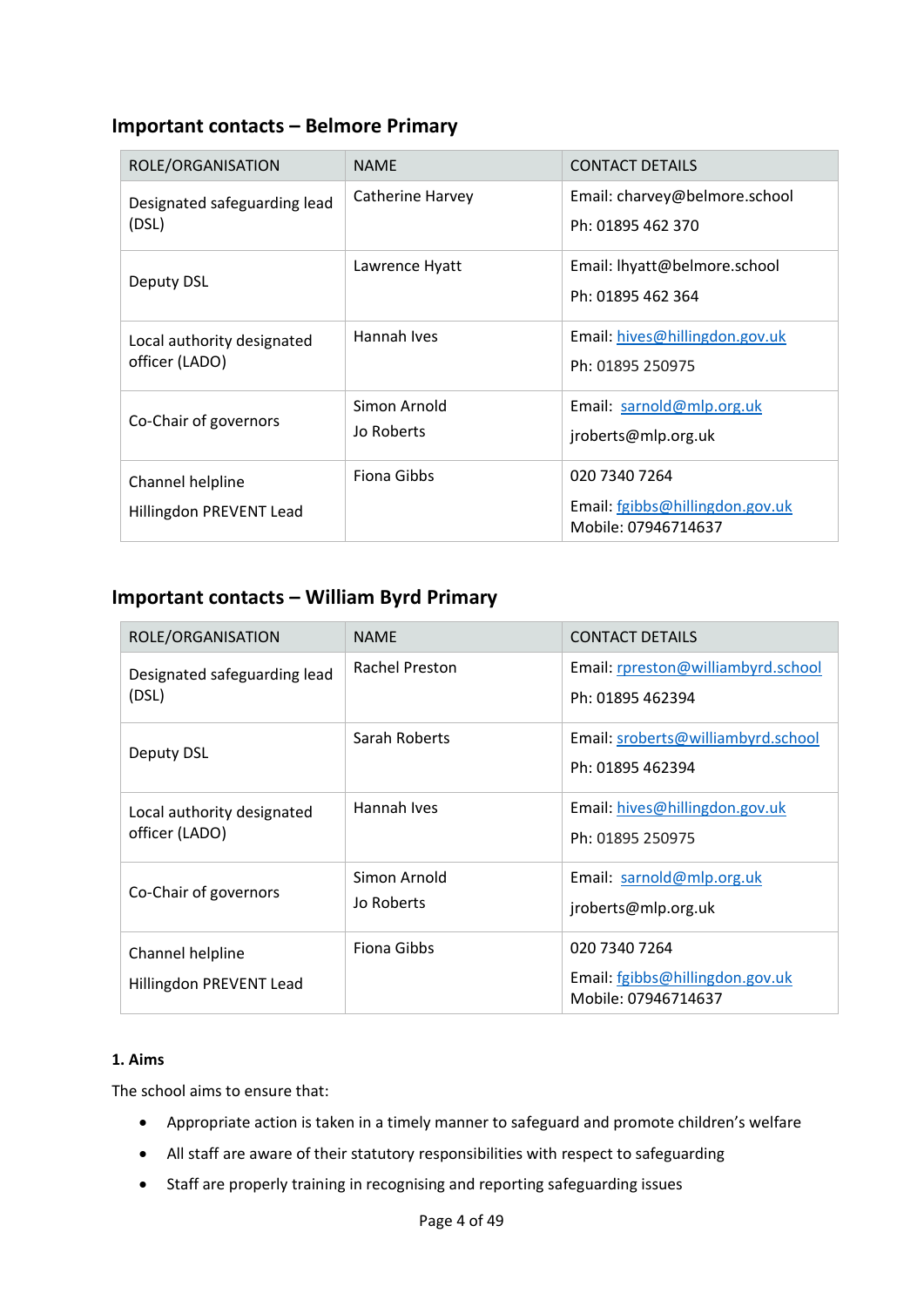## <span id="page-4-0"></span>**2. Legislation and statutory guidance**

This policy is based on the Department for Education's statutory guidance [Keeping Children Safe in](https://www.gov.uk/government/publications/keeping-children-safe-in-education--2)  [Education \(2021\)](https://www.gov.uk/government/publications/keeping-children-safe-in-education--2) an[d Working Together to Safeguard Children \(2018\),](https://www.gov.uk/government/publications/working-together-to-safeguard-children--2) and th[e Governance Handbook.](https://www.gov.uk/government/publications/governance-handbook) We comply with this guidance and the arrangements agreed and published by our 3 local safeguarding partners.

This policy is also based on the following legislation:

- Part 3 of the schedule to the [Education \(Independent School Standards\) Regulations 2014,](http://www.legislation.gov.uk/uksi/2014/3283/schedule/part/3/made) which places a duty on academies and independent schools to safeguard and promote the welfare of pupils at the school
- [The Children Act 1989](http://www.legislation.gov.uk/ukpga/1989/41) (and [2004 amendment\)](http://www.legislation.gov.uk/ukpga/2004/31/contents), which provides a framework for the care and protection of children
- Section 5B(11) of the Female Genital Mutilation Act 2003, as inserted by section 74 of the [Serious Crime Act 2015,](http://www.legislation.gov.uk/ukpga/2015/9/part/5/crossheading/female-genital-mutilation) which places a statutory duty on teachers to report to the police where they discover that female genital mutilation (FGM) appears to have been carried out on a girl under 18
- [Statutory guidance on FGM,](https://www.gov.uk/government/publications/multi-agency-statutory-guidance-on-female-genital-mutilation) which sets out responsibilities with regards to safeguarding and supporting girls affected by FGM
- [The Rehabilitation of Offenders Act 1974,](http://www.legislation.gov.uk/ukpga/1974/53) which outlines when people with criminal convictions can work with children
- Schedule 4 of the [Safeguarding Vulnerable Groups Act 2006](http://www.legislation.gov.uk/ukpga/2006/47/schedule/4), which defines what 'regulated activity' is in relation to children
- [Statutory guidance on the Prevent duty](https://www.gov.uk/government/publications/prevent-duty-guidance), which explains schools' duties under the Counter-Terrorism and Security Act 2015 with respect to protecting people from the risk of radicalisation and extremism
- The Childcare (Disqualification) and Childcare (Early Years Provision Free of Charge) (Extended [Entitlement\) \(Amendment\) Regulations 2018](http://www.legislation.gov.uk/uksi/2018/794/contents/made) (referred to in this policy as the "2018 Childcare Disqualification Regulations") and [Childcare Act 2006,](http://www.legislation.gov.uk/ukpga/2006/21/contents) which set out who is disqualified from working with children
- This policy also meets requirements relating to safeguarding and welfare in the statutory [framework for the Early Years Foundation Stage](https://www.gov.uk/government/publications/early-years-foundation-stage-framework--2)

This policy also complies with our funding agreement and articles of association.

## <span id="page-4-1"></span>**3. Definitions**

#### **Safeguarding and promoting the welfare of children** means:

- Protecting children from maltreatment
- Preventing impairment of children's mental and physical health or development
- Ensuring that children grow up in circumstances consistent with the provision of safe and effective care
- Taking action to enable all children to have the best outcomes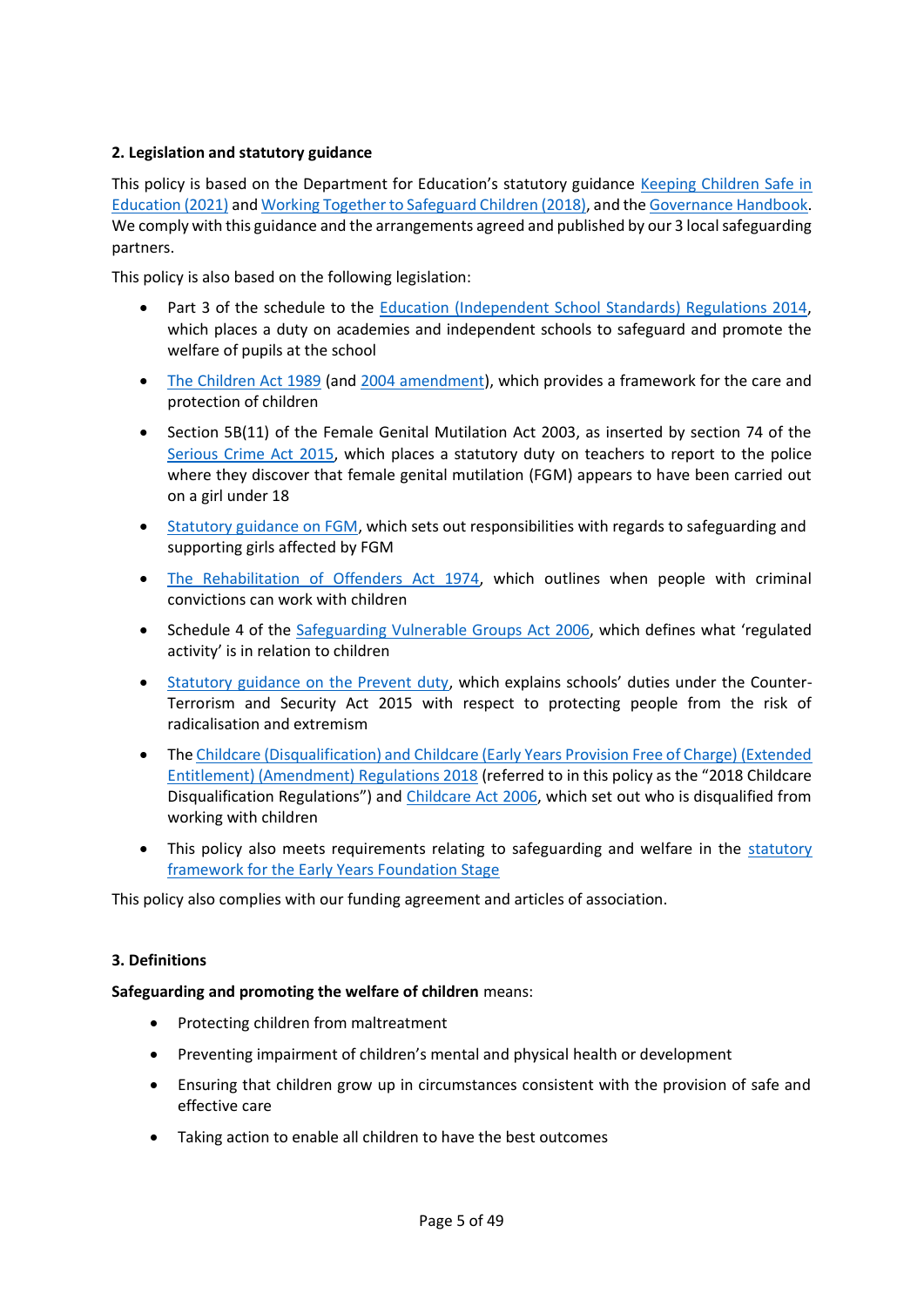**Child protection** is part of this definition and refers to activities undertaken to prevent children suffering, or being likely to suffer, significant harm.

**Abuse** is a form of maltreatment of a child, and may involve inflicting harm or failing to act to prevent harm. Appendix 1 explains the different types of abuse.

**Neglect** is a form of abuse and is the persistent failure to meet a child's basic physical and/or psychological needs, likely to result in the serious impairment of the child's health or development. Appendix 1 defines neglect in more detail.

**Sharing of nudes and semi-nudes** (also known as sexting or youth produced sexual imagery) is where children share nude or semi-nude images, videos or live streams.

**Children** includes everyone under the age of 18.

The following 3 **safeguarding partners** are identified in Keeping Children Safe in Education (and defined in the Children Act 2004, as amended by chapter 2 of the Children and Social Work Act 2017). They will make arrangements to work together to safeguard and promote the welfare of local children, including identifying and responding to their needs:

- The local authority (LA)
- A clinical commissioning group for an area within the LA
- The chief officer of police for a police area in the LA area

#### <span id="page-5-0"></span>**4. Equality statement**

Some children have an increased risk of abuse, and additional barriers can exist for some children with respect to recognising or disclosing it. We are committed to anti-discriminatory practice and recognise children's diverse circumstances. We ensure that all children have the same protection, regardless of any barriers they may face.

We give special consideration to children who:

- Have special educational needs (SEN) or disabilities or health conditions (see section 10)
- Are young carers
- May experience discrimination due to their race, ethnicity, religion, gender identification or sexuality
- Have English as an additional language
- Are known to be living in difficult situations for example, temporary accommodation or where there are issues such as substance abuse or domestic violence
- Are at risk of FGM, sexual exploitation, forced marriage, or radicalisation
- Are asylum seekers
- Are at risk due to either their own or a family member's mental health needs
- Are looked after or previously looked after (see section 12)
- Are missing from education
- Whose parent/carer has expressed an intention to remove them from school to be home educated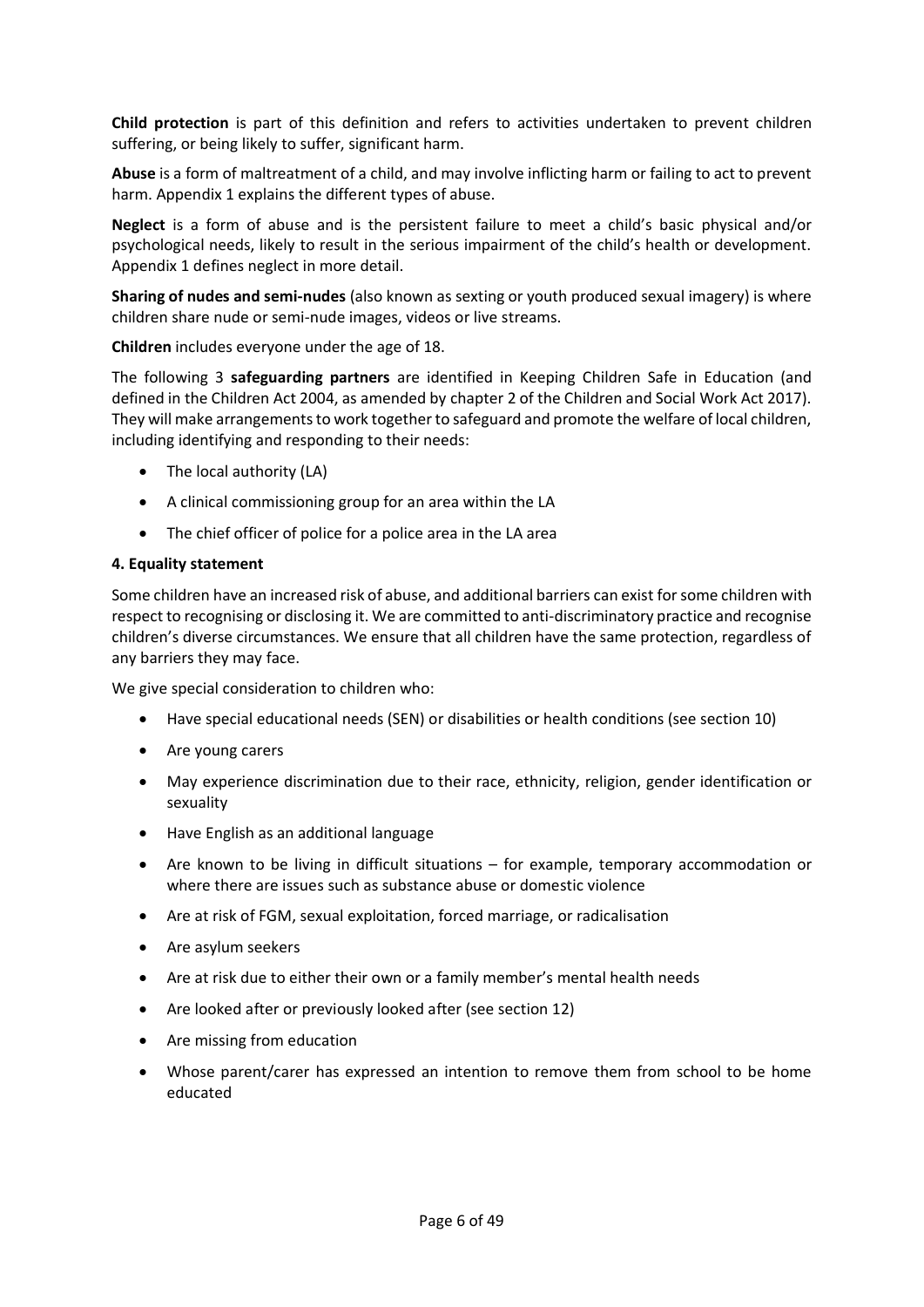## <span id="page-6-0"></span>**5. Roles and responsibilities**

Safeguarding and child protection is **everyone's** responsibility. This policy applies to all staff, volunteers and governors in the school and is consistent with the procedures of the 3 safeguarding partners. Our policy and procedures also apply to extended school and off-site activities.

## <span id="page-6-1"></span>**5.1 All staff**

All staff will read and understand part 1 of the Department for Education's statutory safeguarding guidance, Keeping Children Safe in Education, at least annually. All staff will sign a declaration at the beginning of each academic year to say they have read the guidance.

All staff will be aware of:

- Our systems which support safeguarding, including this child protection and safeguarding policy, the staff code of conduct, the role and identity of the designated safeguarding lead (DSL) and deputies the behaviour policy, social media policy and the safeguarding response to children who go missing from education
- The early help process and their role in it, including identifying emerging problems, liaising with the DSL, and sharing information with other professionals to support early identification and assessment
- The process for making referrals to local authority children's social care and for statutory assessments that may follow a referral, including the role they might be expected to play
- What to do if they identify a safeguarding issue or a child tells them they are being abused or neglected, including specific issues such as FGM, and how to maintain an appropriate level of confidentiality while liaising with relevant professionals
- The signs of different types of abuse and neglect, as well as specific safeguarding issues, such as peer-on-peer abuse, child sexual exploitation (CSE), child criminal exploitation (CCE), indicators of being at risk from or involved with serious violent crime, FGM and radicalisation
- The importance of reassuring victims that they are being taken seriously and that they will be supported and kept safe

Section 15 and appendix 4 of this policy outline in more detail how staff are supported to do this.

## <span id="page-6-2"></span>**5.2 The designated safeguarding lead (DSL)**

The DSL is a member of the senior leadership team. The DSL takes lead responsibility for child protection and wider safeguarding in the school.

During term time, the DSL will be available during school hours for staff to discuss any safeguarding concerns.

When the DSL is absent, the deputies – members of the school's senior leadership team – will act as cover.

If the DSL anddeputies are not available, a nominated individual will have contact details of on call DSLs.

The DSL will be given the time, funding, training, resources and support to:

- Provide advice and support to other staff on child welfare and child protection matters
- Take part in strategy discussions and inter-agency meetings and/or support other staff to do so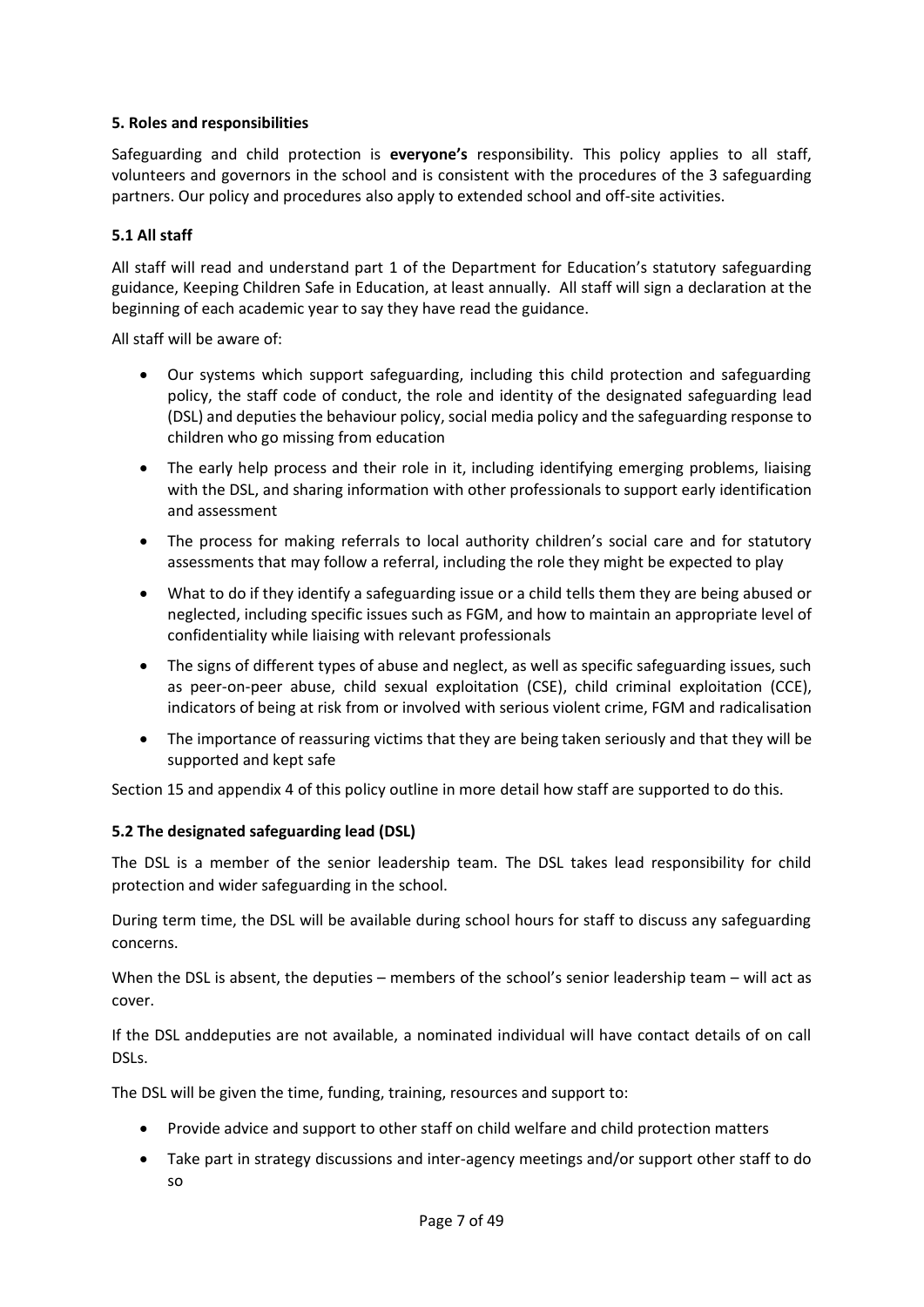- Contribute to the assessment of children
- Refer suspected cases, as appropriate, to the relevant body (local authority children's social care, Channel programme, Disclosure and Barring Service, and/or police), and support staff who make such referrals directly

The DSL will also keep the Head of School informed of any issues, and liaise with local authority case managers and designated officers for child protection concerns as appropriate.

The full responsibilities of the DSL and deputies are set out in their job description.

## **5.3 The Trust Board**

The Trust Board will:

- Facilitate a whole-school approach to safeguarding, ensuring that safeguarding and child protection are at the forefront and underpin all relevant aspects of process and policy development
- $\geq$  Evaluate and approve this policy at each review, ensuring it complies with the law, and hold the Heads of School to account for its implementation
- Appoint a senior board level (or equivalent) lead to monitor the effectiveness of this policy in conjunction with the Trust Board. This is always a different person from the DSL.
- Delegate to the Primary Local Governing Body responsibility for monitoring the local implementation of this policy.
- The Primary Safeguarding Link Governor is Jo Roberts.
- The Trust Chair will appoint a trustee or governor to act as the 'case manager' in the event that an allegation of abuse is made against the Head of School, where appropriate (see appendix 3).

All trustees and safeguarding link governors will read Keeping Children Safe in Education in its entirety and sign a declaration at the beginning of each academic year confirming they have read the guidance.

Governors will read part 1 of Keeping Children Safe in Education and sign a declaration at the beginning of each academic year confirming they have read the guidance.

Section 15 of this policy has information on how trustees and governors are supported to fulfil their roles.

## <span id="page-7-0"></span>**5.4 The Head of School**

The Head of School is responsible for the implementation of this policy, including:

- Ensuring that staff (including temporary staff) and volunteers:
	- $\circ$  Are informed of our systems which support safeguarding, including this policy, as part of their induction
	- o Understand and follow the procedures included in this policy, particularly those concerning referrals of cases of suspected abuse and neglect
- Communicating this policy to parents/carers when their child joins the school and via the school website
- Ensuring that the DSL has appropriate time, funding, training and resources, and that there is always adequate cover if the DSL is absent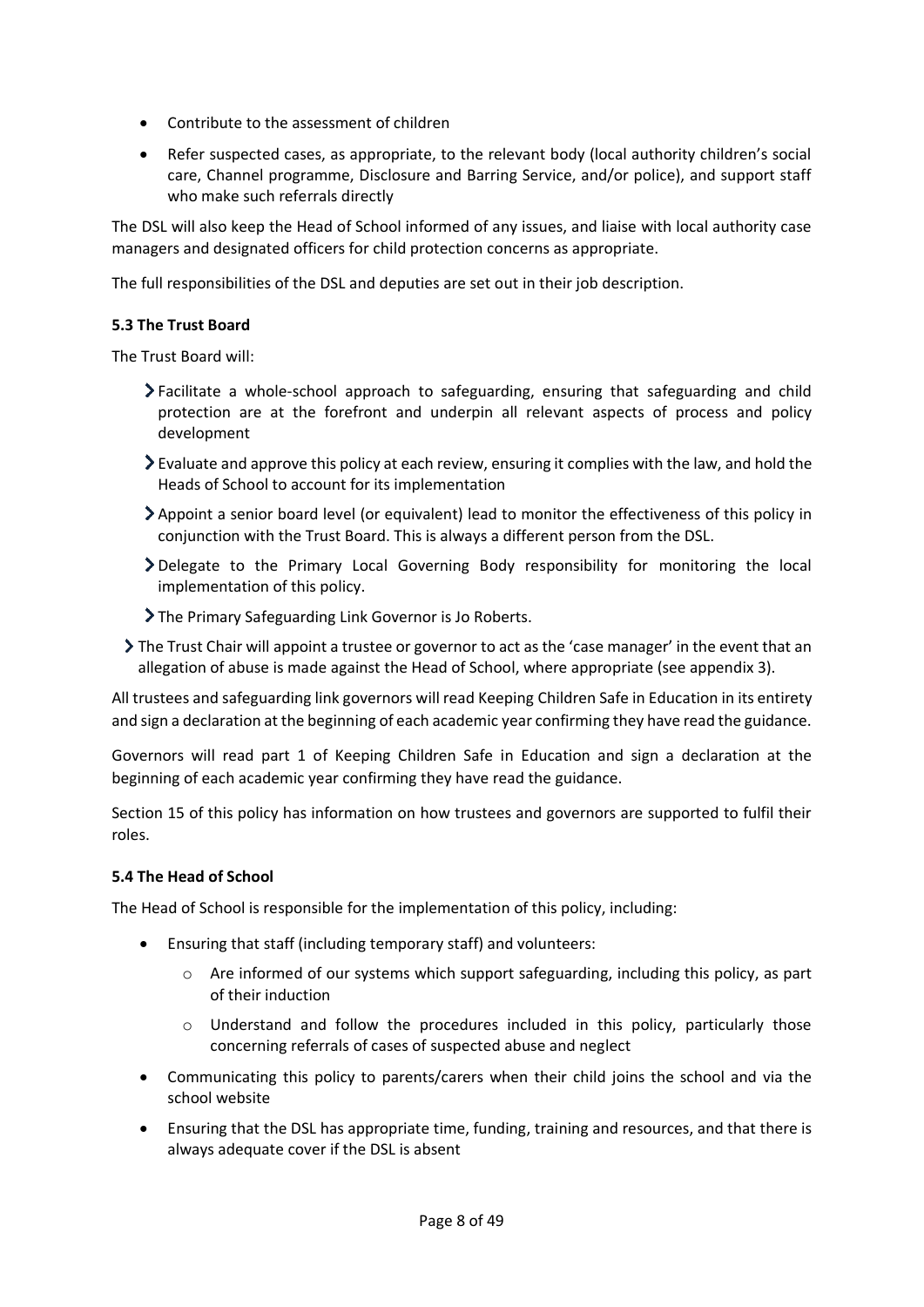- Ensuring that all staff undertake appropriate safeguarding and child protection training, and updating the content of the training regularly
- Acting as the 'case manager' in the event of an allegation of abuse made against another member of staff or volunteer, where appropriate (see appendix 3)
- Ensuring the relevant staffing ratios are met, where applicable
- Making sure each child in the Early Years Foundation Stage is assigned a key person

## <span id="page-8-0"></span>**6. Confidentiality**

Please refer to the Trust Data Protection Policy

You should note that:

- Timely information sharing is essential to effective safeguarding
- Fears about sharing information must not be allowed to stand in the way of the need to promote the welfare, and protect the safety, of children
- The Data Protection Act (DPA) 2018 and UK GDPR do not prevent, or limit, the sharing of information for the purposes of keeping children safe
- If staff need to share 'special category personal data', the DPA 2018 contains 'safeguarding of children and individuals at risk' as a processing condition that allows practitioners to share information without consent if it is not possible to gain consent, it cannot be reasonably expected that a practitioner gains consent, or if to gain consent would place a child at risk
- Staff should never promise a child that they will not tell anyone about a report of abuse, as this may not be in the child's best interests
- The government's [information sharing advice for safeguarding practitioners](https://www.gov.uk/government/publications/safeguarding-practitioners-information-sharing-advice) includes 7 'golden rules' for sharing information, and will support staff who have to make decisions about sharing information
- If staff are in any doubt about sharing information, they should speak to the designated safeguarding lead (or deputy)
- Confidentiality is also addressed in this policy with respect to record-keeping in section 14, and allegations of abuse against staff in appendix 3

## <span id="page-8-1"></span>**7. Recognising abuse and taking action**

Staff, volunteers, governors and trustees must follow the procedures set out below in the event of a safeguarding issue.

Please note – in this and subsequent sections, you should take any references to the DSL to mean "the DSL (or deputy DSL)".

#### <span id="page-8-2"></span>**7.1 If a child is suffering or likely to suffer harm, or in immediate danger**

Make a referral to children's social care and/or the police **immediately** if you believe a child is suffering or likely to suffer from harm, or is in immediate danger. **Anyone can make a referral.**

Tell the DSL (see section 5.2) as soon as possible if you make a referral directly.

At the Primary Schools the DSL/Deputies: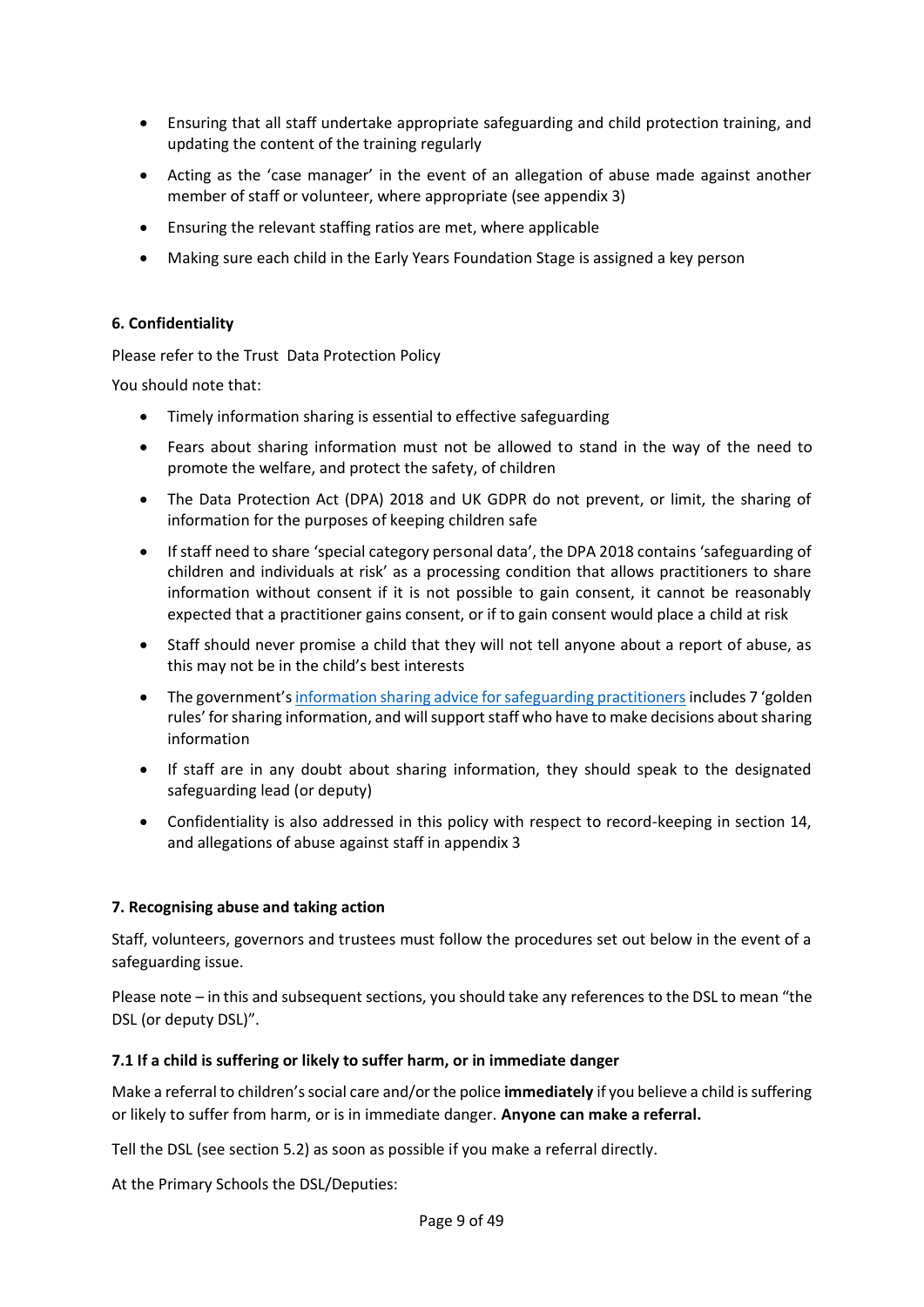- Will refer a child if there are concerns about possible abuse, to the MASH<sup>1</sup>, and act as a focal point for staff to discuss concerns. Enquiries must be followed up in writing, if referred by telephone;
- Will keep detailed, accurate records, either written or using appropriate online software, of all concerns about a child even if there is no need to make an immediate referral;
- Will ensure that all such records are kept confidential, stored securely and are separate from pupil records, until the child's 25th birthday;
- Will ensure that an indication of the existence of the additional file is marked on the pupil records;
- In an emergency out of hours referrals can be made to the **Emergency Duty Team on 01895 250 111** or the Police.

Further information about reporting child abuse to the local council can be found here

<https://www.gov.uk/report-child-abuse-to-local-council>

## <span id="page-9-0"></span>**7.2 If a child makes a disclosure to you**

If a child discloses a safeguarding issue to you, you should:

- Listen to and believe them. Allow them time to talk freely and do not ask leading questions
- Stay calm and do not show that you are shocked or upset
- Tell the child they have done the right thing in telling you. Do not tell them they should have told you sooner
- Explain what will happen next and that you will have to pass this information on. Do not promise to keep it a secret
- Write up your conversation as soon as possible in the child's own words. Stick to the facts, and do not put your own judgement on it
- Sign and date the write-up and pass it on to the DSL. Alternatively, if appropriate, make a referral to children's social care and/or the police directly (see 7.1), and tell the DSL as soon as possible that you have done so. Aside from these people, do not disclose the information to anyone else unless told to do so by a relevant authority involved in the safeguarding process

## <span id="page-9-1"></span>**7.3 If you discover that FGM has taken place or a pupil is at risk of FGM**

Keeping Children Safe in Education explains that FGM comprises "all procedures involving partial or total removal of the external female genitalia, or other injury to the female genital organs".

FGM is illegal in the UK and a form of child abuse with long-lasting, harmful consequences. It is also known as 'female genital cutting', 'circumcision' or 'initiation'.

Possible indicators that a pupil has already been subjected to FGM, and factors that suggest a pupil may be at risk, are set out in appendix 4 of this policy.

#### **Any teacher** who either:

• Is informed by a girl under 18 that an act of FGM has been carried out on her; or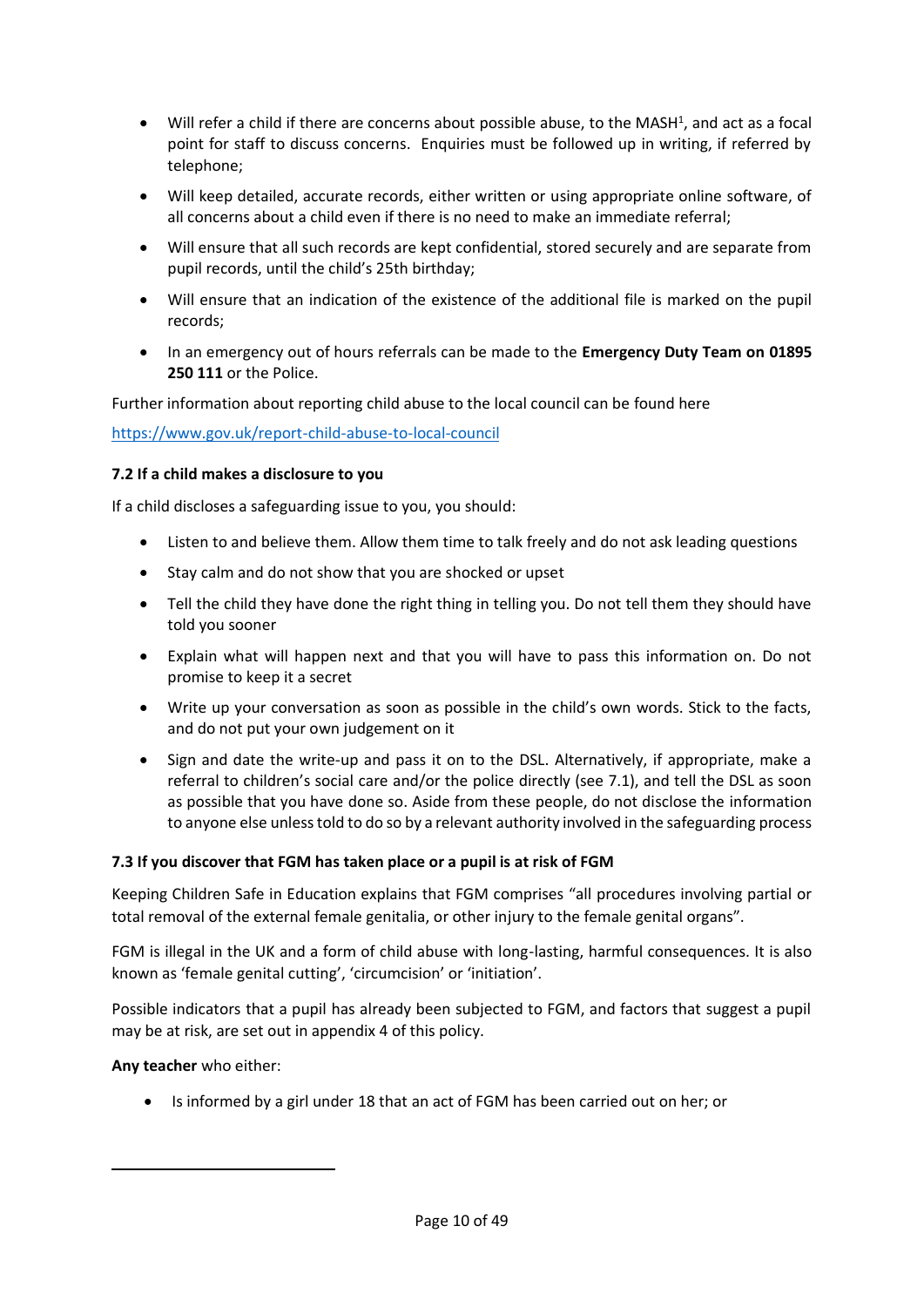• Observes physical signs which appear to show that an act of FGM has been carried out on a girl under 18 and they have no reason to believe that the act was necessary for the girl's physical or mental health or for purposes connected with labour or birth

Must immediately report this to the police, personally. This is a mandatory statutory duty, and teachers will face disciplinary sanctions for failing to meet it. Unless they have been specifically told not to disclose, they should also discuss the case with the DSL and involve children's social care as appropriate.

**Any other member of staff** who discovers that an act of FGM appears to have been carried out on a **pupil under 18** must speak to the DSL and follow our local safeguarding procedures.

The duty for teachers mentioned above does not apply in cases where a pupil is *at risk* of FGM or FGM is suspected but is not known to have been carried out. Staff should not examine pupils.

**Any member of staff** who suspects a pupil is *at risk* of FGM or suspects that FGM has been carried out must speak to the DSL and follow our local safeguarding procedures.

The teacher should personally make a report to the police force in which the girl resides by calling 101.

## <span id="page-10-0"></span>**7.4 If you have concerns about a child (as opposed to believing a child is suffering or likely to suffer from harm, or is in immediate danger)**

Figure 1 below, before section 7.7, illustrates the procedure to follow if you have any concerns about a child's welfare.

Where possible, speak to the DSL first to agree a course of action.

If in exceptional circumstances the DSL is not available, this should not delay appropriate action being taken. Speak to a member of the senior leadership team and/or take advice from local authority children's social care. You can also seek advice at any time from the NSPCC helpline on 0808 800 5000. Share details of any actions you take with the DSL as soon as practically possible.

Make a referral to local authority children's social care directly, if appropriate (see 'Referral' below). Share any action taken with the DSL as soon as possible.

## **Early help**

If early help is appropriate, the DSL will generally lead on liaising with other agencies and setting up an inter-agency assessment as appropriate. Staff may be required to support other agencies and professionals in an early help assessment, in some cases acting as the lead practitioner.

The DSL will keep the case under constant review and the school will consider a referral to local authority children's social care if the situation does not seem to be improving. Timelines of interventions will be monitored and reviewed.

All referrals for Hillingdon Borough Agencies for services are to go through to the 'Stronger Families Hub'

[strongerfamilieshub@hillingdon.gov.uk](mailto:strongerfamilieshub@hillingdon.gov.uk) 01895556006

#### **Referral**

If it is appropriate to refer the case to local authority children's social care or the police, the DSL will make the referral or support you to do so.

If you make a referral directly (see section 7.1), you must tell the DSL as soon as possible.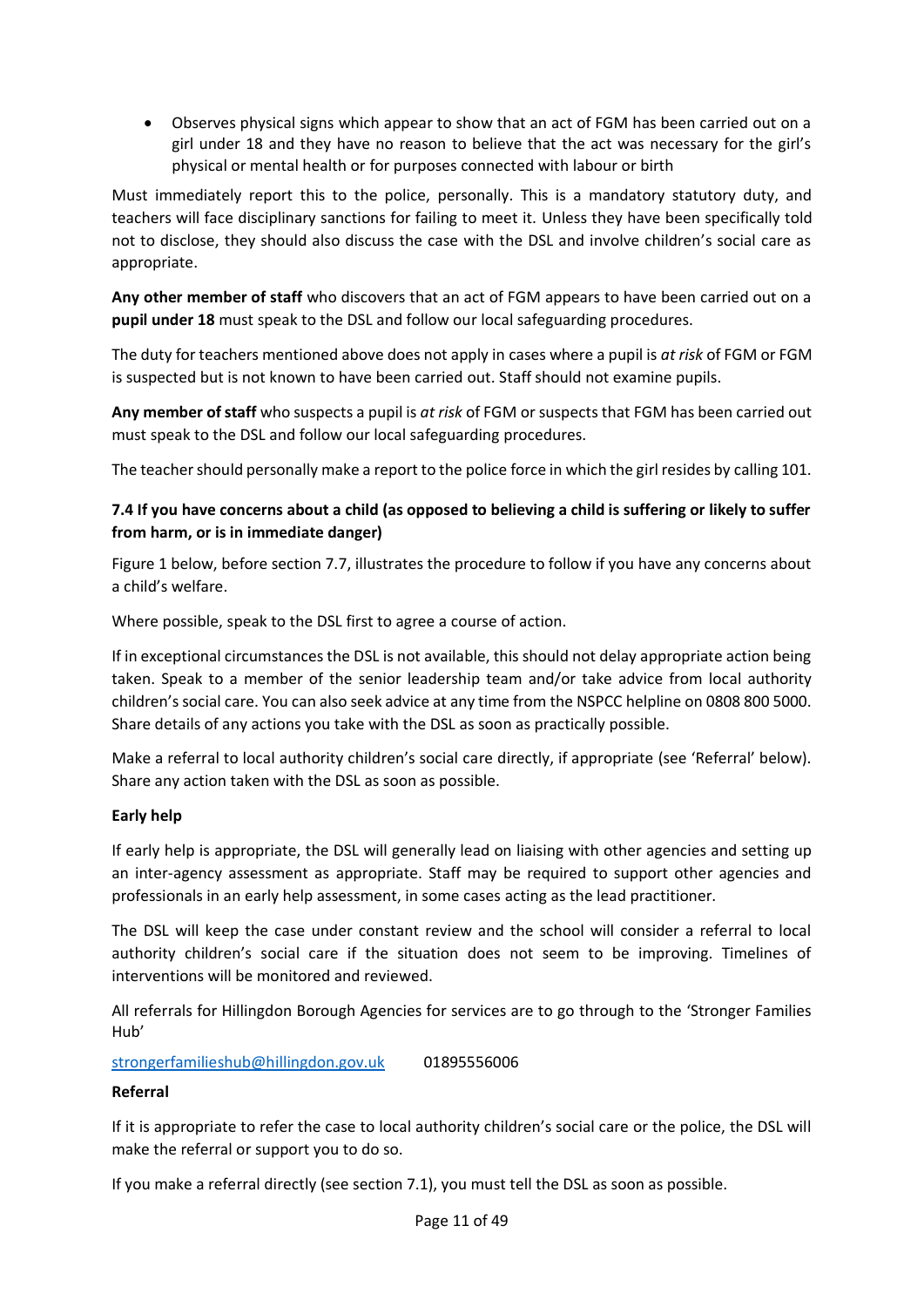The local authority will make a decision within 1 working day of a referral about what course of action to take and will let the person who made the referral know the outcome. The DSL or person who made the referral must follow up with the local authority if this information is not made available, and ensure outcomes are properly recorded.

If the child's situation does not seem to be improving after the referral, the DSL or person who made the referral must follow local escalation procedures to ensure their concerns have been addressed and that the child's situation improves.

All referrals for Hillingdon Borough Agencies for services are to go through to the 'Stronger Families Hub'

## **[strongerfamilieshub@hillingdon.gov.uk](mailto:strongerfamilieshub@hillingdon.gov.uk) 01895556006**

## **7.5 If you have concerns about extremism**

If a child is not suffering or likely to suffer from harm, or in immediate danger, where possible speak to the DSL first to agree a course of action.

If in exceptional circumstances the DSL is not available, this should not delay appropriate action being taken. Speak to a member of the senior leadership team and/or seek advice from local authority children's social care. Make a referral to local authority children's social care directly, if appropriate (see 'Referral' above). Inform the DSL or deputy as soon as practically possible after the referral.

Where there is a concern, the DSL will consider the level of risk and decide which agency to make a referral to. This could include [Channel,](https://www.gov.uk/government/publications/channel-guidance) the government's programme for identifying and supporting individuals at risk of being drawn into terrorism, or the local authority children's social care team.

The Department for Education also has a dedicated telephone helpline, 020 7340 7264, which school staff and governors can call to raise concerns about extremism with respect to a pupil. You can also email [counter.extremism@education.gov.uk.](mailto:counter.extremism@education.gov.uk) Note that this is not for use in emergency situations.

In an emergency, call 999 or the confidential anti-terrorist hotline on 0800 789 321 if you:

- Think someone is in immediate danger
- Think someone may be planning to travel to join an extremist group
- See or hear something that may be terrorist-related
- Our local procedures would include contacting the Hillingdon Prevent Lead
- Fiona Gibbs [fgibbs@hillingdon.gov.uk](mailto:fgibbs@hillingdon.gov.uk) Mobile: 07946714637

#### <span id="page-11-0"></span>**7.6 If you have a mental health concern**

Mental health problems can, in some cases, be an indicator that a child has suffered or is at risk of suffering abuse, neglect or exploitation.

Staff will be alert to behavioural signs that suggest a child may be experiencing a mental health problem or be at risk of developing one.

If you have a mental health concern about a child that is also a safeguarding concern, take immediate action by following the steps in section 7.4.

If you have a mental health concern that is **not** also a safeguarding concern, speak to the DSL/SENDCO to agree a course of action and explore further internal and external support.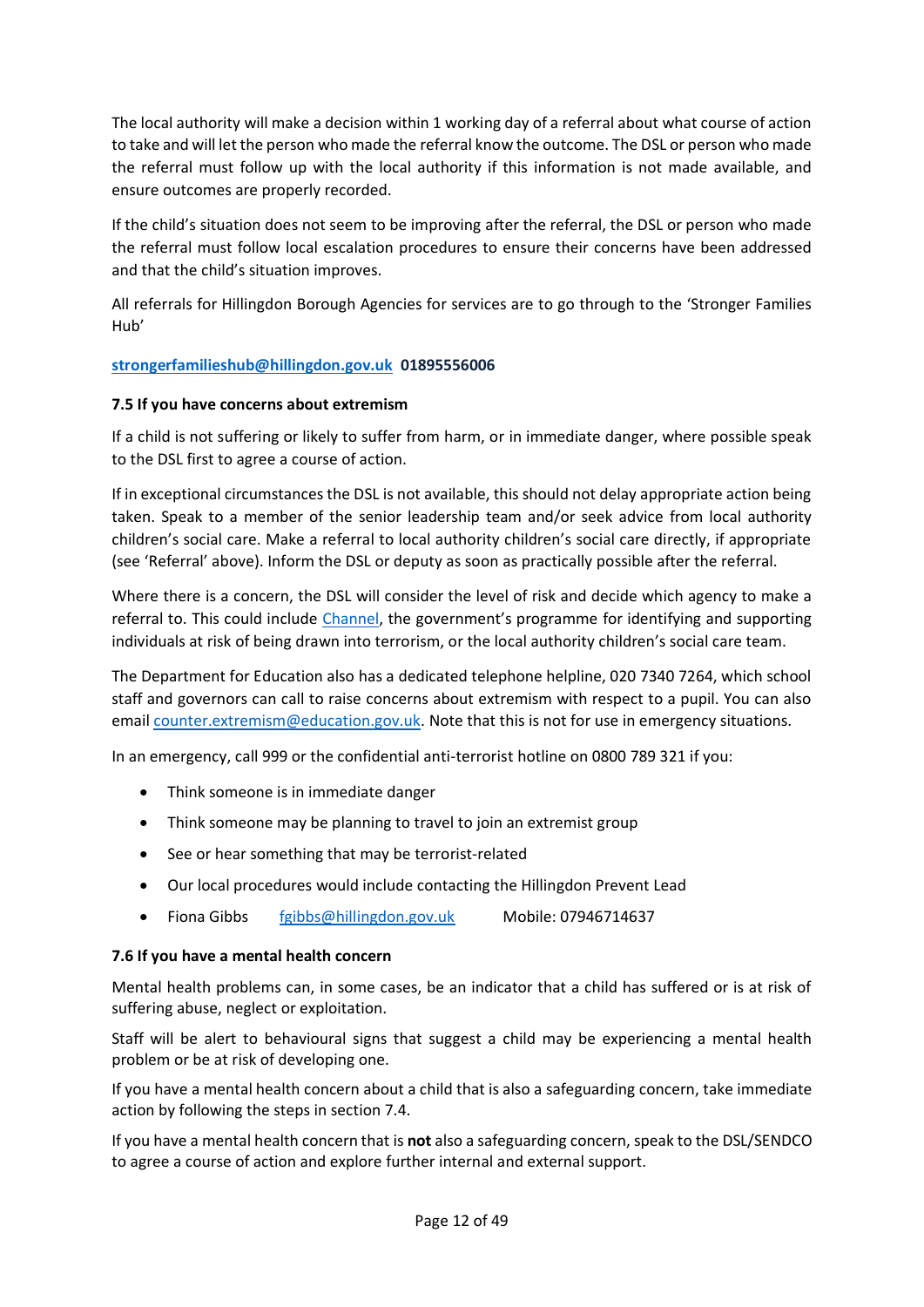Further information/guidance can be found in the Department for Education guidance on mental [health and behaviour in schools](https://www.gov.uk/government/publications/mental-health-and-behaviour-in-schools--2)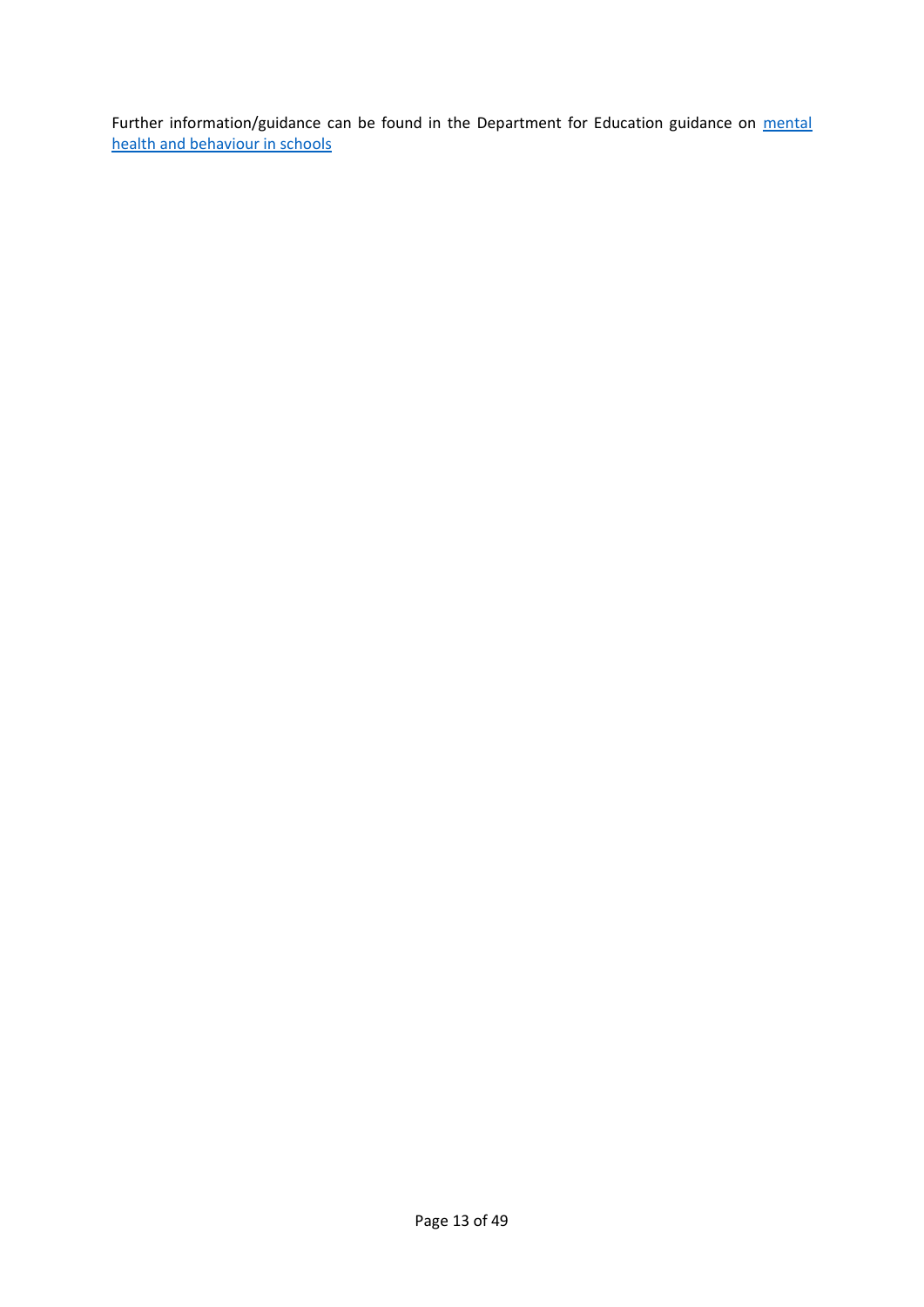## **Figure 1: procedure if you have concerns about a child's welfare (as opposed to believing a child is suffering or likely to suffer from harm, or in immediate danger)**

(Note – if the DSL is unavailable, this should not delay action. See section 7.4 for what to do.)

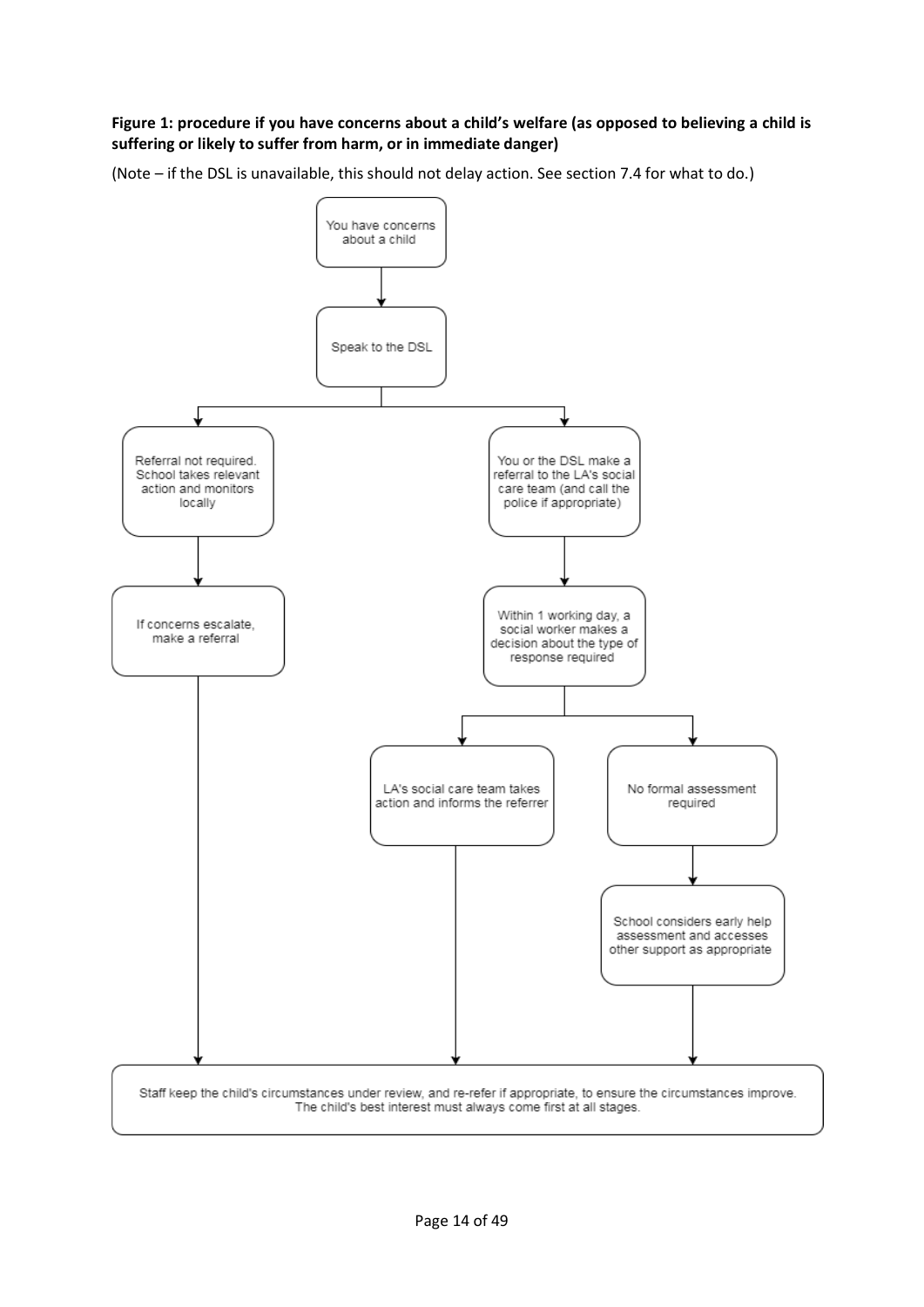## <span id="page-14-0"></span>**7.7 Concerns about a staff member, supply teacher, volunteer or contractor**

If you have concerns about a member of staff (including a supply teacher, volunteer or contractor), or an allegation is made about a member of staff (including a supply teacher, volunteer or contractor) posing a risk of harm to children, speak to the Head of School as soon as possible. If the concerns/allegations are about the Head of School, speak to the Executive Headteacher (Chief Executive Officer). If the concerns/allegations relate to the EHT/CEO, speak to the Trust Chair.

The Head of School/CEO/Trust Chair will then follow the procedures set out in appendix 3, if appropriate.

Where you believe there is a conflict of interest in reporting a concern or allegation about a member of staff (including a supply teacher, volunteer or contractor) to the Head of School, report it directly to the local authority designated officer (LADO).

#### <span id="page-14-1"></span>**7.8 Allegations of abuse made against other pupils**

We recognise that children are capable of abusing their peers. Abuse will never be tolerated or passed off as "banter", "just having a laugh" or "part of growing up", as this can lead to a culture of unacceptable behaviours and an unsafe environment for pupils.

We also recognise the gendered nature of peer-on-peer abuse. However, all peer-on-peer abuse is unacceptable and will be taken seriously.

Most cases of pupils hurting other pupils will be dealt with under our school's behaviour policy, but this child protection and safeguarding policy will apply to any allegations that raise safeguarding concerns. This might include where the alleged behaviour:

- Is serious, and potentially a criminal offence
- Could put pupils in the school at risk
- Is violent
- Involves pupils being forced to use drugs or alcohol
- Involves sexual exploitation, sexual abuse or sexual harassment, such as indecent exposure, sexual assault, upskirting or sexually inappropriate pictures or videos (including the sharing of nudes and semi-nudes)

See appendix 4 for more information about peer-on-peer abuse.

#### **Procedures for dealing with allegations of peer-on-peer abuse**

If a pupil makes an allegation of abuse against another pupil:

- You must record the allegation and tell the DSL, but do not investigate it
- The DSL will contact the local authority children's social care team and follow its advice, as well as the police if the allegation involves a potential criminal offence
- The DSL will put a risk assessment and support plan into place for all children involved (including the victim(s), the child(ren) against whom the allegation has been made and any others affected) with a named person they can talk to if needed
- The DSL will contact the children and adolescent mental health services (CAMHS), if appropriate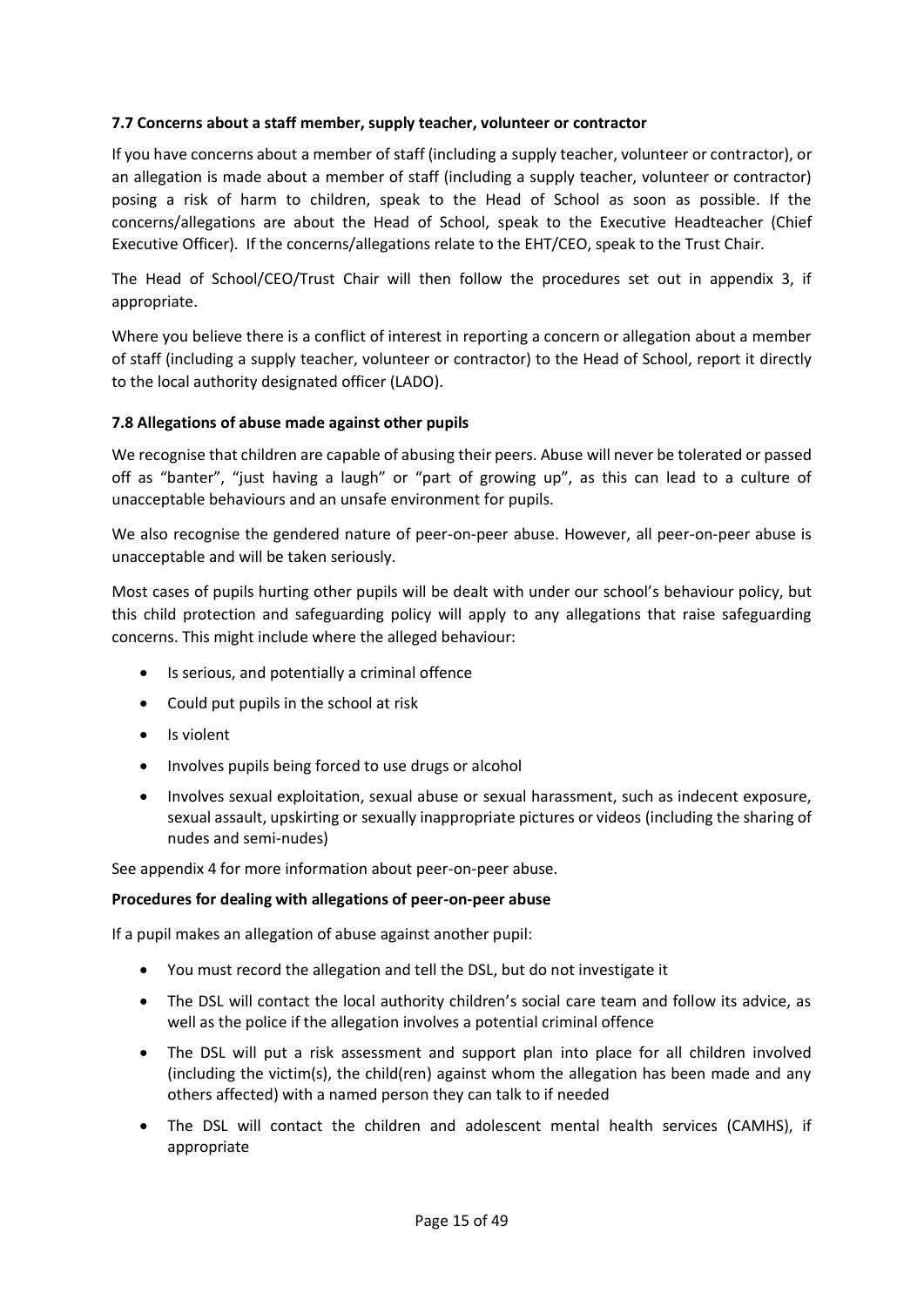- The DSL will oversee the support for the victims, perpetrators and any other children affected as necessary and where appropriate will keep parents and carers informed to support the individuals
- The DSL where appropriate and with parental consent make contact with the Stronger Families Hub

#### **Creating a supportive environment in school and minimising the risk of peer-on-peer abuse**

We recognise the importance of taking proactive action to minimise the risk of peer-on-peer abuse, and of creating a supportive environment where victims feel confident in reporting incidents.

To achieve this, we will:

- Challenge any form of derogatory or sexualised language or inappropriate behaviour between peers, including requesting or sending sexual images
- Be vigilant to issues that particularly affect different genders for example, sexualised or aggressive touching or grabbing towards female pupils, and initiation or hazing type violence with respect to boys
- Ensure our curriculum helps to educate pupils about appropriate behaviour and consent
- Ensure pupils are able to easily and confidently report abuse using our reporting systems (as described in section 7.10 below)
- Ensure staff reassure victims that they are being taken seriously
- Ensure staff are trained to understand:
	- o How to recognise the indicators and signs of peer-on-peer abuse, and know how to identify it and respond to reports
	- $\circ$  That even if there are no reports of peer-on-peer abuse in school, it does not mean it is not happening – staff should maintain an attitude of "it could happen here"
	- $\circ$  That if they have any concerns about a child's welfare, they should act on them immediately rather than wait to be told, and that victims may not always make a direct report. For example:
		- Children can show signs or act in ways they hope adults will notice and react to
		- A friend may make a report
		- A member of staff may overhear a conversation
		- A child's behaviour might indicate that something is wrong
	- o That certain children may face additional barriers to telling someone because of their vulnerability, disability, gender, ethnicity and/or sexual orientation
	- $\circ$  That a pupil harming a peer could be a sign that the child is being abused themselves, and that this would fall under the scope of this policy
	- o The important role they have to play in preventing peer-on-peer abuse and responding where they believe a child may be at risk from it
	- o That they should speak to the DSL if they have any concerns

#### <span id="page-15-0"></span>**7.9 Sharing of nudes and semi-nudes ('sexting')**

#### **Your responsibilities when responding to an incident**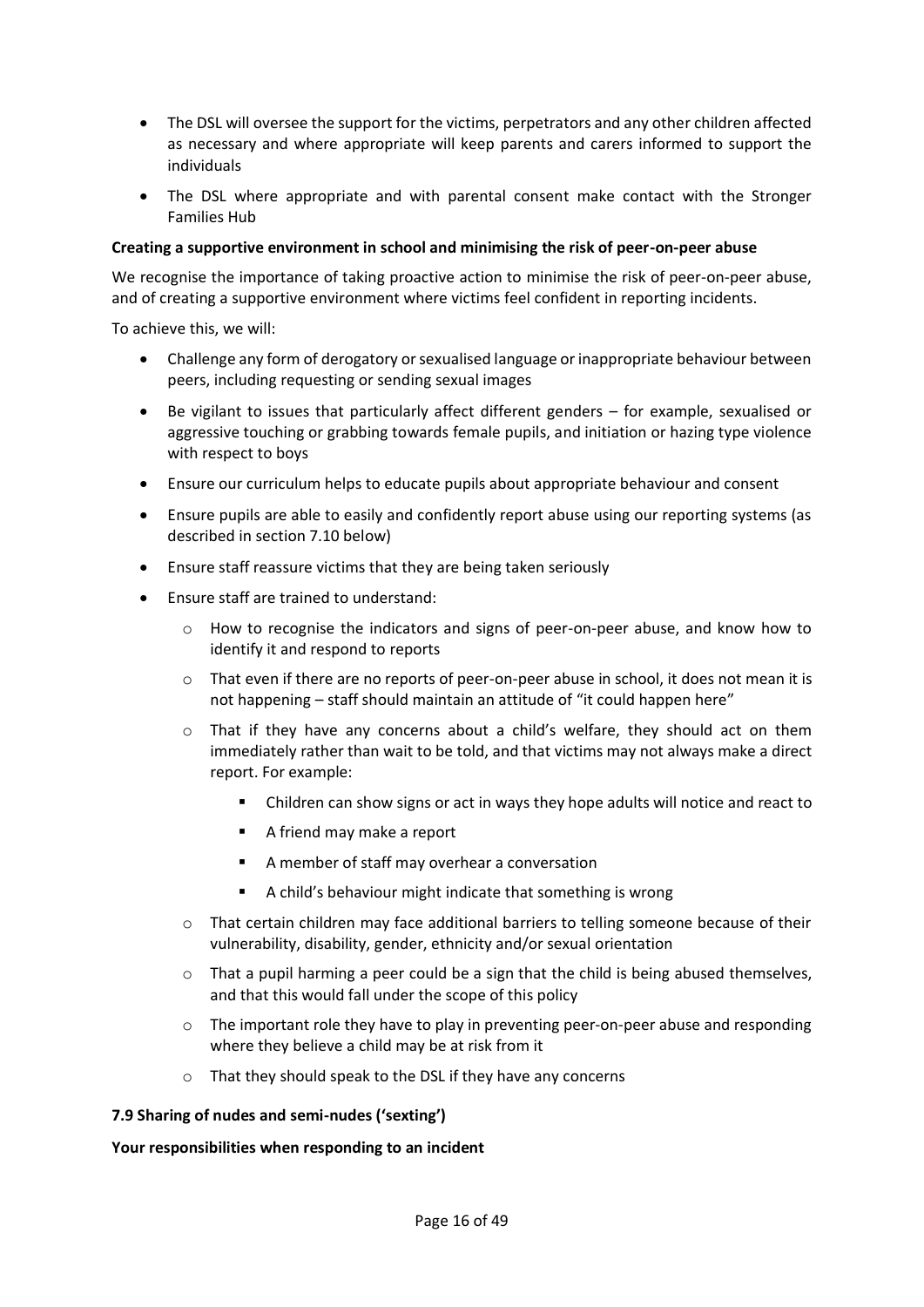If you are made aware of an incident involving the consensual or non-consensual sharing of nude or semi-nude images/videos (also known as 'sexting' or 'youth produced sexual imagery'), you must report it to the DSL immediately.

You must **not**:

- View, copy, print, share, store or save the imagery yourself, or ask a pupil to share or download it (if you have already viewed the imagery by accident, you must report this to the DSL)
- Delete the imagery or ask the pupil to delete it
- Ask the pupil(s) who are involved in the incident to disclose information regarding the imagery (this is the DSL's responsibility)
- Share information about the incident with other members of staff, the pupil(s) it involves or their, or other, parents and/or carers
- Say or do anything to blame or shame any young people involved

You should explain that you need to report the incident, and reassure the pupil(s) that they will receive support and help from the DSL.

## **Initial review meeting**

Following a report of an incident, the DSL will hold an initial review meeting with appropriate school staff – this may include the staff member who reported the incident and the safeguarding or leadership team that deals with safeguarding concerns. This meeting will consider the initial evidence and aim to determine:

- Whether there is an immediate risk to pupil(s)
- If a referral needs to be made to the police and/or children's social care
- If it is necessary to view the image(s) in order to safeguard the young person (in most cases, images or videos should not be viewed)
- What further information is required to decide on the best response
- Whether the image(s) has been shared widely and via what services and/or platforms (this may be unknown)
- Whether immediate action should be taken to delete or remove images or videos from devices or online services
- Any relevant facts about the pupils involved which would influence risk assessment
- If there is a need to contact another school, college, setting or individual
- Whether to contact parents or carers of the pupils involved (in most cases parents/carers should be involved)

The DSL will make an immediate referral to police and/or children's social care if:

- The incident involves an adult
- There is reason to believe that a young person has been coerced, blackmailed or groomed, or if there are concerns about their capacity to consent (for example owing to special educational needs)
- What the DSL knows about the images or videos suggests the content depicts sexual acts which are unusual for the young person's developmental stage, or are violent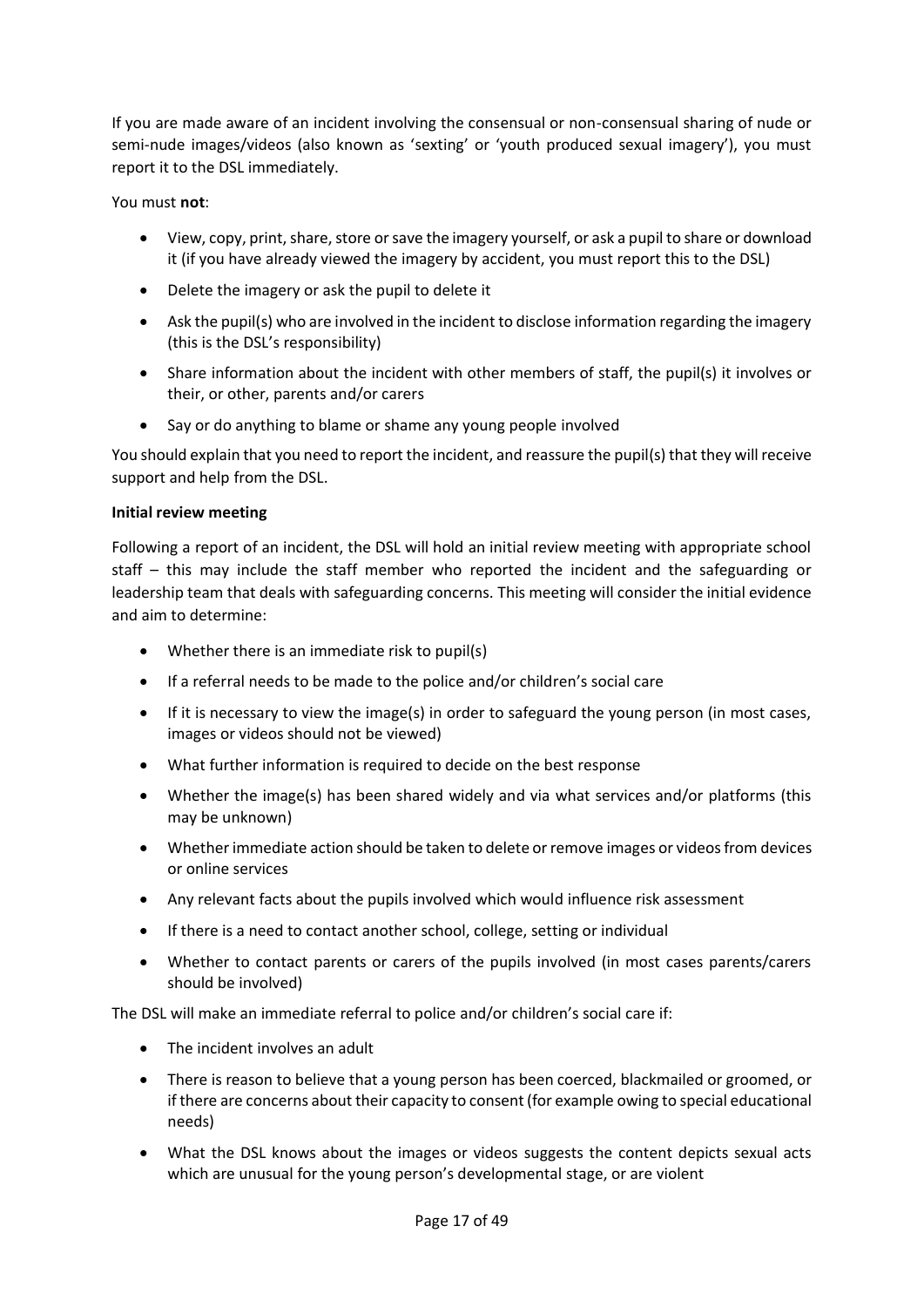- The imagery involves sexual acts and any pupil in the images or videos is under 13
- The DSL has reason to believe a pupil is at immediate risk of harm owing to the sharing of nudes and semi-nudes (for example, the young person is presenting as suicidal or selfharming)

If none of the above apply then the DSL, in consultation with the Head of School and other members of staff as appropriate, may decide to respond to the incident without involving the police or children's social care. The decision will be made and recorded in line with the procedures set out in this policy.

## **Further review by the DSL**

If at the initial review stage a decision has been made not to refer to police and/or children's social care, the DSL will conduct a further review to establish the facts and assess the risks.

They will hold interviews with the pupils involved (if appropriate).

If at any point in the process there is a concern that a pupil has been harmed or is at risk of harm, a referral will be made to children's social care and/or the police immediately.

## **Informing parents/carers**

The DSL will inform parents/carers at an early stage and keep them involved in the process, unless there is a good reason to believe that involving them would put the pupil at risk of harm.

## **Referring to the police**

If it is necessary to refer an incident to the police, this will be done through dialing 101.

## **Recording incidents**

All incidents of sharing of nudes and semi-nudes, and the decisions made in responding to them, will be recorded. The record-keeping arrangements set out in section 14 of this policy also apply to recording these incidents.

#### **Curriculum coverage**

Pupils are taught about the issues surrounding the sharing of personal images as part of our Personal, Social, Health and Relationship Education Policy and computing programmes. Teaching covers the following in relation to the sharing of personal images

- What it is
- How it is most likely to be encountered
- The consequences of requesting, forwarding or providing such images, including when it is and is not abusive and when it may be deemed as online sexual harassment
- Issues of legality
- The risk of damage to people's feelings and reputation

Pupils also learn the strategies and skills needed to manage:

- Specific requests or pressure to provide (or forward) such images
- The receipt of such images

This policy on the sharing of nudes and semi-nudes is also shared with pupils so they are aware of the processes the school will follow in the event of an incident.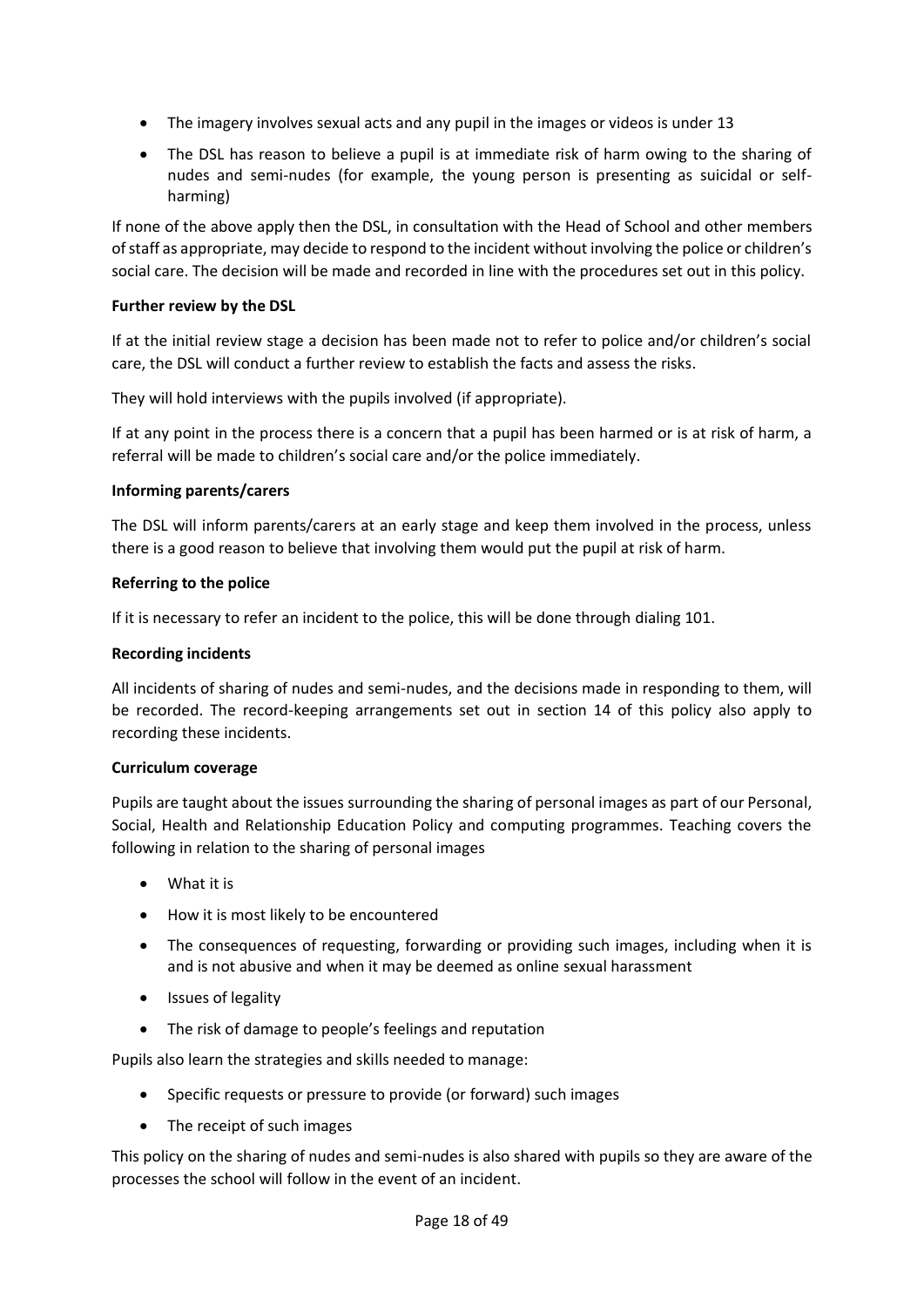## <span id="page-18-0"></span>**7.10 Reporting systems for our pupils**

Where there is a safeguarding concern, we will take the child's wishes and feelings into account when determining what action to take and what services to provide.

We recognise the importance of ensuring pupils feel safe and comfortable to come forward and report any concerns and/or allegations.

To achieve this, we will:

- Put systems in place for pupils to confidently report abuse
- Ensure our reporting systems are well promoted, easily understood and easily accessible for pupils
- Make it clear to pupils that their concerns will be taken seriously, and that they can safely express their views and give feedback
- Signpost to pupils 'Who can help you' through visual posters throughout the school
- Pupils are made aware of reporting systems though, PSHRE discussions, assemblies, and other curriculum areas (this is monitored through pupil surveys)
- DSL/deputies support children in submitting concerns and provide reassurances following disclosures
- Children can identify nominated individuals who they feel may provide them additional support/ reassurance

#### <span id="page-18-1"></span>**8. Online safety and the use of mobile technology**

We recognise the importance of safeguarding children from potentially harmful and inappropriate online material, and we understand that technology is a significant component in many safeguarding and wellbeing issues.

To address this, our school aims to:

- Have robust processes in place to ensure the online safety of pupils, staff, volunteers and governors
- Protect and educate the whole school community in its safe and responsible use of technology, including mobile and smart technology (which we refer to as 'mobile phones')
- Set clear guidelines for the use of mobile phones for the whole school community
- Establish clear mechanisms to identify, intervene in and escalate any incidents or concerns, where appropriate

#### **The 4 key categories of risk**

Our approach to online safety is based on addressing the following categories of risk:

- **Content** being exposed to illegal, inappropriate or harmful content, such as pornography, fake news, racism, misogyny, self-harm, suicide, anti-Semitism, radicalisation and extremism
- **Contact** being subjected to harmful online interaction with other users, such as peer-to-peer pressure, commercial advertising and adults posing as children or young adults with the intention to groom or exploit them for sexual, criminal, financial or other purposes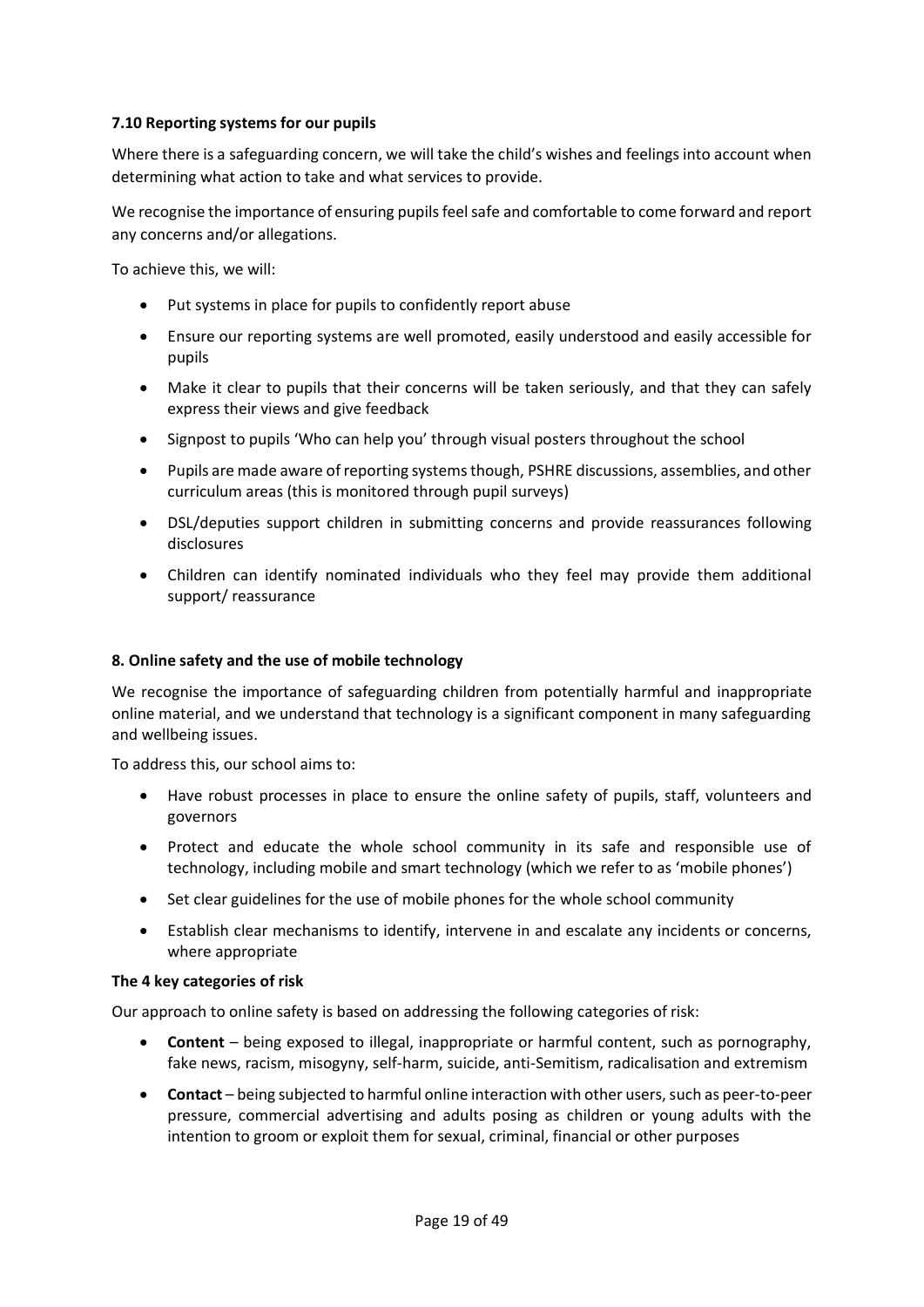- **Conduct** personal online behaviour that increases the likelihood of, or causes, harm, such as making, sending and receiving explicit images (e.g. consensual and non-consensual sharing of nudes and semi-nudes and/or pornography), sharing other explicit images and online bullying; and
- **Commerce** risks such as online gambling, inappropriate advertising, phishing and/or financial scams

## **To meet our aims and address the risks above we will:**

- Educate pupils about online safety as part of our curriculum. For example:
	- o The safe use of social media, the internet and technology
	- o Keeping personal information private
	- o How to recognise unacceptable behaviour online
	- o How to report any incidents of cyber-bullying, ensuring pupils are encouraged to do so, including where they are a witness rather than a victim
- Train staff, as part of their induction, on safe internet use and online safeguarding issues including cyber-bullying and the risks of online radicalisation. All staff members will receive refresher training at least once each academic year
- Educate parents/carers about online safety via our website, communications sent directly to them and during parents' evenings. We will also share clear procedures with them so they know how to raise concerns about online safety
- Make sure staff are aware of any restrictions placed on them with regards to the use of their mobile phone and cameras, for example that:
	- o Staff are allowed to bring their personal phones to school for their own use, but will limit such use to non-contact time when pupils are not present
	- o Staff will not take pictures or recordings of pupils on their personal phones or cameras
- Make all pupils, parents/carers, staff, volunteers and governors aware that they are expected to sign an agreement regarding the acceptable use of the internet in school, use of the school's ICT systems and use of their mobile and smart technology
- Explain the sanctions we will use if a pupil is in breach of our policies on the acceptable use of the internet and mobile phones
- Make sure all staff, pupils and parents/carers are aware that the school follows the [DfE's](https://www.gov.uk/government/publications/searching-screening-and-confiscation)  [guidance on searching, screening and confiscation](https://www.gov.uk/government/publications/searching-screening-and-confiscation)
- Put in place robust filtering and monitoring systems to limit children's exposure to the 4 key categories of risk (described above) from the school's IT systems
- Carry out an annual review of our approach to online safety, supported by an annual risk assessment that considers and reflects the risks faced by our school community

This section summarises our approach to online safety and mobile phone use. For comprehensive details about our school's policy on online safety and the use of mobile phones, please refer to our code of conduct and social media policy online safety policy and mobile phone policy, which you can find on our website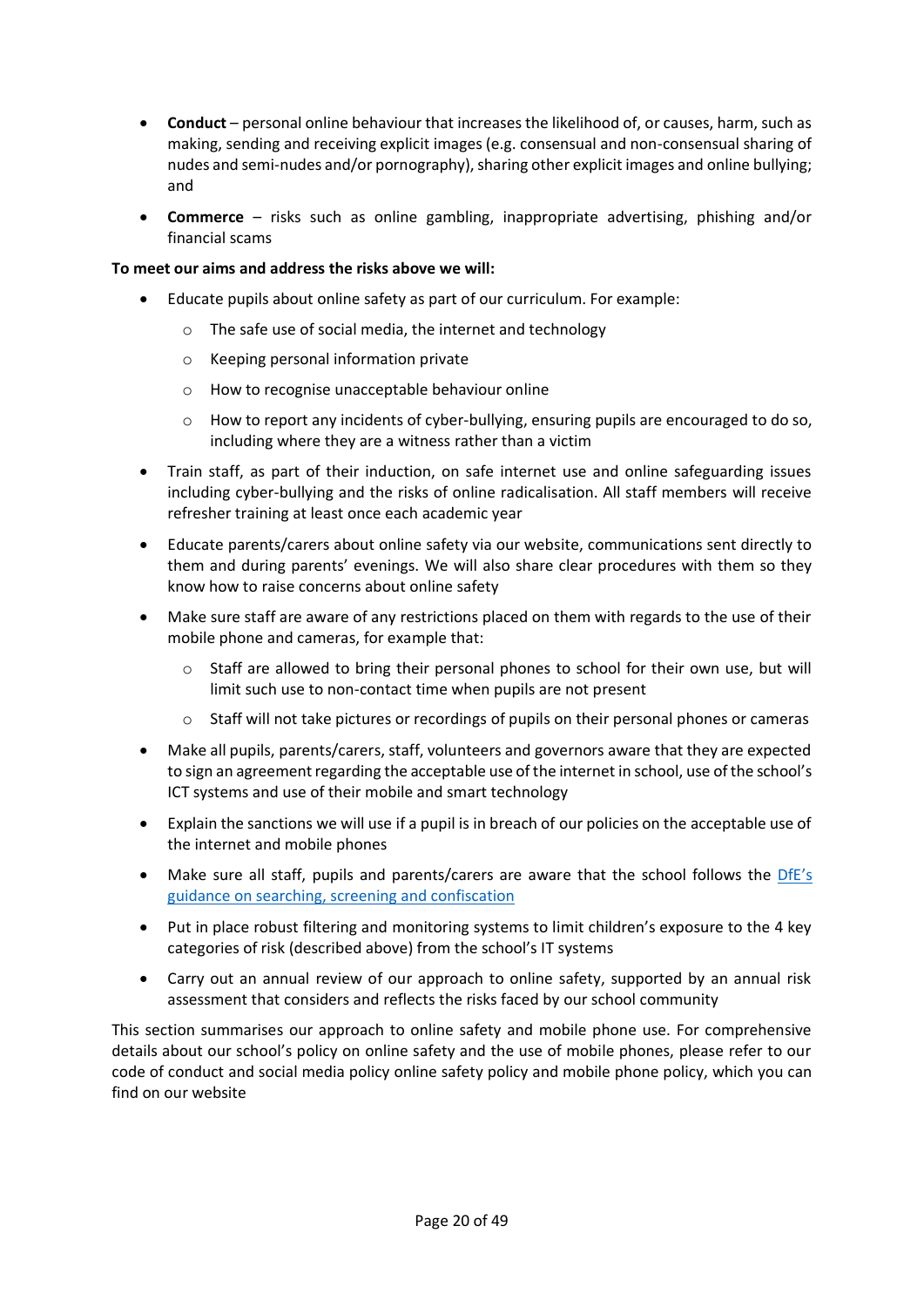## <span id="page-20-0"></span>**9. Notifying parents or carers**

Where appropriate, we will discuss any concerns about a child with the child's parents or carers. The DSL will normally do this in the event of a suspicion or disclosure.

Other staff will only talk to parents or carers about any such concerns following consultation with the DSL.

If we believe that notifying the parents or carers would increase the risk to the child, we will discuss this with the local authority children's social care team before doing so.

In the case of allegations of abuse made against other children, we will normally notify the parents or carers of all the children involved.

## <span id="page-20-1"></span>**10. Pupils with special educational needs, disabilities or health issues**

We recognise that pupils with special educational needs (SEN) or disabilities or certain health conditions can face additional safeguarding challenges. Additional barriers can exist when recognising abuse and neglect in this group, including:

- Assumptions that indicators of possible abuse such as behaviour, mood and injury relate to the child's condition without further exploration
- Pupils being more prone to peer group isolation or bullying (including prejudice-based bullying) than other pupils
- The potential for pupils with SEN, disabilities or certain health conditions being disproportionally impacted by behaviours such as bullying, without outwardly showing any signs
- Communication barriers and difficulties in managing or reporting these challenges

We offer extra pastoral support for these pupils. For further information, please refer to our SEND policy and information report.

## <span id="page-20-2"></span>**11. Pupils with a social worker**

Pupils may need a social worker due to safeguarding or welfare needs. We recognise that a child's experiences of adversity and trauma can leave them vulnerable to further harm as well as potentially creating barriers to attendance, learning, behaviour and mental health.

The DSL and all members of staff will work with and support social workers to help protect vulnerable children.

Where we are aware that a pupil has a social worker, the DSL will always consider this fact to ensure any decisions are made in the best interests of the pupil's safety, welfare and educational outcomes. For example, it will inform decisions about:

- Responding to unauthorised absence or missing education where there are known safeguarding risks
- The provision of pastoral and/or academic support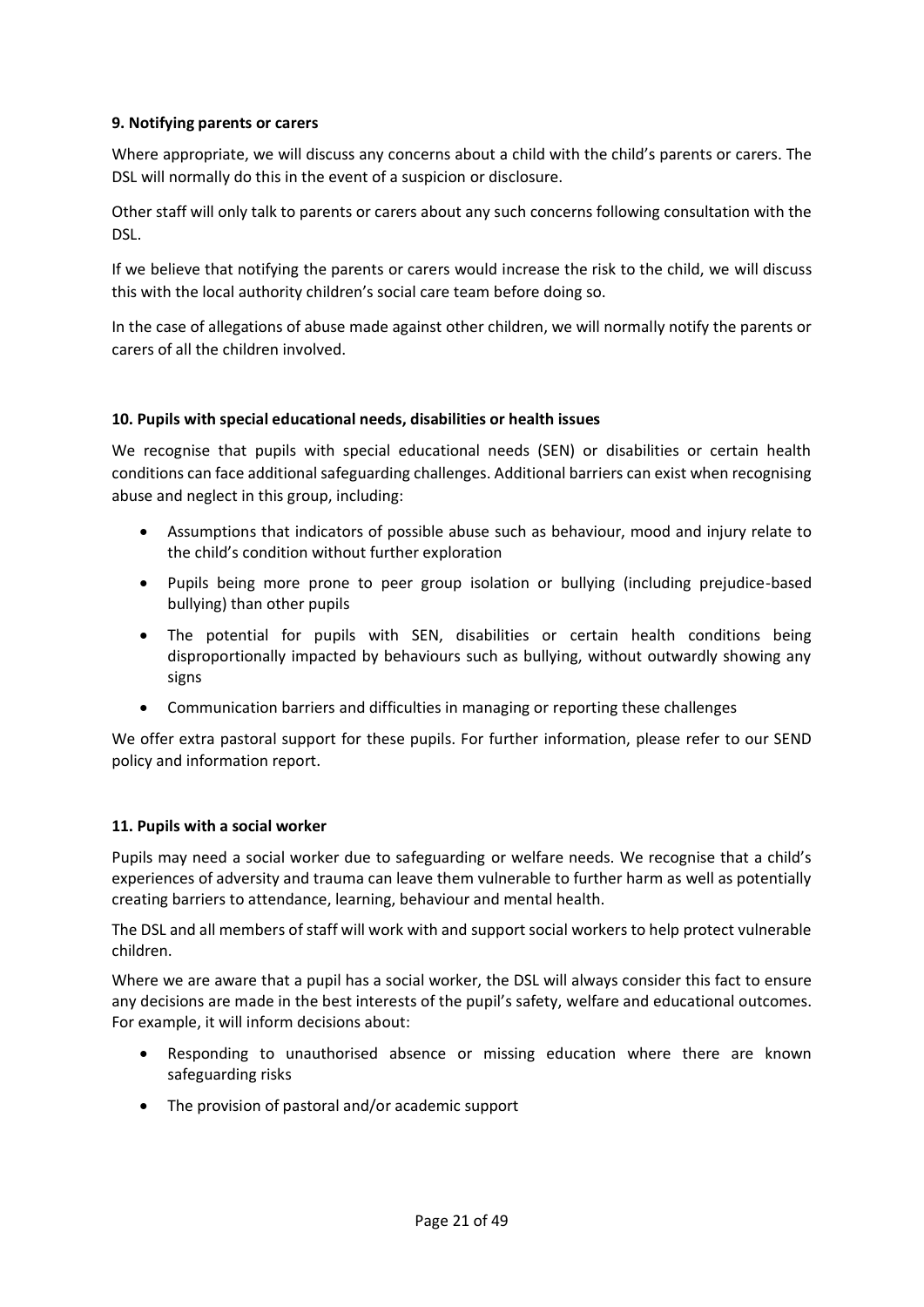## <span id="page-21-0"></span>**12. Looked-after and previously looked-after children**

We will ensure that staff have the skills, knowledge and understanding to keep looked-after children and previously looked-after children safe. In particular, we will ensure that:

- Appropriate staff have relevant information about children's looked after legal status, contact arrangements with birth parents or those with parental responsibility, and care arrangements
- The DSL has details of children's social workers and relevant virtual school heads

We have appointed a designated teacher, Catherine Harvey, who is responsible for promoting the educational achievement of looked-after children and previously looked-after children in line with [statutory guidance.](https://www.gov.uk/government/publications/designated-teacher-for-looked-after-children)

The designated teacher is appropriately trained and has the relevant qualifications and experience to perform the role.

As part of their role, the designated teacher will:

- Work closely with the DSL to ensure that any safeguarding concerns regarding looked-after and previously looked-after children are quickly and effectively responded to
- Work with virtual school heads to promote the educational achievement of looked-after and previously looked-after children, including discussing how pupil premium plus funding can be best used to support looked-after children and meet the needs identified in their personal education plans

## <span id="page-21-1"></span>**13. Complaints and concerns about school safeguarding policies**

#### <span id="page-21-2"></span>**13.1 Complaints against staff**

Complaints against staff that are likely to require a child protection investigation will be handled in accordance with our procedures for dealing with allegations of abuse made against staff (see appendix 3).

#### <span id="page-21-3"></span>**13.2 Other complaints**

All safeguarding-related complaints of other types here will be referred to the DSL or deputies in their absence who will follow our procedures outlined throughout this policy where relevant.

#### <span id="page-21-4"></span>**13.3 Whistle-blowing**

For further information regarding our whistle-blowing procedures please see the Whistle-blowing policy on the Middlesex Learning Partnership website.

#### <span id="page-21-5"></span>**14. Record-keeping**

We will hold records in line with our records retention schedule.

All safeguarding concerns, discussions, decisions made and the reasons for those decisions, must be recorded in writing. If you are in any doubt about whether to record something, discuss it with the DSL.

Records will include:

• A clear and comprehensive summary of the concern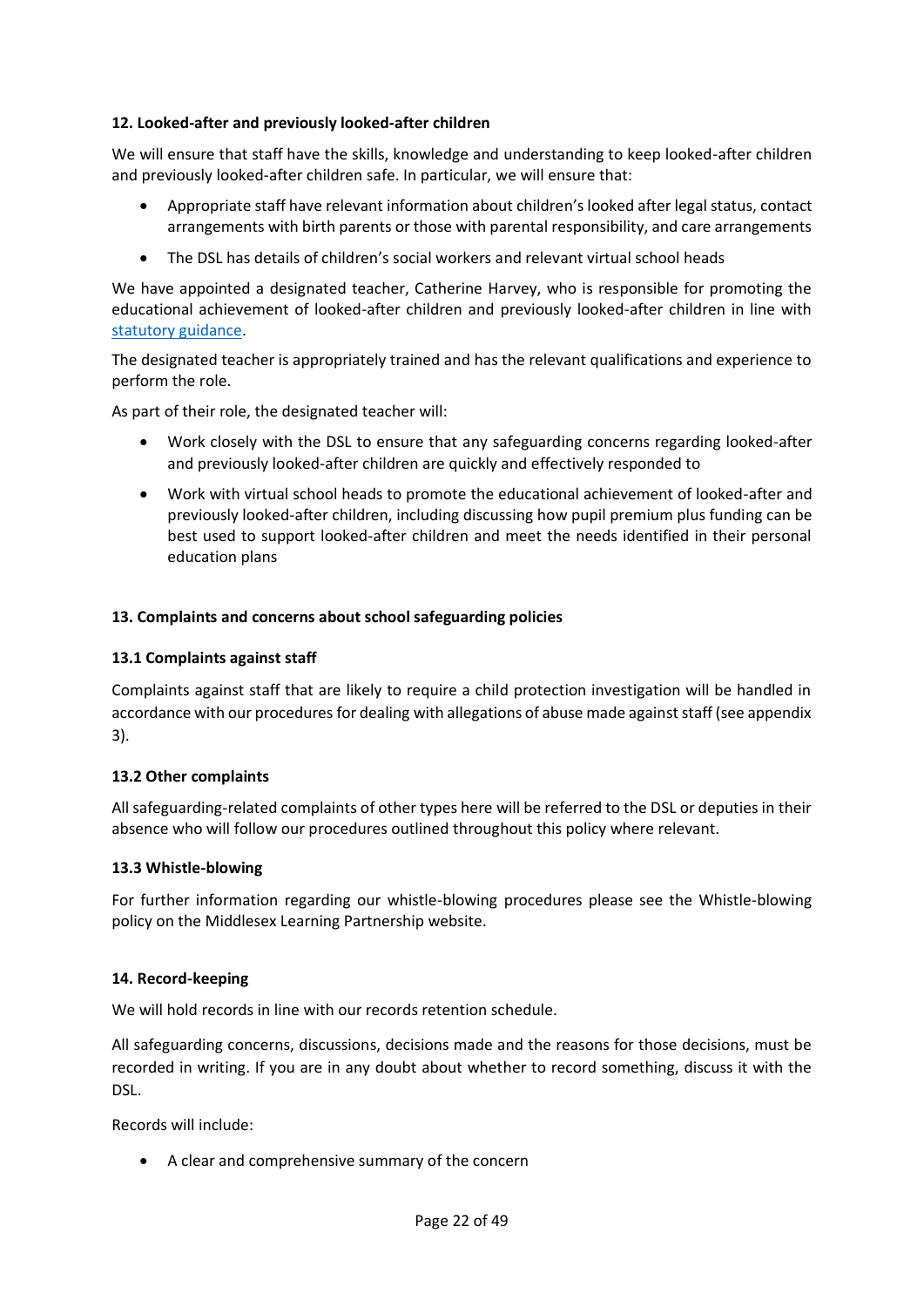- Details of how the concern was followed up and resolved
- A note of any action taken, decisions reached and the outcome

Concerns and referrals will be kept in a separate child protection file for each child.

Any non-confidential records will be readily accessible and available. Confidential information and records will be held securely and only available to those who have a right or professional need to see them.

Safeguarding records relating to individual children will be retained for a reasonable period of time after they have left the school.

Safeguarding records which contain information about allegations of sexual abuse will be retained for the Independent Inquiry into Child Sexual Abuse (IICSA), for the term of the inquiry.

If a child for whom the school has, or has had, safeguarding concerns moves to another school, the DSL will ensure that their child protection file is forwarded promptly and securely, and separately from the main pupil file. In addition, if the concerns are significant or complex, and/or social services are involved, the DSL will speak to the DSL of the receiving school and provide information to enable them to have time to make any necessary preparations to ensure the safety of the child.

Further information about our safeguarding record-keeping arrangements include:

- Our records held electronically via the 'Safeguard' platform
- Safeguard uses two factor authentication for access to ensure secure record keeping
- All staff can record concerns directly to the platform
- Only designated staff have access to the information recorded on the Safeguard platform

When sharing information with other agencies this will be through a secure platform, through attending agency meetings and telephone conversations when requested and in line with relevant GDPR and Data protection procedures.

In addition:

- Appendix 2 sets out our policy on record-keeping specifically with respect to recruitment and pre-appointment checks
- Appendix 3 sets out our policy on record-keeping with respect to allegations of abuse made against staff

#### <span id="page-22-0"></span>**15. Training**

#### <span id="page-22-1"></span>**15.1 All staff**

All staff members will undertake safeguarding and child protection training at induction, including on whistle-blowing procedures and online safety, to ensure they understand the school's safeguarding systems and their responsibilities, and can identify signs of possible abuse or neglect.

This training will be regularly updated and will:

- Be integrated, aligned and considered as part of the whole-school safeguarding approach and wider staff training, and curriculum planning
- Be in line with advice from the 3 safeguarding partners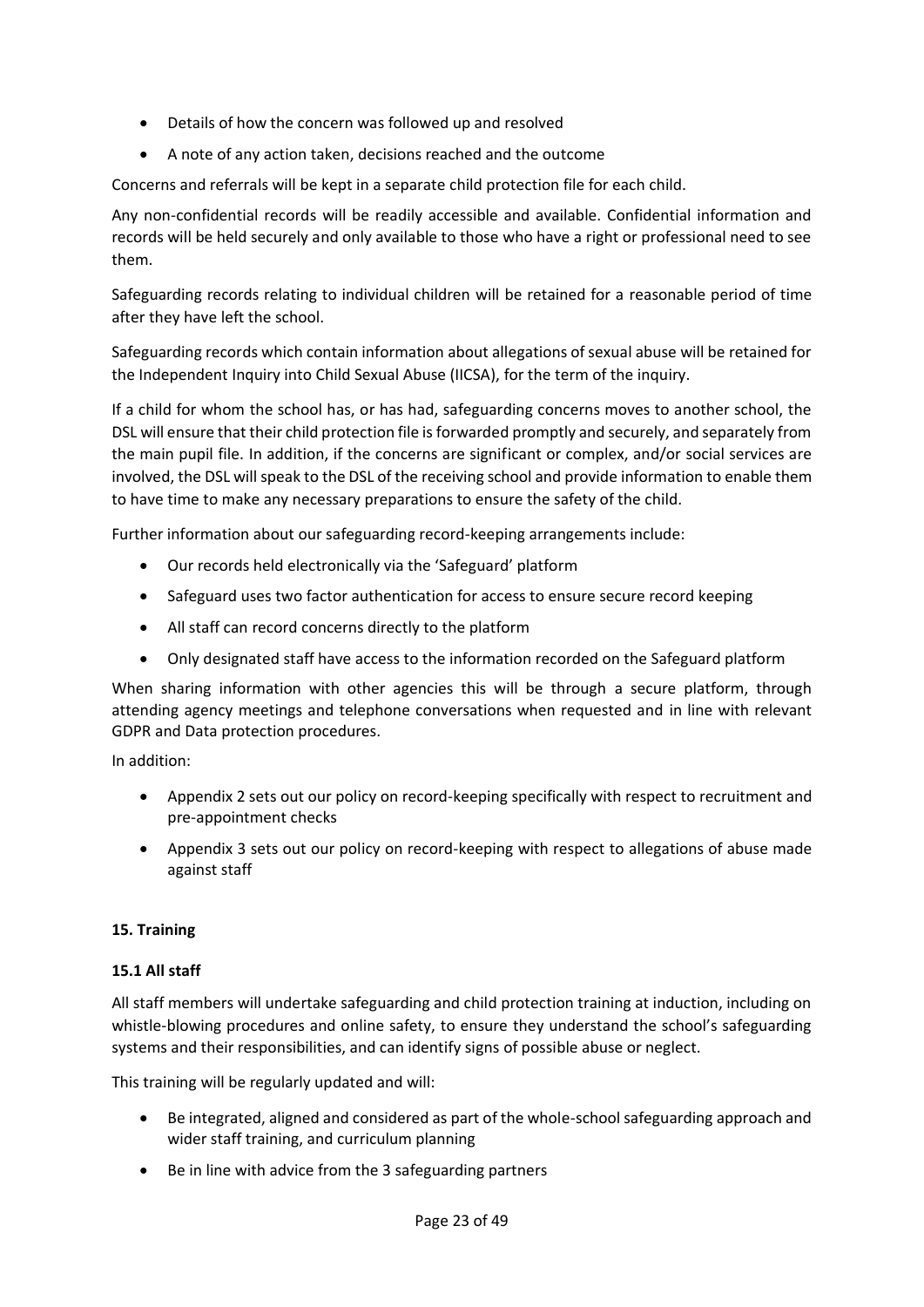- Have regard to the Teachers' Standards to support the expectation that all teachers:
	- o Manage behaviour effectively to ensure a good and safe environment
	- o Have a clear understanding of the needs of all pupils

All staff will have training on the government's anti-radicalisation strategy, Prevent, to enable them to identify children at risk of being drawn into terrorism and to challenge extremist ideas.

Staff will also receive regular safeguarding and child protection updates, including on online safety, as required but at least annually (for example, through emails, e-bulletins and staff meetings).

Contractors who are provided through a private finance initiative (PFI) or similar contract will also receive safeguarding training.

Volunteers will receive appropriate training, if applicable.

## <span id="page-23-0"></span>**15.2 The DSL and deputies**

The DSL and deputies will undertake child protection and safeguarding training at least every 2 years.

In addition, they will update their knowledge and skills at regular intervals and at least annually (for example, through e-bulletins, meeting other DSLs, or taking time to read and digest safeguarding developments).

They will also undertake Prevent awareness training.

## **15.3 Trustees and governors**

All trustees and governors receive training about safeguarding, to make sure they have the knowledge and information needed to perform their functions and understand their responsibilities.

In the event that an allegation of abuse is made against the Head of School, the trustee or governor appointed by the Trust Chair to act as 'case manager' will have received training in managing allegations for this purpose.

## <span id="page-23-1"></span>**15.4 Recruitment – interview panels**

At least one person conducting any interview for any post at the school will have undertaken safer recruitment training. This will cover, as a minimum, the contents of Keeping Children Safe in Education, and will be in line with local safeguarding procedures.

See appendix 2 of this policy for more information about our safer recruitment procedures.

#### <span id="page-23-2"></span>**16. Monitoring arrangements**

This policy will be reviewed **annually** by the Headteacher. At every review, it will be approved by the Trust Board.

## <span id="page-23-3"></span>**17. Links with other policies**

This policy links to the following policies and procedures: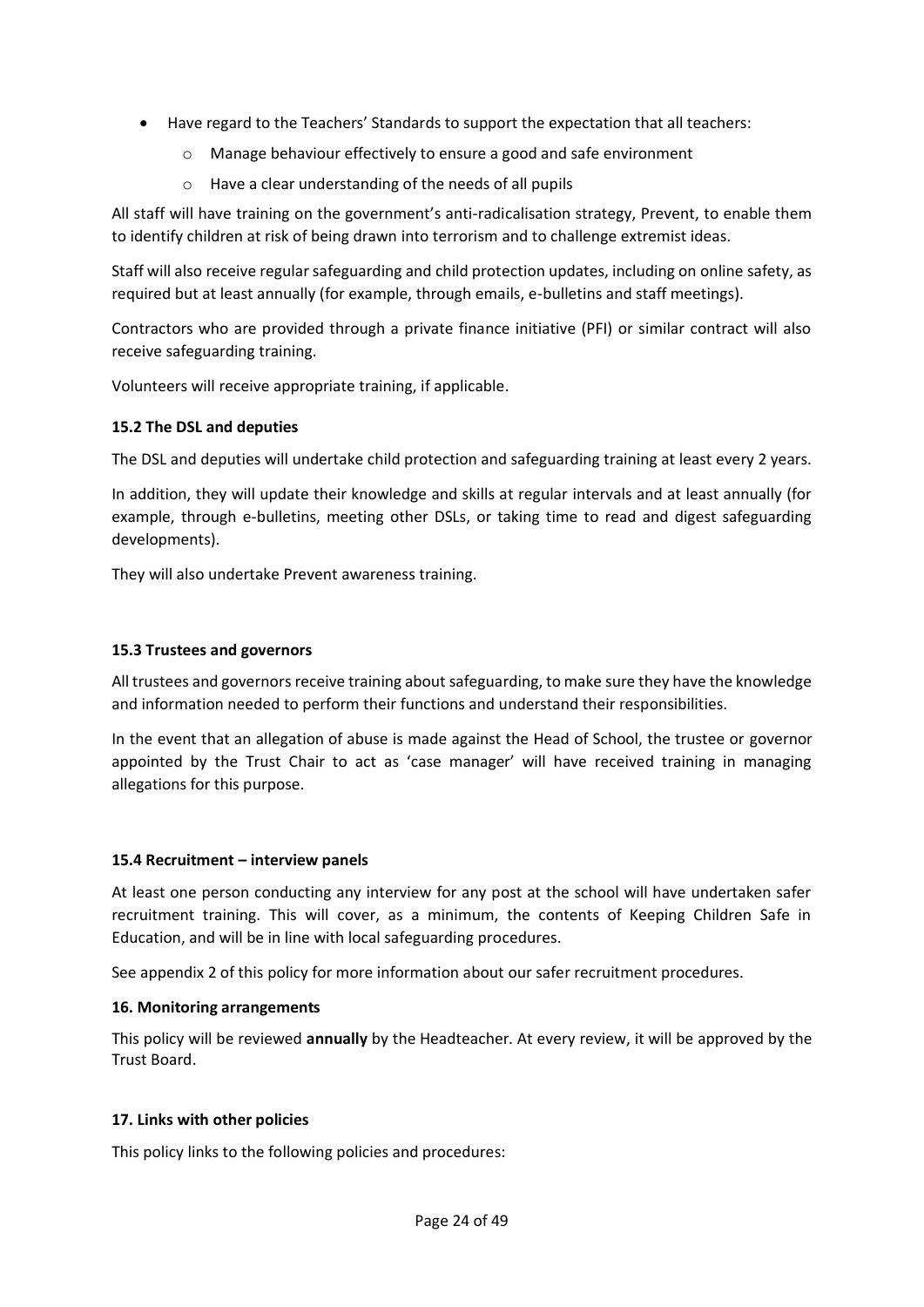> Behaviour

- > Staff code of conduct
- > Complaints
- > Health and safety
- > Attendance
- > Online safety
- Mobile phone use
- Equality
- Relationships and sex education
- First aid
- $\sum$  Curriculum
- Designated teacher for looked-after and previously looked-after children
- > Privacy notices
- Whistle-Blowing
- $>$ SEND
- > Data Protection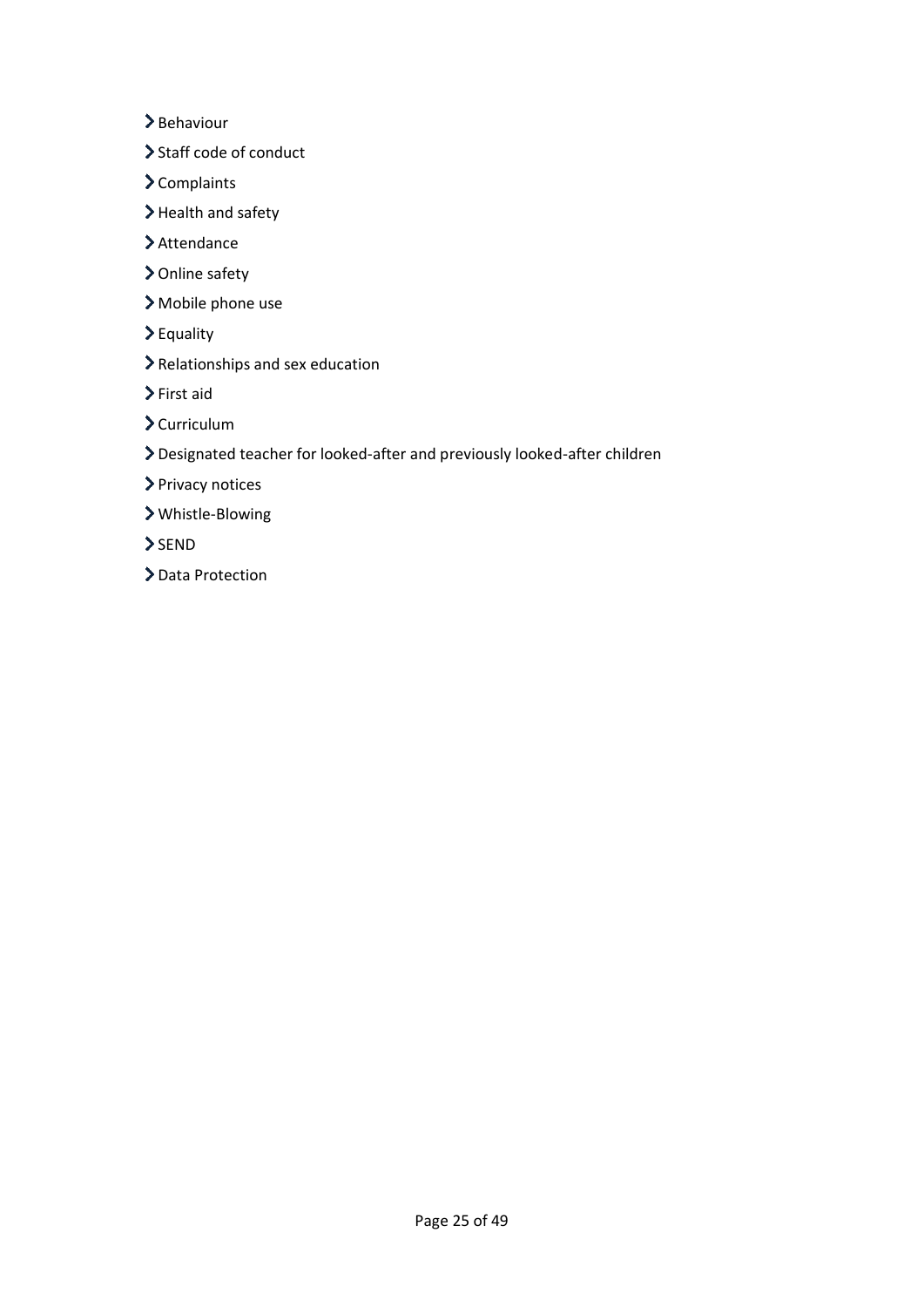## **These appendices are based on the Department for Education's statutory guidance, Keeping Children Safe in Education.**

#### <span id="page-25-0"></span>**Appendix 1: types of abuse**

**Abuse**, including neglect, and safeguarding issues are rarely standalone events that can be covered by one definition or label. In most cases, multiple issues will overlap.

**Physical abuse** may involve hitting, shaking, throwing, poisoning, burning or scalding, drowning, suffocating or otherwise causing physical harm to a child. Physical harm may also be caused when a parent or carer fabricates the symptoms of, or deliberately induces, illness in a child.

**Emotional abuse** is the persistent emotional maltreatment of a child such as to cause severe and adverse effects on the child's emotional development. Some level of emotional abuse is involved in all types of maltreatment of a child, although it may occur alone.

Emotional abuse may involve:

- Conveying to a child that they are worthless or unloved, inadequate, or valued only insofar as they meet the needs of another person
- Not giving the child opportunities to express their views, deliberately silencing them or 'making fun' of what they say or how they communicate
- Age or developmentally inappropriate expectations being imposed on children. These may include interactions that are beyond a child's developmental capability, as well as overprotection and limitation of exploration and learning, or preventing the child participating in normal social interaction
- Seeing or hearing the ill-treatment of another
- Serious bullying (including cyber-bullying), causing children frequently to feel frightened or in danger, or the exploitation or corruption of children

**Sexual abuse** involves forcing or enticing a child or young person to take part in sexual activities, not necessarily involving a high level of violence, whether or not the child is aware of what is happening. The activities may involve:

- Physical contact, including assault by penetration (for example rape or oral sex) or nonpenetrative acts such as masturbation, kissing, rubbing and touching outside of clothing
- Non-contact activities, such as involving children in looking at, or in the production of, sexual images, watching sexual activities, encouraging children to behave in sexually inappropriate ways, or grooming a child in preparation for abuse (including via the internet)

Sexual abuse is not solely perpetrated by adult males. Women can also commit acts of sexual abuse, as can other children.

**Neglect** is the persistent failure to meet a child's basic physical and/or psychological needs, likely to result in the serious impairment of the child's health or development. Neglect may occur during pregnancy as a result of maternal substance abuse.

Once a child is born, neglect may involve a parent or carer failing to:

- Provide adequate food, clothing and shelter (including exclusion from home or abandonment)
- Protect a child from physical and emotional harm or danger
- Ensure adequate supervision (including the use of inadequate care-givers)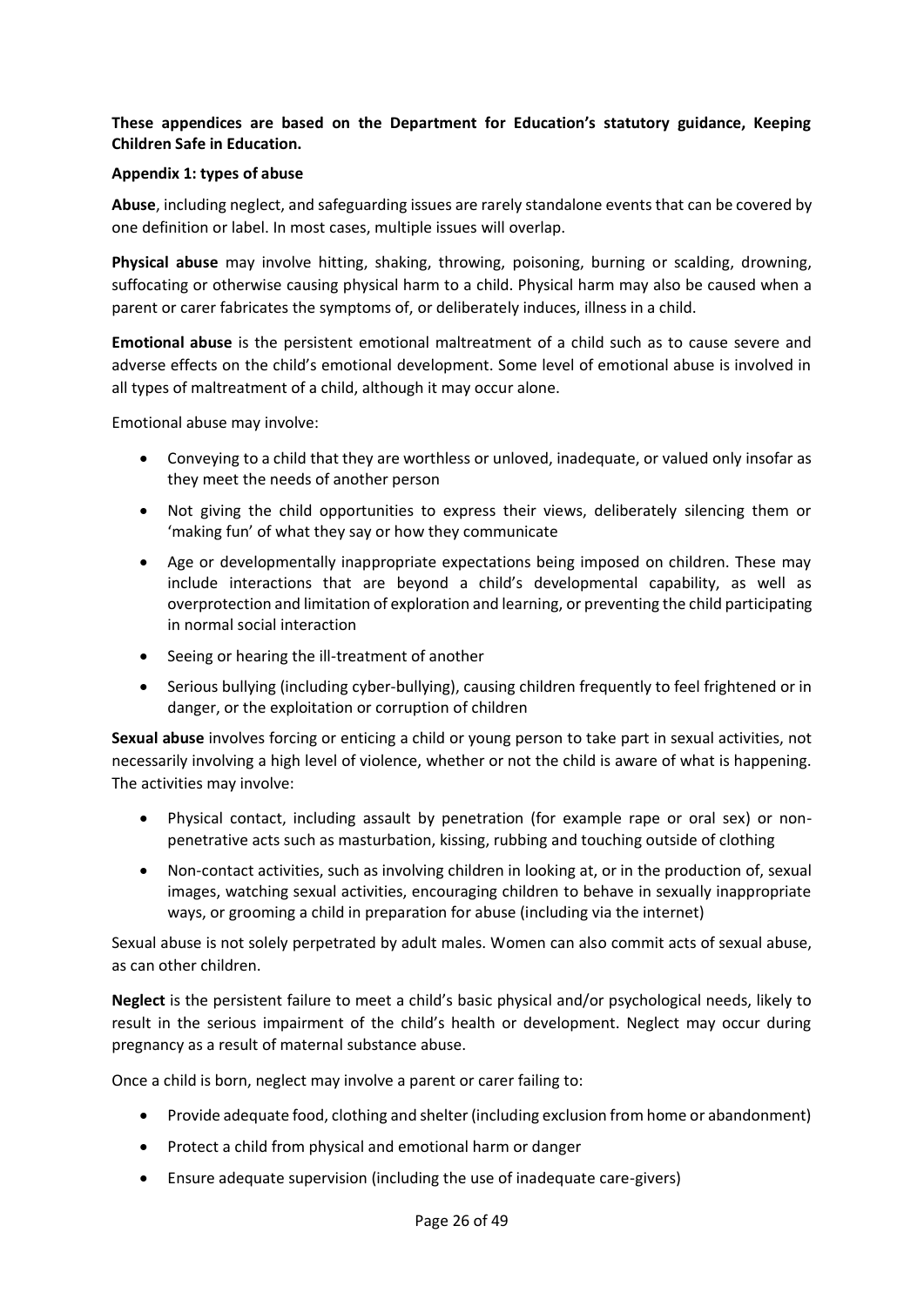• Ensure access to appropriate medical care or treatment

It may also include neglect of, or unresponsiveness to, a child's basic emotional needs.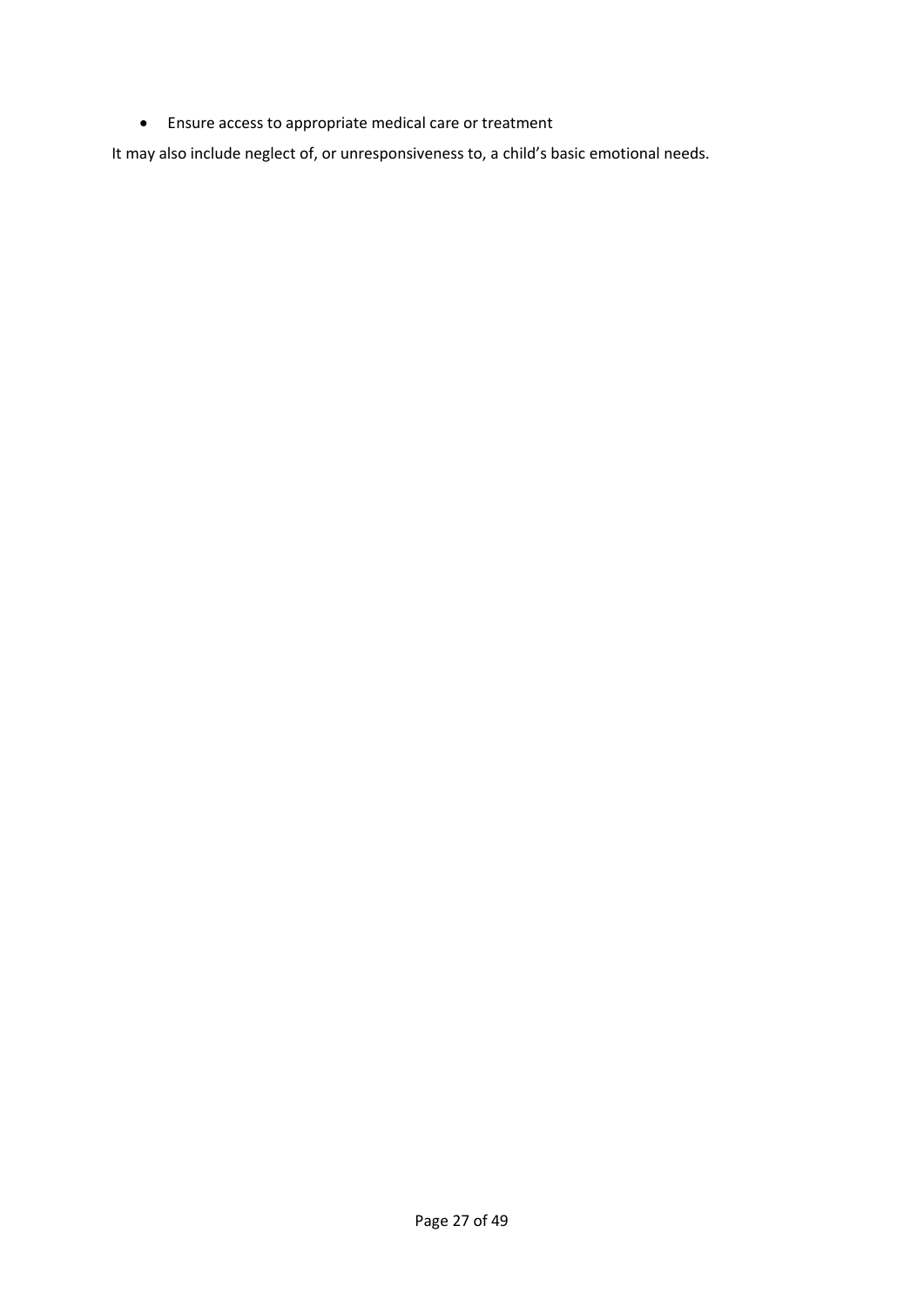## <span id="page-27-0"></span>**Appendix 2: safer recruitment and DBS checks – policy and procedures**

#### **Recruitment and selection process**

To make sure we recruit suitable people, we will ensure that those involved in the recruitment and employment of staff to work with children have received appropriate safer recruitment training.

We have put the following steps in place during our recruitment and selection process to ensure we are committed to safeguarding and promoting the welfare of children.

#### **Advertising**

When advertising roles, we will make clear:

- Our school's commitment to safeguarding and promoting the welfare of children
- That safeguarding checks will be undertaken
- The safeguarding requirements and responsibilities of the role, such as the extent to which the role will involve contact with children
- Whether or not the role is exempt from the Rehabilitation of Offenders Act 1974 and the amendments to the Exceptions Order 1975, 2013 and 2020. If the role is exempt, certain spent convictions and cautions are 'protected', so they do not need to be disclosed, and if they are disclosed, we cannot take them into account

#### **Application forms**

Our application forms will:

- Include a statement saying that it is an offence to apply for the role if an applicant is barred from engaging in regulated activity relevant to children (where the role involves this type of regulated activity)
- Include a copy of, or link to, our child protection and safeguarding policy and our policy on the employment of ex-offenders

#### **Shortlisting**

Our shortlisting process will involve at least 2 people and will:

- Consider any inconsistencies and look for gaps in employment and reasons given for them
- Explore all potential concerns

Once we have shortlisted candidates, we will ask shortlisted candidates to:

- Complete a self-declaration of their criminal record or any information that would make them unsuitable to work with children, so that they have the opportunity to share relevant information and discuss it at interview stage. The information we will ask for includes:
	- o If they have a criminal history
	- o Whether they are included on the barred list
	- o Whether they are prohibited from teaching
	- $\circ$  Information about any criminal offences committed in any country in line with the law as applicable in England and Wales
	- o Any relevant overseas information
- Sign a declaration confirming the information they have provided is true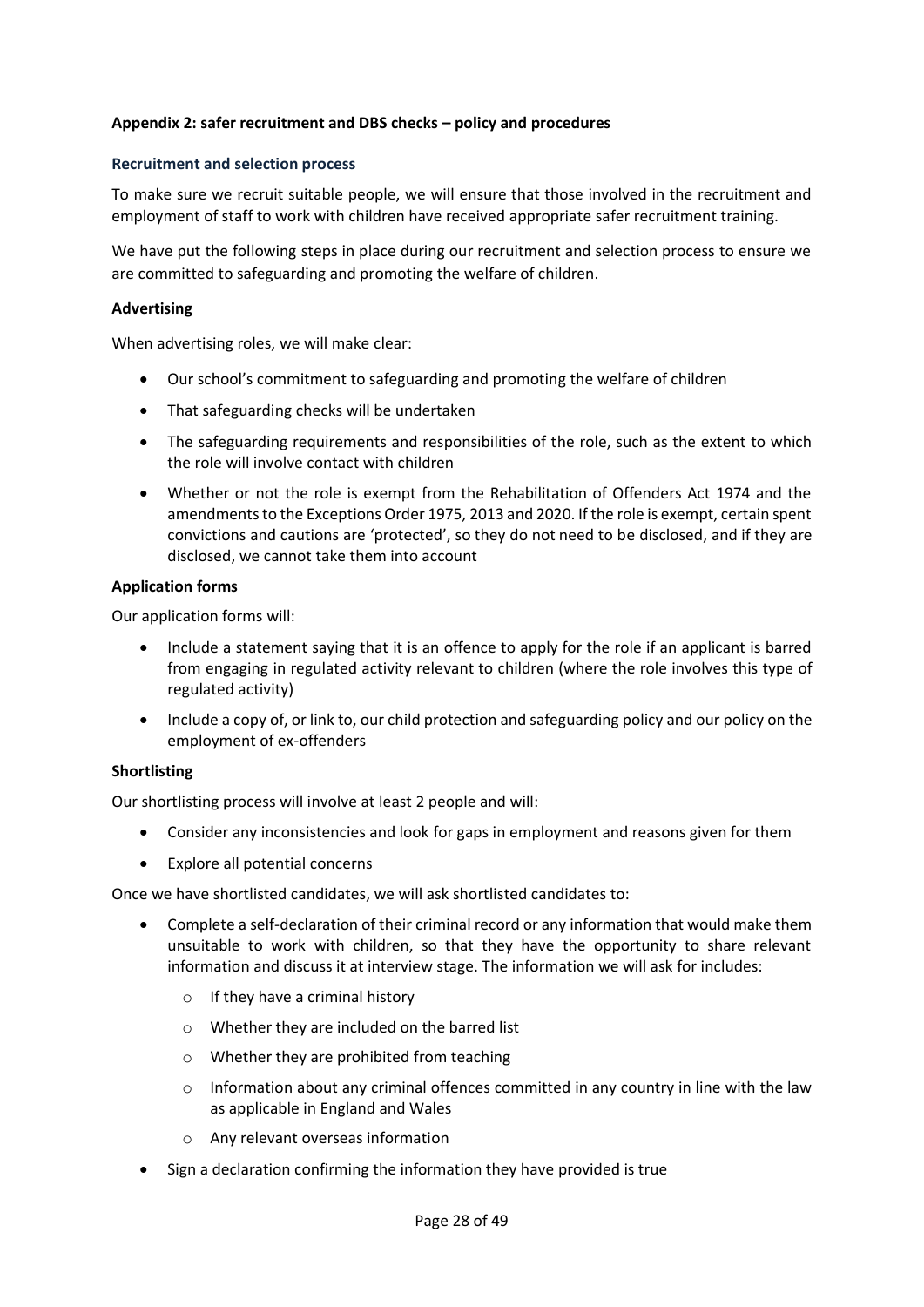## **Seeking references and checking employment history**

We will obtain references before interview. Any concerns raised will be explored further with referees and taken up with the candidate at interview.

When seeking references, we will:

- Not accept open references
- Liaise directly with referees and verify any information contained within references with the referees
- Ensure any references are from the candidate's current employer and completed by a senior person. Where the referee is school based, we will ask for the reference to be confirmed by the Head of School/principal as accurate in respect to disciplinary investigations
- Obtain verification of the candidate's most recent relevant period of employment if they are not currently employed
- Secure a reference from the relevant employer from the last time the candidate worked with children if they are not currently working with children
- Compare the information on the application form with that in the reference and take up any inconsistencies with the candidate
- Resolve any concerns before any appointment is confirmed

#### **Interview and selection**

When interviewing candidates, we will:

- Probe any gaps in employment, or where the candidate has changed employment or location frequently, and ask candidates to explain this
- Explore any potential areas of concern to determine the candidate's suitability to work with children
- Record all information considered and decisions made

#### **Pre-appointment vetting checks**

We will record all information on the checks carried out in the school's single central record (SCR). Copies of these checks, where appropriate, will be held in individuals' personnel files. We follow requirements and best practice in retaining copies of these checks, as set out below.

#### **New staff**

All offers of appointment will be conditional until satisfactory completion of the necessary preemployment checks. When appointing new staff, we will:

- Verify their identity
- Obtain (via the applicant) an enhanced DBS certificate, including barred list information for those who will be engaging in regulated activity (see definition below). We will obtain the certificate before, or as soon as practicable after, appointment, including when using the DBS update service. We will not keep a copy of the certificate for longer than 6 months, but when the copy is destroyed we may still keep a record of the fact that vetting took place, the result of the check and recruitment decision taken
- Obtain a separate barred list check if they will start work in regulated activity before the DBS certificate is available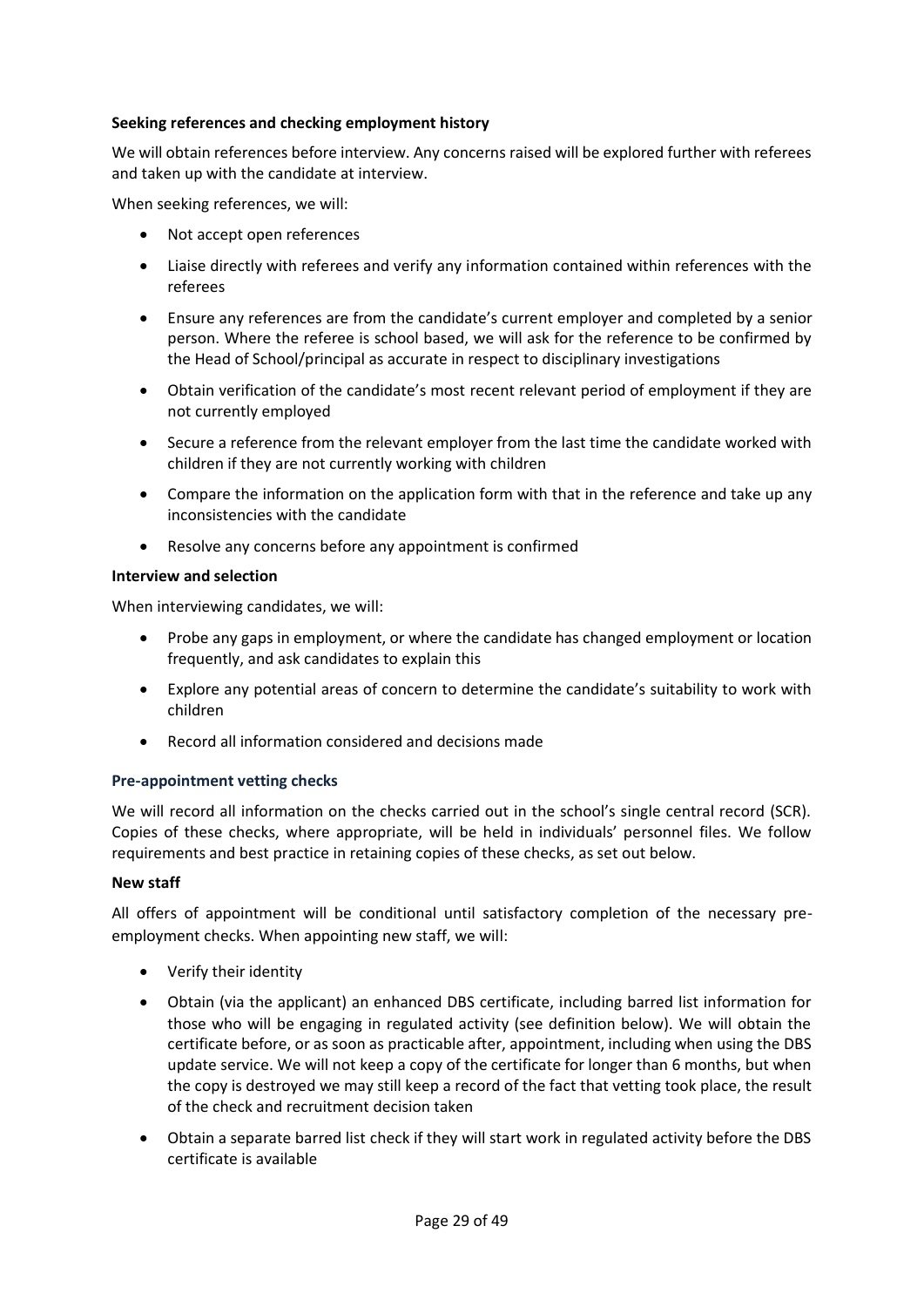- Verify their mental and physical fitness to carry out their work responsibilities
- Verify their right to work in the UK. We will keep a copy of this verification for the duration of the member of staff's employment and for 2 years afterwards
- Verify their professional qualifications, as appropriate
- Ensure they are not subject to a prohibition order if they are employed to be a teacher
- Carry out further additional checks, as appropriate, on candidates who have lived or worked outside of the UK. Where available, these will include:
	- o For all staff, including teaching positions: [criminal records checks for overseas](https://www.gov.uk/government/publications/criminal-records-checks-for-overseas-applicants)  [applicants](https://www.gov.uk/government/publications/criminal-records-checks-for-overseas-applicants)
	- $\circ$  For teaching positions: obtaining a letter of professional standing from the professional regulating authority in the country where the applicant has worked
- Check that candidates taking up a management position\* are not subject to a prohibition from management (section 128) direction made by the secretary of state

\* Management positions are most likely to include, but are not limited to, Head of Schools, principals and deputy/assistant headteacher.

We will ensure that appropriate checks are carried out to ensure that individuals are not disqualified under the 2018 Childcare Disqualification Regulations and Childcare Act 2006. Where we take a decision that an individual falls outside of the scope of these regulations and we do not carry out such checks, we will retain a record of our assessment on the individual's personnel file. This will include our evaluation of any risks and control measures put in place, and any advice sought.

**Regulated activity** means a person who will be:

- Responsible, on a regular basis in a school or college, for teaching, training, instructing, caring for or supervising children; or
- Carrying out paid, or unsupervised unpaid, work regularly in a school or college where that work provides an opportunity for contact with children; or
- Engaging in intimate or personal care or overnight activity, even if this happens only once and regardless of whether they are supervised or not

## **Existing staff**

In certain circumstances we will carry out all the relevant checks on existing staff as if the individual was a new member of staff. These circumstances are when:

- There are concerns about an existing member of staff's suitability to work with children; or
- An individual moves from a post that is not regulated activity to one that is; or
- There has been a break in service of 12 weeks or more

We will refer to the DBS anyone who has harmed, or poses a risk of harm, to a child or vulnerable adult where:

- We believe the individual has engaged in [relevant conduct;](https://www.gov.uk/guidance/making-barring-referrals-to-the-dbs#relevant-conduct-in-relation-to-children) or
- We believe the individual has received a caution or conviction for a relevant (automatic barring either with or without the right to make representations) offence, under the [Safeguarding Vulnerable Groups Act 2006 \(Prescribed](http://www.legislation.gov.uk/uksi/2009/37/contents/made) Criteria and Miscellaneous Provisions) [Regulations 2009;](http://www.legislation.gov.uk/uksi/2009/37/contents/made) or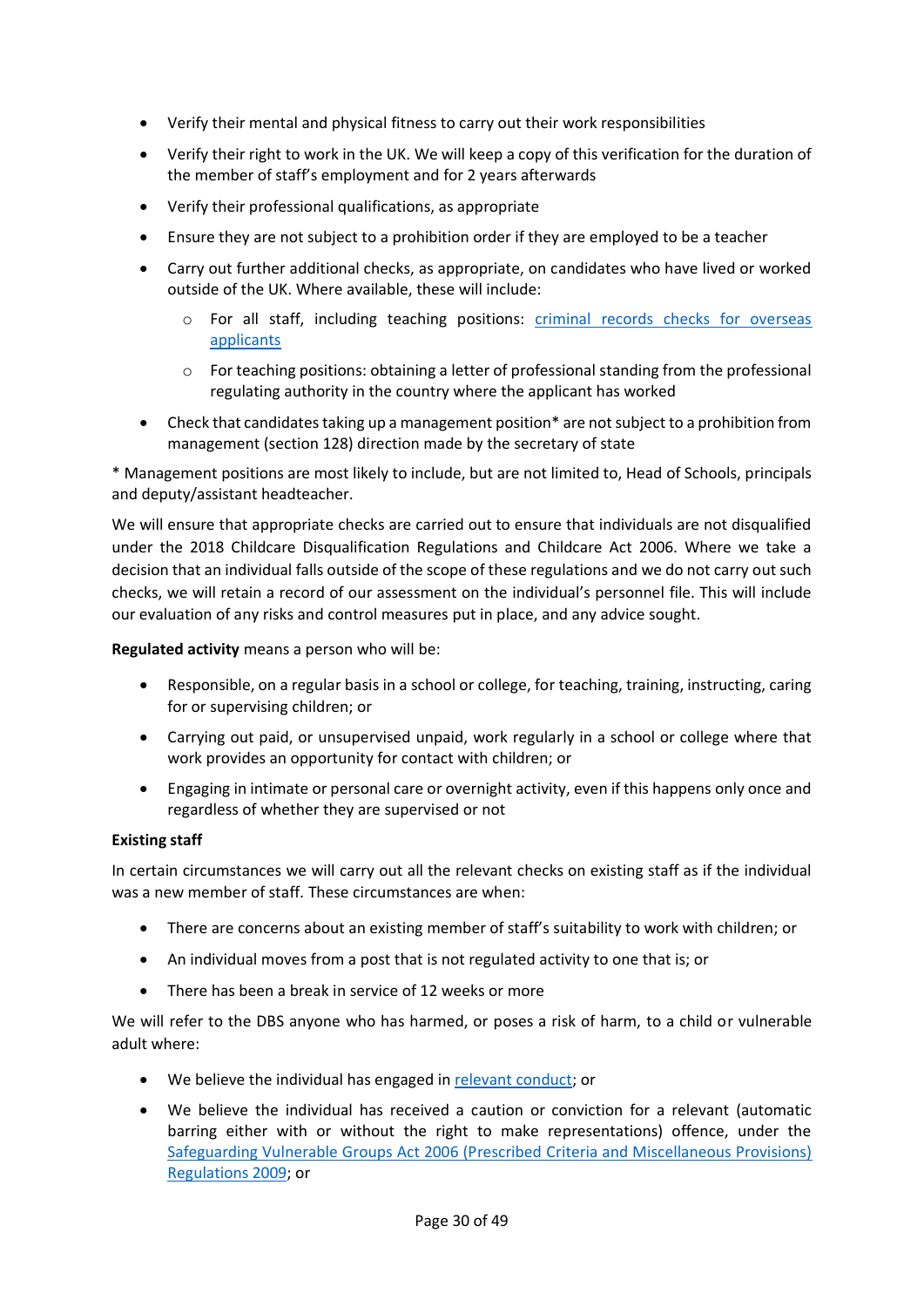- We believe the 'harm test' is satisfied in respect of the individual (i.e. they may harm a child or vulnerable adult or put them at risk of harm); and
- The individual has been removed from working in regulated activity (paid or unpaid) or would have been removed if they had not left

## **Agency and third-party staff**

We will obtain written notification from any agency or third-party organisation that it has carried out the necessary safer recruitment checks that we would otherwise perform. We will also check that the person presenting themselves for work is the same person on whom the checks have been made.

## **Contractors**

We will ensure that any contractor, or any employee of the contractor, who is to work at the school has had the appropriate level of DBS check (this includes contractors who are provided through a PFI or similar contract). This will be:

- An enhanced DBS check with barred list information for contractors engaging in regulated activity
- An enhanced DBS check, not including barred list information, for all other contractors who are not in regulated activity but whose work provides them with an opportunity for regular contact with children

We will obtain the DBS check for self-employed contractors.

We will not keep copies of such checks for longer than 6 months.

Contractors who have not had any checks will not be allowed to work unsupervised or engage in regulated activity under any circumstances.

We will check the identity of all contractors and their staff on arrival at the school.

For self-employed contractors such as music teachers or sports coaches, we will ensure that appropriate checks are carried out to ensure that individuals are not disqualified under the 2018 Childcare Disqualification Regulations and Childcare Act 2006. Where we decide that an individual falls outside of the scope of these regulations and we do not carry out such checks, we will retain a record of our assessment. This will include our evaluation of any risks and control measures put in place, and any advice sought.

#### **Trainee/student teachers**

Where applicants for initial teacher training are salaried by us, we will ensure that all necessary checks are carried out.

Where trainee teachers are fee-funded, we will obtain written confirmation from the training provider that necessary checks have been carried out and that the trainee has been judged by the provider to be suitable to work with children.

In both cases, this includes checks to ensure that individuals are not disqualified under the 2018 Childcare Disqualification Regulations and Childcare Act 2006.

#### **Volunteers**

We will:

• Never leave an unchecked volunteer unsupervised or allow them to work in regulated activity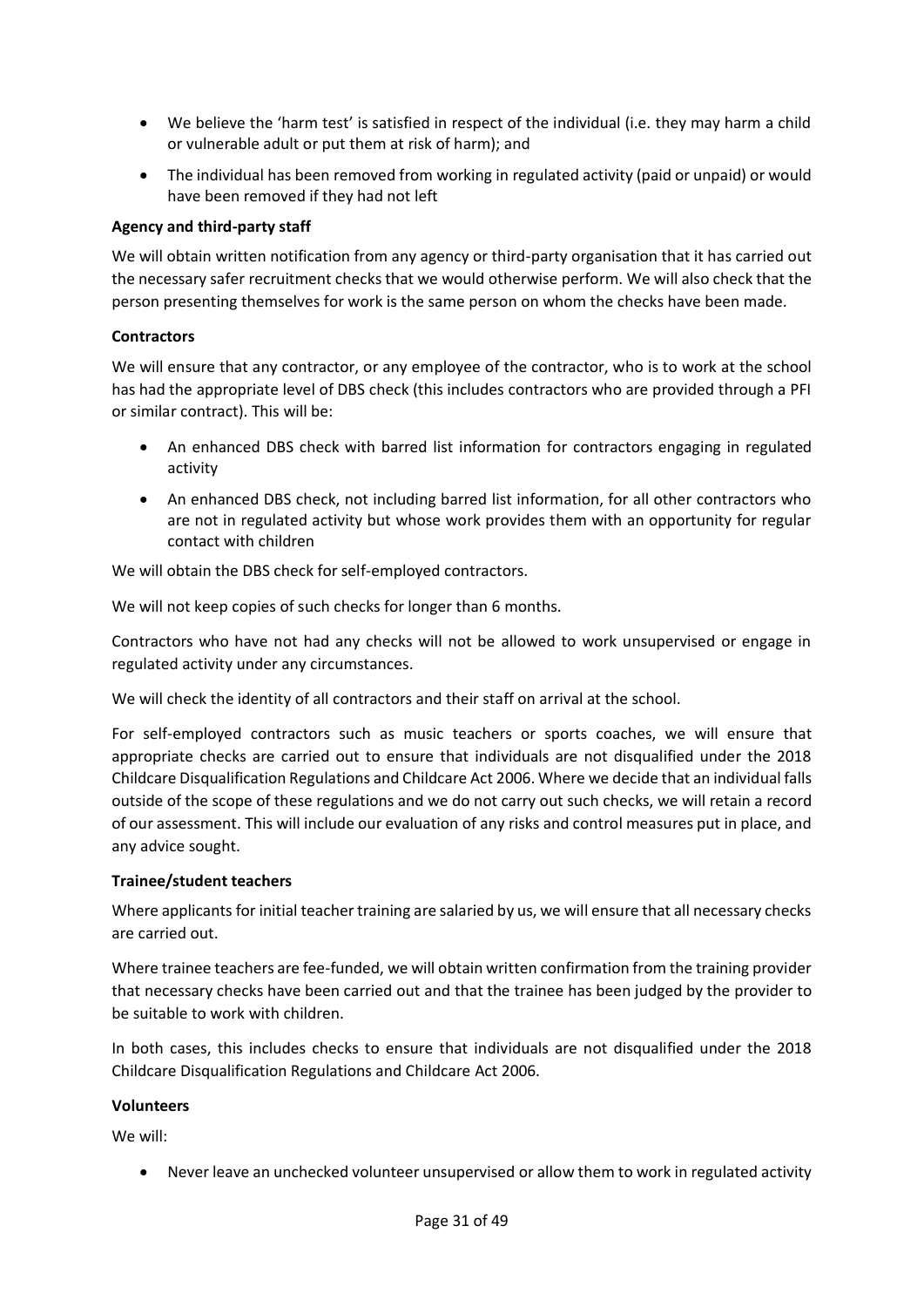- Obtain an enhanced DBS check with barred list information for all volunteers who are new to working in regulated activity
- Carry out a risk assessment when deciding whether to seek an enhanced DBS check without barred list information for any volunteers not engaging in regulated activity. We will retain a record of this risk assessment
- Ensure that appropriate checks are carried out to ensure that individuals are not disqualified under the 2018 Childcare Disqualification Regulations and Childcare Act 2006. Where we decide that an individual falls outside of the scope of these regulations and we do not carry out such checks, we will retain a record of our assessment. This will include our evaluation of any risks and control measures put in place, and any advice sought

#### **Trustees, governors and members**

All trustees, local governors and members will have an enhanced DBS check with barred list information.

The chair of the Trust Board will have their DBS check countersigned by the secretary of state. All trustees, local governors and members will also have the following checks:

- $\blacktriangleright$  A section 128 check (to check prohibition on participation in management under section 128 of [the Education and Skills Act 2008\)](https://www.legislation.gov.uk/ukpga/2008/25/section/128).
- >Identity
- $\blacktriangleright$  Right to work in the UK
- Other checks deemed necessary if they have lived or worked outside the UK

#### **Staff working in alternative provision settings**

Where we place a pupil with an alternative provision provider, we obtain written confirmation from the provider that they have carried out the appropriate safeguarding checks on individuals working there that we would otherwise perform.

#### **Adults who supervise pupils on work experience**

When organising work experience, we will ensure that policies and procedures are in place to protect children from harm.

We will also consider whether it is necessary for barred list checks to be carried out on the individuals who supervise a pupil under 16 on work experience. This will depend on the specific circumstances of the work experience, including the nature of the supervision, the frequency of the activity being supervised, and whether the work is regulated activity.

#### **Pupils staying with host families**

Where the school makes arrangements for pupils to be provided with care and accommodation by a host family to which they are not related (for example, during a foreign exchange visit), we will request enhanced DBS checks with barred list information on those people.

Where the school is organising such hosting arrangements overseas and host families cannot be checked in the same way, we will work with our partner schools abroad to ensure that similar assurances are undertaken prior to the visit.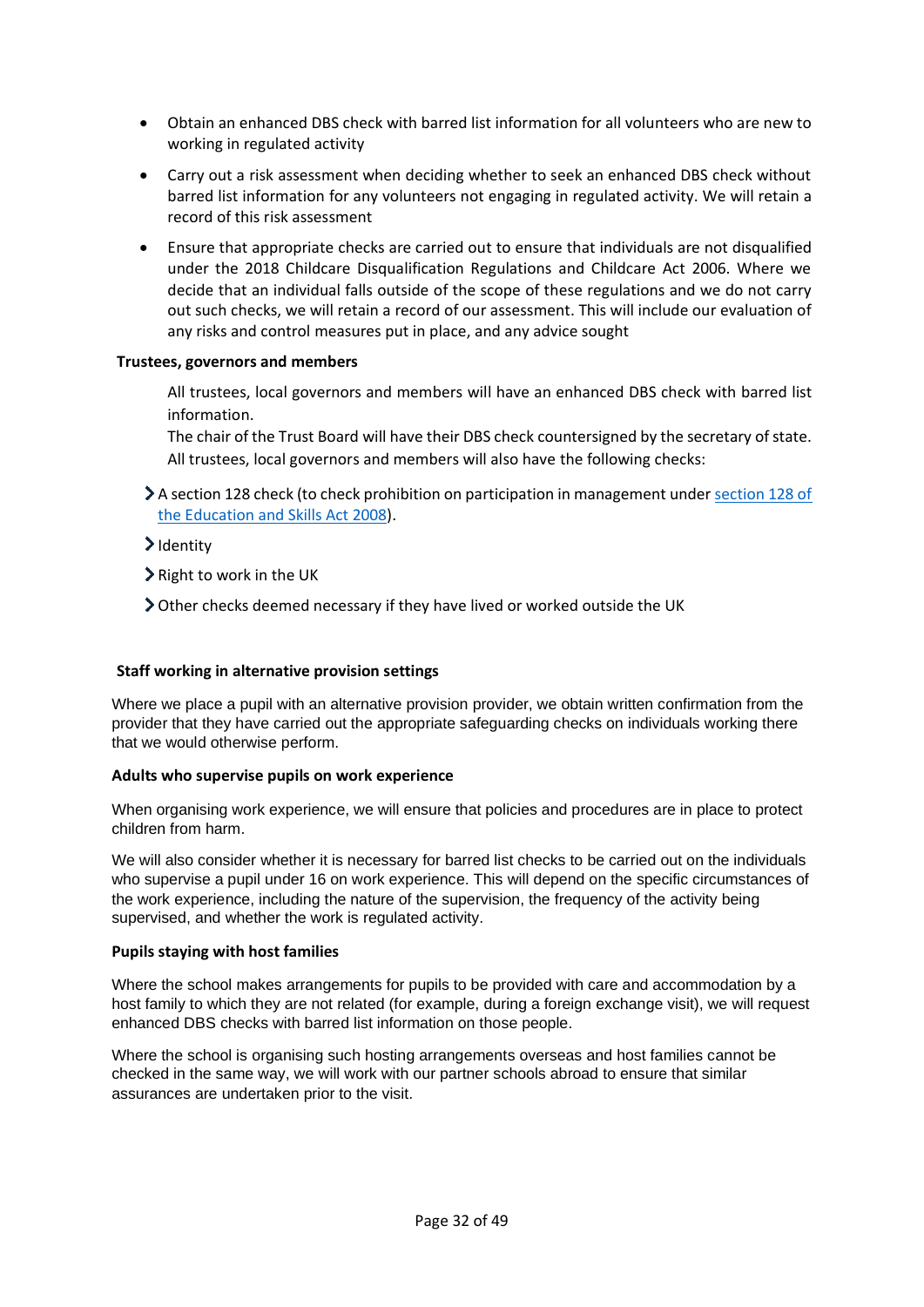## <span id="page-32-0"></span>**Appendix 3: allegations of abuse made against staff**

#### **Section 1: allegations that may meet the harms threshold**

This section applies to all cases in which it is alleged that a current member of staff, including a supply teacher, volunteer or contractor, has:

- Behaved in a way that has harmed a child, or may have harmed a child, and/or
- Possibly committed a criminal offence against or related to a child, and/or
- Behaved towards a child or children in a way that indicates he or she may pose a risk of harm to children, and/or
- Behaved or may have behaved in a way that indicates they may not be suitable to work with children – this includes behaviour taking place both inside and outside of school

We will deal with any allegation of abuse quickly, in a fair and consistent way that provides effective child protection while also supporting the individual who is the subject of the allegation.

A 'case manager' will lead any investigation. This will be the Head of School, or a trustee or governor appointed by the Trust Chair where the Head of School is the subject of the allegation. The case manager will be identified at the earliest opportunity.

Our procedures for dealing with allegations will be applied with common sense and judgement.

## **Suspension of the accused until the case is resolved**

Suspension of the accused will not be the default position, and will only be considered in cases where there is reason to suspect that a child or other children is/are at risk of harm, or the case is so serious that there might be grounds for dismissal. In such cases, we will only suspend an individual if we have considered all other options available and there is no reasonable alternative.

Based on an assessment of risk, we will consider alternatives such as:

- Redeployment within the school so that the individual does not have direct contact with the child or children concerned
- Providing an assistant to be present when the individual has contact with children
- Redeploying the individual to alternative work in the school so that they do not have unsupervised access to children
- Moving the child or children to classes where they will not come into contact with the individual, making it clear that this is not a punishment and parents/carers have been consulted
- Temporarily redeploying the individual to another role in a different location, for example to an alternative school or other work for the academy trust

If in doubt, the case manager will seek views from the school's personnel adviser and the designated officer at the local authority, as well as the police and children's social care where they have been involved.

#### **Definitions for outcomes of allegation investigations**

- **Substantiated:** there is sufficient evidence to prove the allegation
- **Malicious:** there is sufficient evidence to disprove the allegation and there has been a deliberate act to deceive, or to cause harm to the subject of the allegation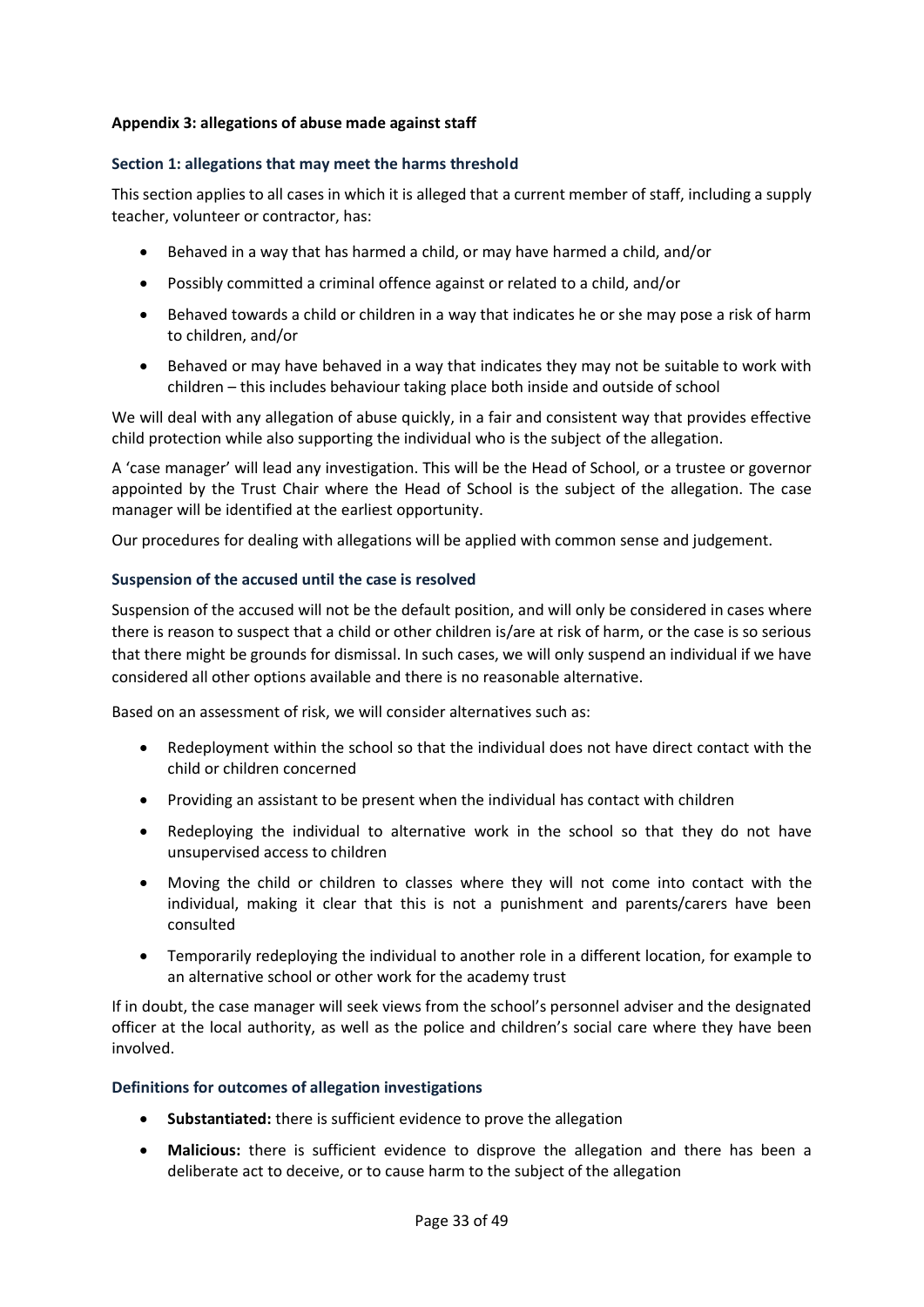- **False:** there is sufficient evidence to disprove the allegation
- **Unsubstantiated:** there is insufficient evidence to either prove or disprove the allegation (this does not imply guilt or innocence)
- **Unfounded**: to reflect cases where there is no evidence or proper basis which supports the allegation being made

## **Procedure for dealing with allegations**

In the event of an allegation that meets the criteria above, the case manager will take the following steps:

- Conduct basic enquiries in line with local procedures to establish the facts to help determine whether there is any foundation to the allegation before carrying on with the steps below
- Discuss the allegation with the designated officer at the local authority. This is to consider the nature, content and context of the allegation and agree a course of action, including whether further enquiries are necessary to enable a decision on how to proceed, and whether it is necessary to involve the police and/or children's social care services. (The case manager may, on occasion, consider it necessary to involve the police *before* consulting the designated officer – for example, if the accused individual is deemed to be an immediate risk to children or there is evidence of a possible criminal offence. In such cases, the case manager will notify the designated officer as soon as practicably possible after contacting the police)
- Inform the accused individual of the concerns or allegations and likely course of action as soon as possible after speaking to the designated officer (and the police or children's social care services, where necessary). Where the police and/or children's social care services are involved, the case manager will only share such information with the individual as has been agreed with those agencies
- Where appropriate (in the circumstances described above), carefully consider whether suspension of the individual from contact with children at the school is justified or whether alternative arrangements such as those outlined above can be put in place. Advice will be sought from the designated officer, police and/or children's social care services, as appropriate
- Where the case manager is concerned about the welfare of other children in the community or the individual's family, they will discuss these concerns with the DSL and make a risk assessment of the situation. If necessary, the DSL may make a referral to children's social care
- **If immediate suspension is considered necessary**, agree and record the rationale for this with the designated officer. The record will include information about the alternatives to suspension that have been considered, and why they were rejected. Written confirmation of the suspension will be provided to the individual facing the allegation or concern within 1 working day, and the individual will be given a named contact at the school and their contact details
- **If it is decided that no further action is to be taken** in regard to the subject of the allegation or concern, record this decision and the justification for it and agree with the designated officer what information should be put in writing to the individual and by whom, as well as what action should follow both in respect of the individual and those who made the initial allegation
- **If it is decided that further action is needed**, take steps as agreed with the designated officer to initiate the appropriate action in school and/or liaise with the police and/or children's social care services as appropriate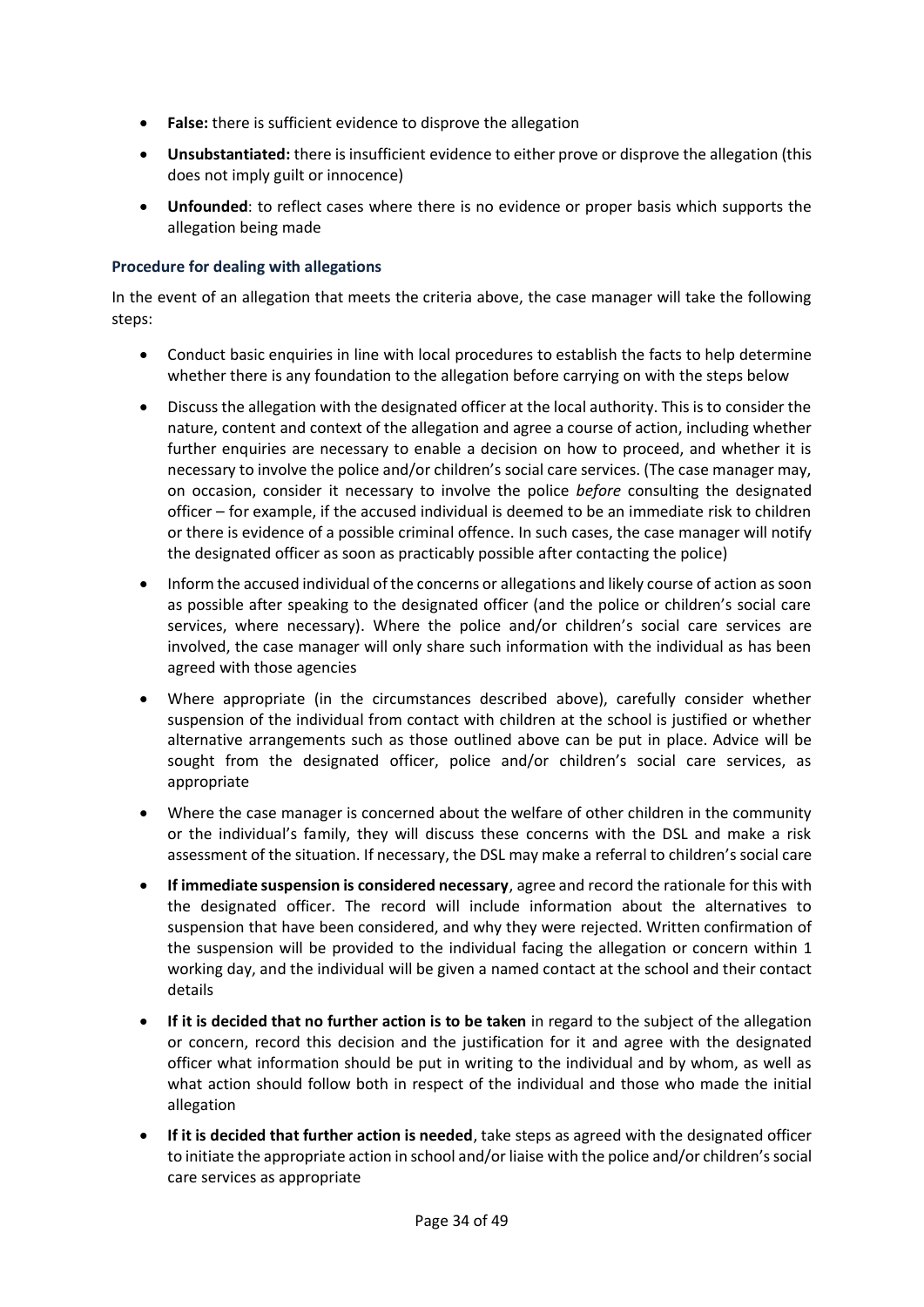- Provide effective support for the individual facing the allegation or concern, including appointing a named representative to keep them informed of the progress of the case and considering what other support is appropriate. This may include but is not limited to a member of the Trust HR team or a Union Representative if applicable.
- Inform the parents or carers of the child/children involved about the allegation as soon as possible if they do not already know (following agreement with children's social care services and/or the police, if applicable). The case manager will also inform the parents or carers of the requirement to maintain confidentiality about any allegations made against teachers (where this applies) while investigations are ongoing. Any parent or carer who wishes to have the confidentiality restrictions removed in respect of a teacher will be advised to seek legal advice
- Keep the parents or carers of the child/children involved informed of the progress of the case (only in relation to their child – no information will be shared regarding the staff member)
- Make a referral to the DBS where it is thought that the individual facing the allegation or concern has engaged in conduct that harmed or is likely to harm a child, or if the individual otherwise poses a risk of harm to a child

We will inform Ofsted of any allegations of serious harm or abuse by any person living, working, or looking after children at the premises (whether the allegations relate to harm or abuse committed on the premises or elsewhere), and any action taken in respect of the allegations. This notification will be made as soon as reasonably possible and always within 14 days of the allegations being made.

If the school is made aware that the secretary of state has made an interim prohibition order in respect of an individual, we will immediately suspend that individual from teaching, pending the findings of the investigation by the Teaching Regulation Agency.

Where the police are involved, wherever possible the school will ask the police at the start of the investigation to obtain consent from the individuals involved to share their statements and evidence for use in the school's disciplinary process, should this be required at a later point.

## **Additional considerations for supply teachers and all contracted staff**

If there are concerns or an allegation is made against someone not directly employed by the school, such as a supply teacher or contracted staff member provided by an agency, we will take the actions below in addition to our standard procedures.

- We will not decide to stop using an individual due to safeguarding concerns without finding out the facts and liaising with our LADO to determine a suitable outcome
- The governing board will discuss with the agency whether it is appropriate to suspend the individual, or redeploy them to another part of the school, while the school carries out the investigation
- We will involve the agency fully, but the school will take the lead in collecting the necessary information and providing it to the LADO as required
- We will address issues such as information sharing, to ensure any previous concerns or allegations known to the agency are taken into account (we will do this, for example, as part of the allegations management meeting or by liaising directly with the agency where necessary)

When using an agency, we will inform them of our process for managing allegations, and keep them updated about our policies as necessary, and will invite the agency's HR manager or equivalent to meetings as appropriate.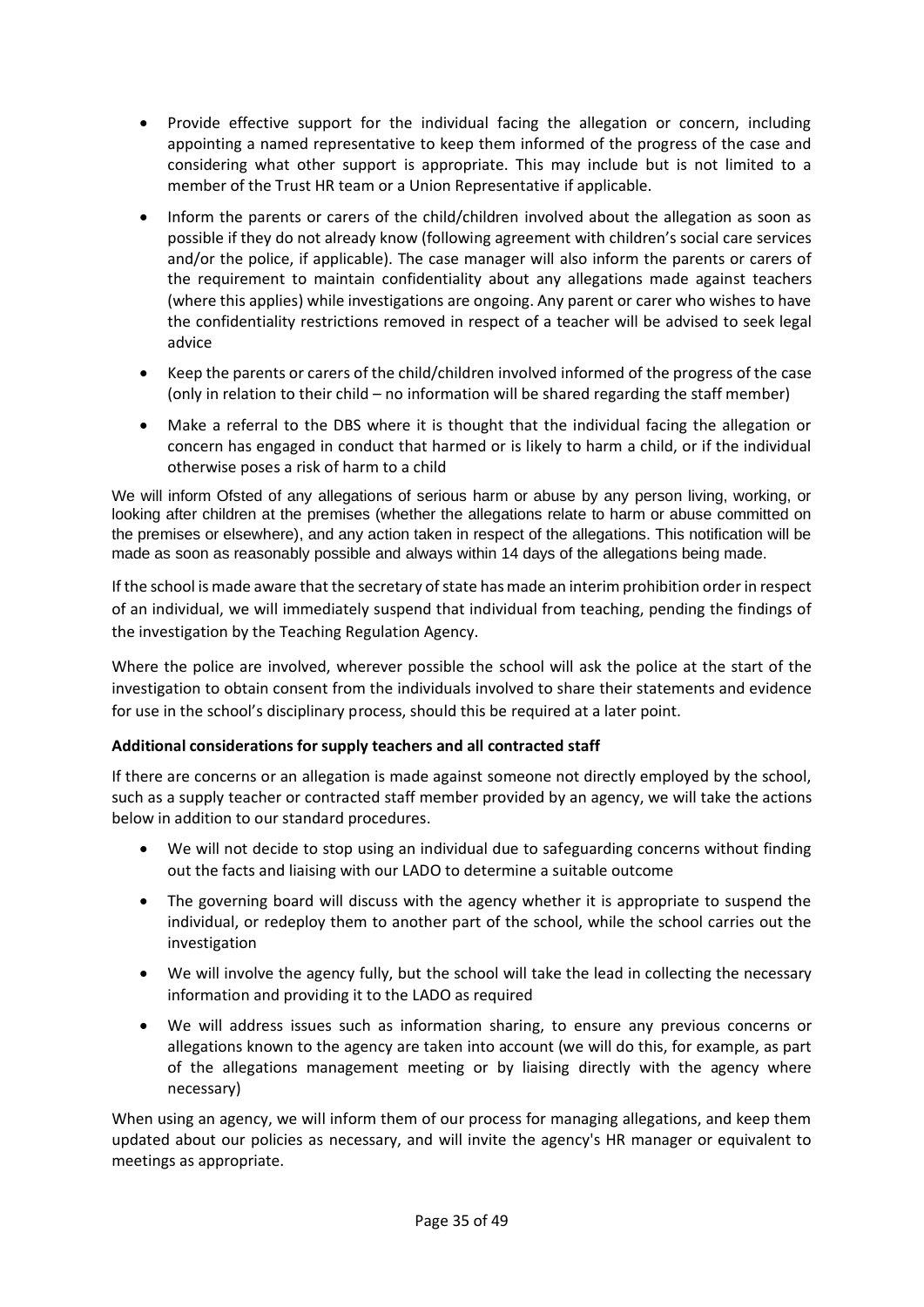## **Timescales**

We will deal with all allegations as quickly and effectively as possible and will endeavour to comply with the following timescales, where reasonably practicable:

- Any cases where it is clear immediately that the allegation is unsubstantiated or malicious should be resolved within 1 week
- If the nature of an allegation does not require formal disciplinary action, appropriate action should be taken within 3 working days
- If a disciplinary hearing is required and can be held without further investigation, this should be held within 15 working days

However, these are objectives only and where they are not met, we will endeavour to take the required action as soon as possible thereafter.

#### **Specific actions**

#### **Action following a criminal investigation or prosecution**

The case manager will discuss with the local authority's designated officer whether any further action, including disciplinary action, is appropriate and, if so, how to proceed, taking into account information provided by the police and/or children's social care services.

#### **Conclusion of a case where the allegation is substantiated**

If the allegation is substantiated and the individual is dismissed or the school ceases to use their services, or the individual resigns or otherwise ceases to provide their services, the school will make a referral to the DBS for consideration of whether inclusion on the barred lists is required.

If the individual concerned is a member of teaching staff, the school will consider whether to refer the matter to the Teaching Regulation Agency to consider prohibiting the individual from teaching.

#### **Individuals returning to work after suspension**

If it is decided on the conclusion of a case that an individual who has been suspended can return to work, the case manager will consider how best to facilitate this.

The case manager will also consider how best to manage the individual's contact with the child or children who made the allegation, if they are still attending the school.

#### **Unsubstantiated, unfounded, false or malicious reports**

If a report is:

- Determined to be unsubstantiated, unfounded, false or malicious, the DSL will consider the appropriate next steps. If they consider that the child and/or person who made the allegation is in need of help, or the allegation may have been a cry for help, a referral to children's social care may be appropriate
- Shown to be deliberately invented, or malicious, the school will consider whether any disciplinary action is appropriate against the individual(s) who made it

#### **Unsubstantiated, unfounded, false or malicious allegations**

If an allegation is: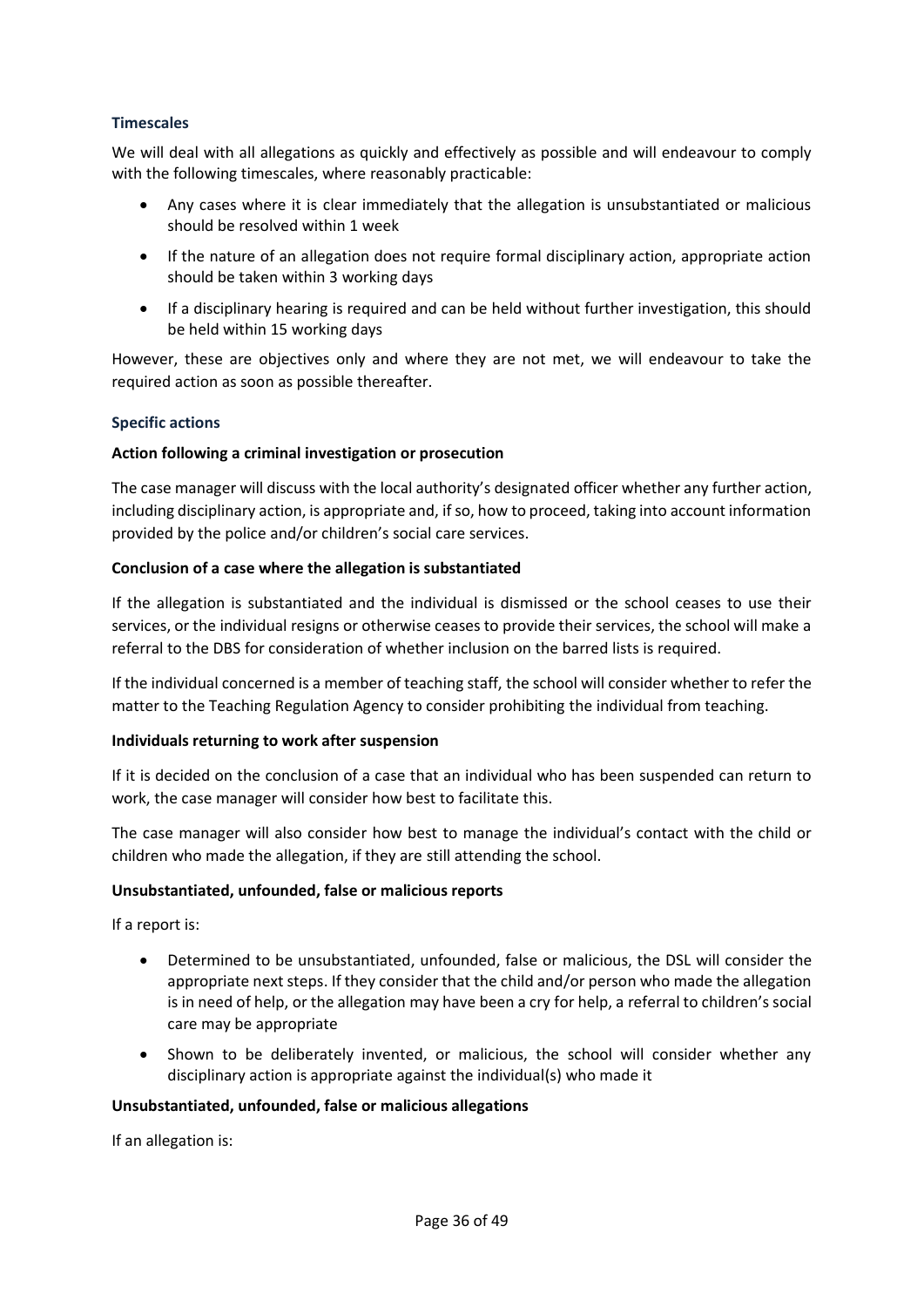- Determined to be unsubstantiated, unfounded, false or malicious, the LADO and case manager will consider the appropriate next steps. If they consider that the child and/or person who made the allegation is in need of help, or the allegation may have been a cry for help, a referral to children's social care may be appropriate
- Shown to be deliberately invented, or malicious, the school will consider whether any disciplinary action is appropriate against the individual(s) who made it

## **Confidentiality and information sharing**

The school will make every effort to maintain confidentiality and guard against unwanted publicity while an allegation is being investigated or considered.

The case manager will take advice from the LADO, police and children's social care services, as appropriate, to agree:

- Who needs to know about the allegation and what information can be shared
- How to manage speculation, leaks and gossip, including how to make parents or carers of a child/children involved aware of their obligations with respect to confidentiality
- What, if any, information can be reasonably given to the wider community to reduce speculation
- How to manage press interest if, and when, it arises

#### **Record-keeping**

The case manager will maintain clear records about any case where the allegation or concern meets the criteria above and store them on the individual's confidential personnel file for the duration of the case.

The records of any allegation that, following an investigation, is found to be malicious or false will be deleted from the individual's personnel file (unless the individual consents for the records to be retained on the file).

For all other allegations (which are not found to be malicious or false), the following information will be kept on the file of the individual concerned:

- A clear and comprehensive summary of the allegation
- Details of how the allegation was followed up and resolved
- Notes of any action taken, decisions reached and the outcome
- A declaration on whether the information will be referred to in any future reference

In these cases, the school will provide a copy to the individual, in agreement with children's social care or the police as appropriate.

Where records contain information about allegations of sexual abuse, we will preserve these for the Independent Inquiry into Child Sexual Abuse (IICSA), for the term of the inquiry. We will retain all other records at least until the individual has reached normal pension age, or for 10 years from the date of the allegation if that is longer.

#### **References**

• When providing employer references, we will: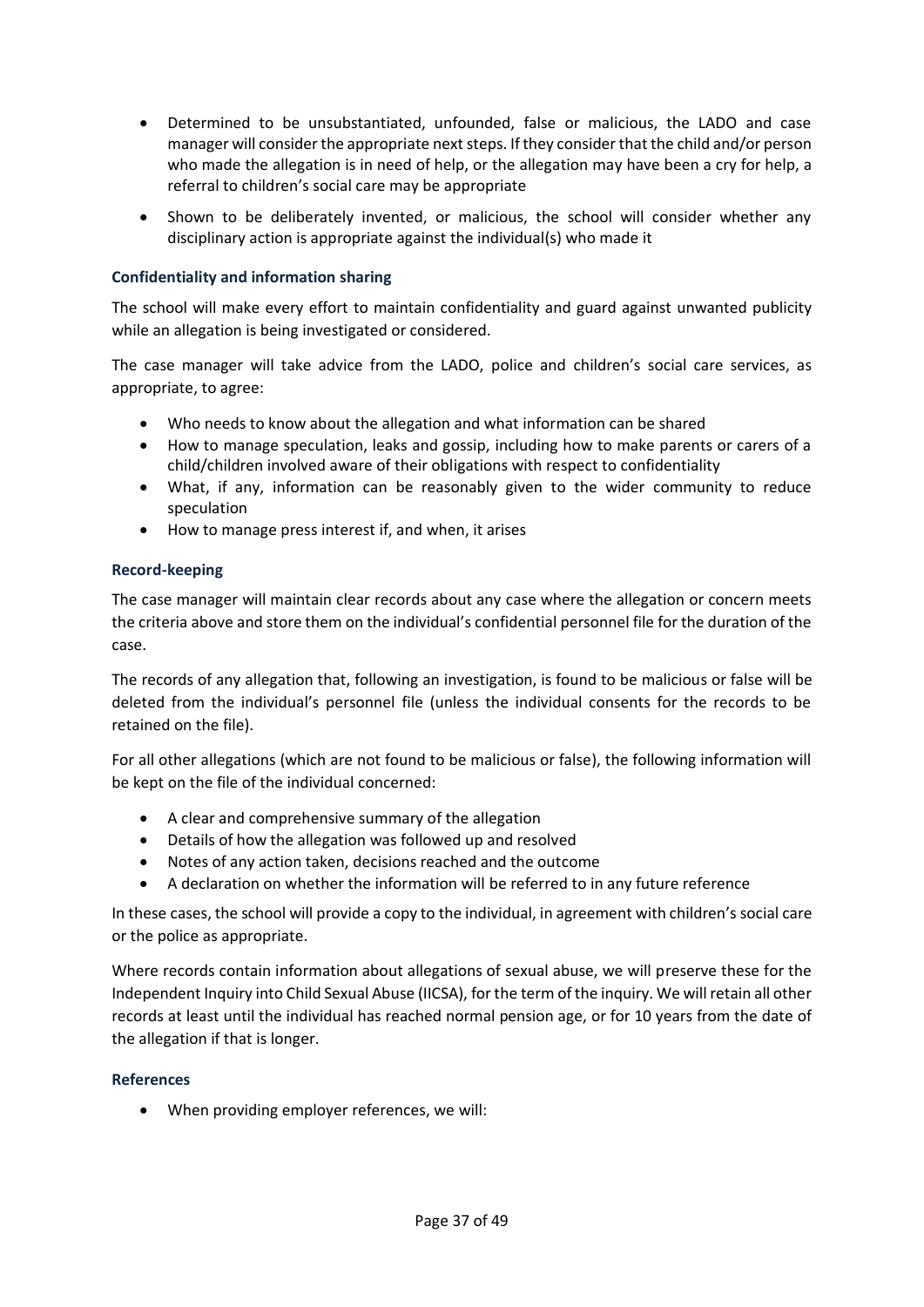- Not refer to any allegation that has been found to be false, unfounded, unsubstantiated or malicious, or any repeated allegations which have all been found to be false, unfounded, unsubstantiated or malicious
- Include substantiated allegations, provided that the information is factual and does not include opinions

## **Learning lessons**

After any cases where the allegations are *substantiated*, the case manager will review the circumstances of the case with the local authority's designated officer to determine whether there are any improvements that we can make to the school's procedures or practice to help prevent similar events in the future.

This will include consideration of (as applicable):

- Issues arising from the decision to suspend the member of staff
- The duration of the suspension
- Whether or not the suspension was justified
- The use of suspension when the individual is subsequently reinstated. We will consider how future investigations of a similar nature could be carried out without suspending the individual

For all other cases, the case manager will consider the facts and determine whether any improvements can be made.

#### **Non-recent allegations**

Abuse can be reported, no matter how long ago it happened.

We will report any non-recent allegations made by a child to the LADO in line with our local authority's procedures for dealing with non-recent allegations.

Where an adult makes an allegation to the school that they were abused as a child, we will advise the individual to report the allegation to the police.

#### **Section 2: concerns that do not meet the harm threshold**

This section applies to all concerns (including allegations) about members of staff, including supply teachers, volunteers and contractors, which do not meet the harm threshold set out in section 1 above.

Concerns may arise through, for example:

- Suspicion
- Complaint
- Disclosure made by a child, parent or other adult within or outside the school
- Pre-employment vetting checks

We recognise the importance of responding to and dealing with any concerns in a timely manner to safeguard the welfare of children.

#### **Definition of low-level concerns**

The term 'low-level' concern is any concern – no matter how small – that an adult working in or on behalf of the school may have acted in a way that: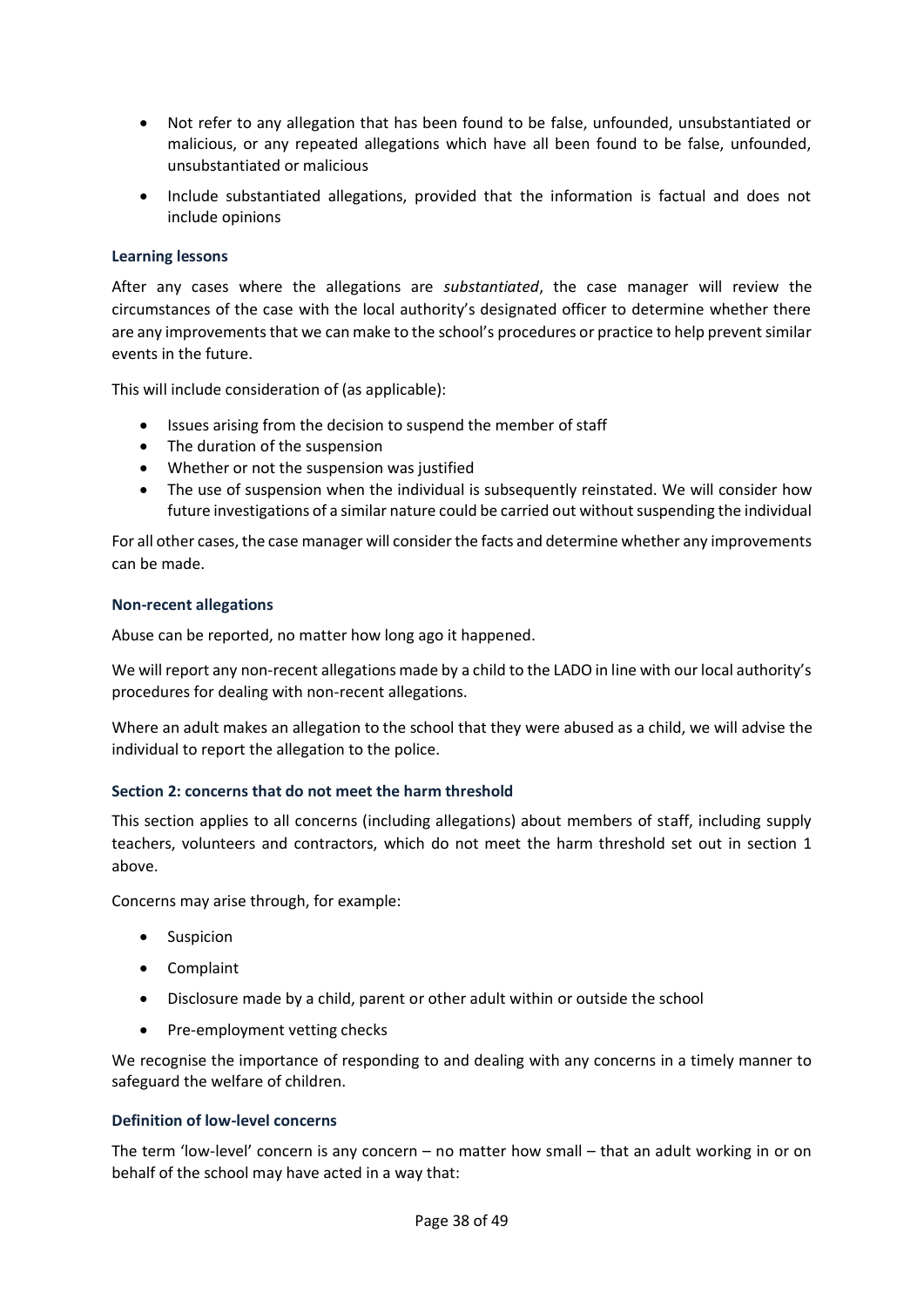- Is inconsistent with the staff code of conduct, including inappropriate conduct outside of work, **and**
- Does not meet the allegations threshold or is otherwise not considered serious enough to consider a referral to the designated officer at the local authority

Examples of such behaviour could include, but are not limited to:

- Being overly friendly with children
- Having favourites
- Taking photographs of children on their mobile phone
- Engaging with a child on a one-to-one basis in a secluded area or behind a closed door
- Using inappropriate sexualised, intimidating or offensive language

#### **Sharing low-level concerns**

We recognise the importance of creating a culture of openness, trust and transparency to encourage all staff to share low-level concerns so that they can be addressed appropriately.

We will create this culture by:

- Ensuring staff are clear about what appropriate behaviour is, and are confident in distinguishing expected and appropriate behaviour from concerning, problematic or inappropriate behaviour, in themselves and others
- Empowering staff to share any low-level concerns as per section 7.7 of this policy
- Empowering staff to self-refer
- Addressing unprofessional behaviour and supporting the individual to correct it at an early stage
- Providing a responsive, sensitive and proportionate handling of such concerns when they are raised
- Helping to identify any weakness in the school's safeguarding system

#### **Responding to low-level concerns**

If the concern is raised via a third party, the Head of School will collect evidence where necessary by speaking:

- Directly to the person who raised the concern, unless it has been raised anonymously
- To the individual involved and any witnesses

The Head of School will use the information collected to categorise the type of behaviour and determine any further action, in line with the Trust's code of conduct. If necessary, the Head of School will seek further advice from the LADO.

Keeping Children Safe in Education links to this report for more information [Developing and](https://www.farrer.co.uk/news-and-insights/developing-and-implementing-a-low-level-concerns-policy-a-guide-for-organisations-which-work-with-children/)  [implementing a low-level concerns policy: A guide for organisations which work with children\]](https://www.farrer.co.uk/news-and-insights/developing-and-implementing-a-low-level-concerns-policy-a-guide-for-organisations-which-work-with-children/)

#### **Record keeping**

All low-level concerns will be recorded in writing. In addition to details of the concern raised, records will include the context in which the concern arose, any action taken and the rationale for decisions and action taken.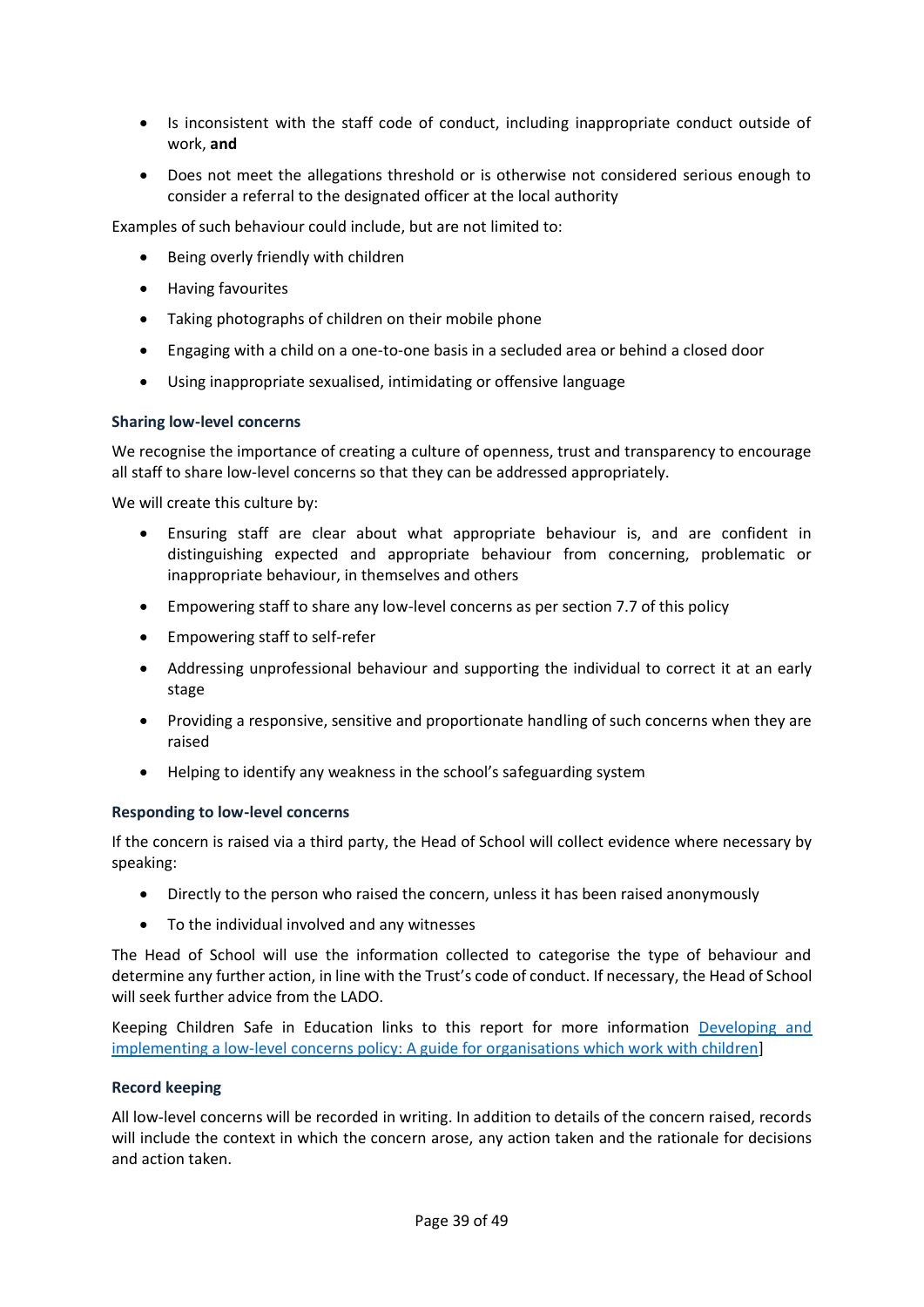Records will be:

- Kept confidential, held securely and comply with the DPA 2018 and UK GDPR
- Reviewed so that potential patterns of concerning, problematic or inappropriate behaviour can be identified. Where a pattern of such behaviour is identified, we will decide on a course of action, either through our disciplinary procedures or, where a pattern of behaviour moves from a concern to meeting the harms threshold as described in section 1 of this appendix, we will refer it to the designated officer at the local authority
- Retained at least until the individual leaves employment at the school

Where a low-level concern relates to a supply teacher or contractor, we will notify the individual's employer, so any potential patterns of inappropriate behaviour can be identified.

## **References**

We will not include low-level concerns in references unless:

- The concern (or group of concerns) has met the threshold for referral to the designated officer at the local authority and is found to be substantiated; and/or
- The concern (or group of concerns) relates to issues which would ordinarily be included in a reference, such as misconduct or poor performance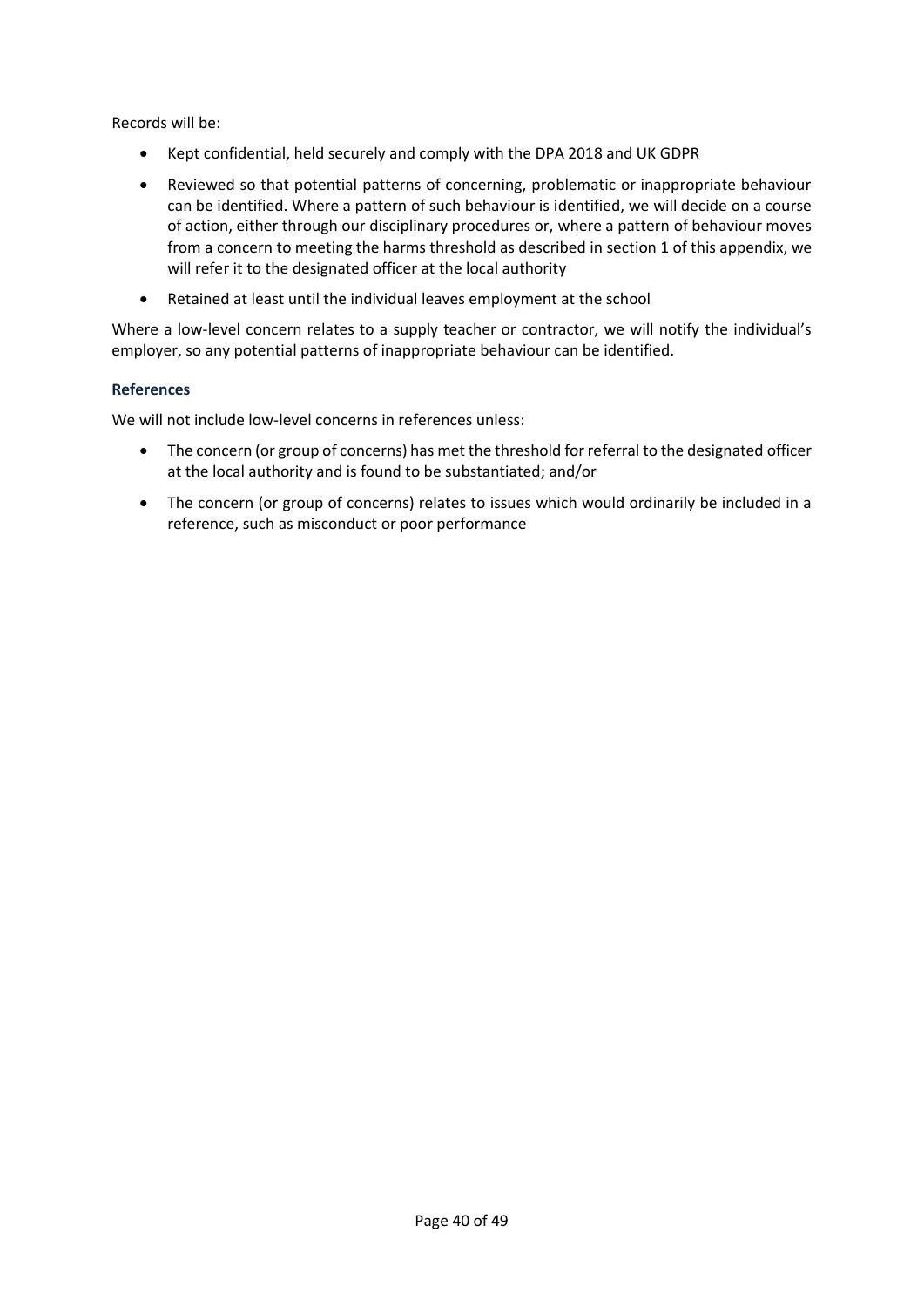## <span id="page-40-0"></span>**Appendix 4: specific safeguarding issues**

#### **Children missing from education**

A child going missing from education, particularly repeatedly, can be a warning sign of a range of safeguarding issues. This might include abuse or neglect, such as sexual abuse or exploitation or child criminal exploitation, or issues such as mental health problems, substance abuse, radicalisation, FGM or forced marriage.

There are many circumstances where a child may become missing from education, but some children are particularly at risk. These include children who:

- Are at risk of harm or neglect
- Are at risk of forced marriage or FGM
- Come from Gypsy, Roma, or Traveller families
- Come from the families of service personnel
- Go missing or run away from home or care
- Are supervised by the youth justice system
- Cease to attend a school
- Come from new migrant families

We will follow our procedures for unauthorised absence and for dealing with children who go missing from education, particularly on repeat occasions, to help identify the risk of abuse and neglect, including sexual exploitation, and to help prevent the risks of going missing in future. This includes informing the local authority if a child leaves the school without a new school being named, and adhering to requirements with respect to sharing information with the local authority, when applicable, when removing a child's name from the admission register at non-standard transition points.

Staff will be trained in signs to look out for and the individual triggers to be aware of when considering the risks of potential safeguarding concerns which may be related to being missing, such as travelling to conflict zones, FGM and forced marriage.

If a staff member suspects that a child is suffering from harm or neglect, we will follow local child protection procedures, including with respect to making reasonable enquiries. We will make an immediate referral to the local authority children's social care team, and the police, if the child is suffering or likely to suffer from harm, or in immediate danger.

#### **Child criminal exploitation**

Child criminal exploitation (CCE) is a form of abuse where an individual or group takes advantage of an imbalance of power to coerce, control, manipulate or deceive a child into criminal activity, in exchange for something the victim needs or wants, and/or for the financial or other advantage of the perpetrator or facilitator, and/or through violence or the threat of violence.

The abuse can be perpetrated by males or females, and children or adults. It can be a one-off occurrence or a series of incidents over time, and range from opportunistic to complex organised abuse.

The victim can be exploited even when the activity appears to be consensual. It does not always involve physical contact and can happen online. For example, young people may be forced to work in cannabis factories, coerced into moving drugs or money across the country (county lines), forced to shoplift or pickpocket, or to threaten other young people.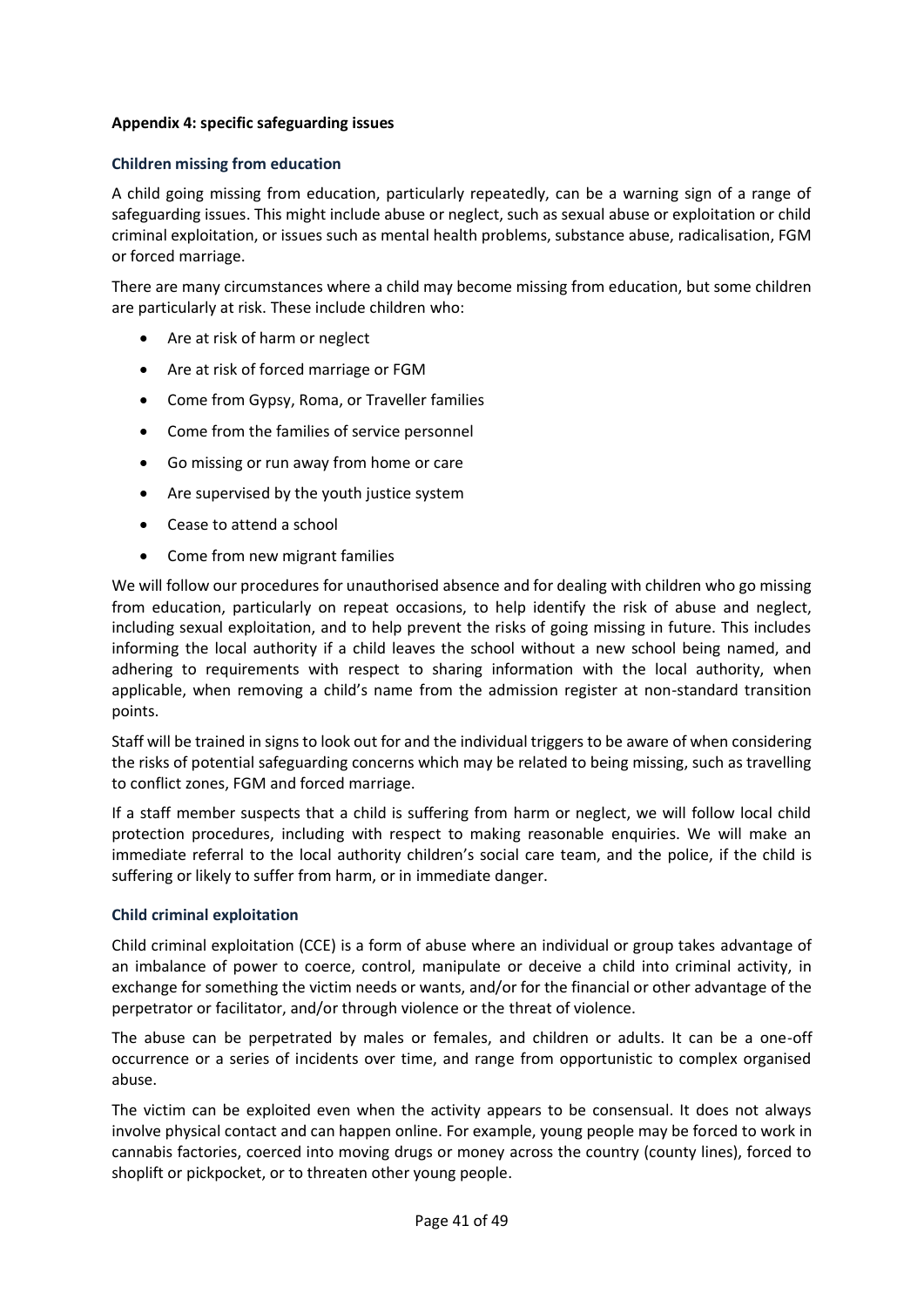Indicators of CCE can include a child:

- Appearing with unexplained gifts or new possessions
- Associating with other young people involved in exploitation
- Suffering from changes in emotional wellbeing
- Misusing drugs and alcohol
- Going missing for periods of time or regularly coming home late
- Regularly missing school or education
- Not taking part in education

If a member of staff suspects CCE, they will discuss this with the DSL. The DSL will trigger the local safeguarding procedures, including a referral to the local authority's children's social care team and the police, if appropriate.

## **Child sexual exploitation**

Child sexual exploitation (CSE) is a form of child sexual abuse where an individual or group takes advantage of an imbalance of power to coerce, manipulate or deceive a child into sexual activity, in exchange for something the victim needs or wants and/or for the financial advantage or increased status of the perpetrator or facilitator. It may, or may not, be accompanied by violence or threats of violence.

The abuse can be perpetrated by males or females, and children or adults. It can be a one-off occurrence or a series of incidents over time, and range from opportunistic to complex organised abuse.

The victim can be exploited even when the activity appears to be consensual. Children or young people who are being sexually exploited may not understand that they are being abused. They often trust their abuser and may be tricked into believing they are in a loving, consensual relationship.

CSE can include both physical contact (penetrative and non-penetrative acts) and non-contact sexual activity. It can also happen online. For example, young people may be persuaded or forced to share sexually explicit images of themselves, have sexual conversations by text, or take part in sexual activities using a webcam. CSE may also occur without the victim's immediate knowledge, for example through others copying videos or images.

In addition to the CCE indicators above, indicators of CSE can include a child:

- Having an older boyfriend or girlfriend
- Suffering from sexually transmitted infections or becoming pregnant

If a member of staff suspects CSE, they will discuss this with the DSL. The DSL will trigger the local safeguarding procedures, including a referral to the local authority's children's social care team and the police, if appropriate.

#### **Domestic abuse**

Children can witness and be adversely affected by domestic abuse and/or violence at home where it occurs between family members. In some cases, a child may blame themselves for the abuse or may have had to leave the family home as a result.

Types of domestic abuse include intimate partner violence, abuse by family members, teenage relationship abuse and child/adolescent to parent violence and abuse. Anyone can be a victim of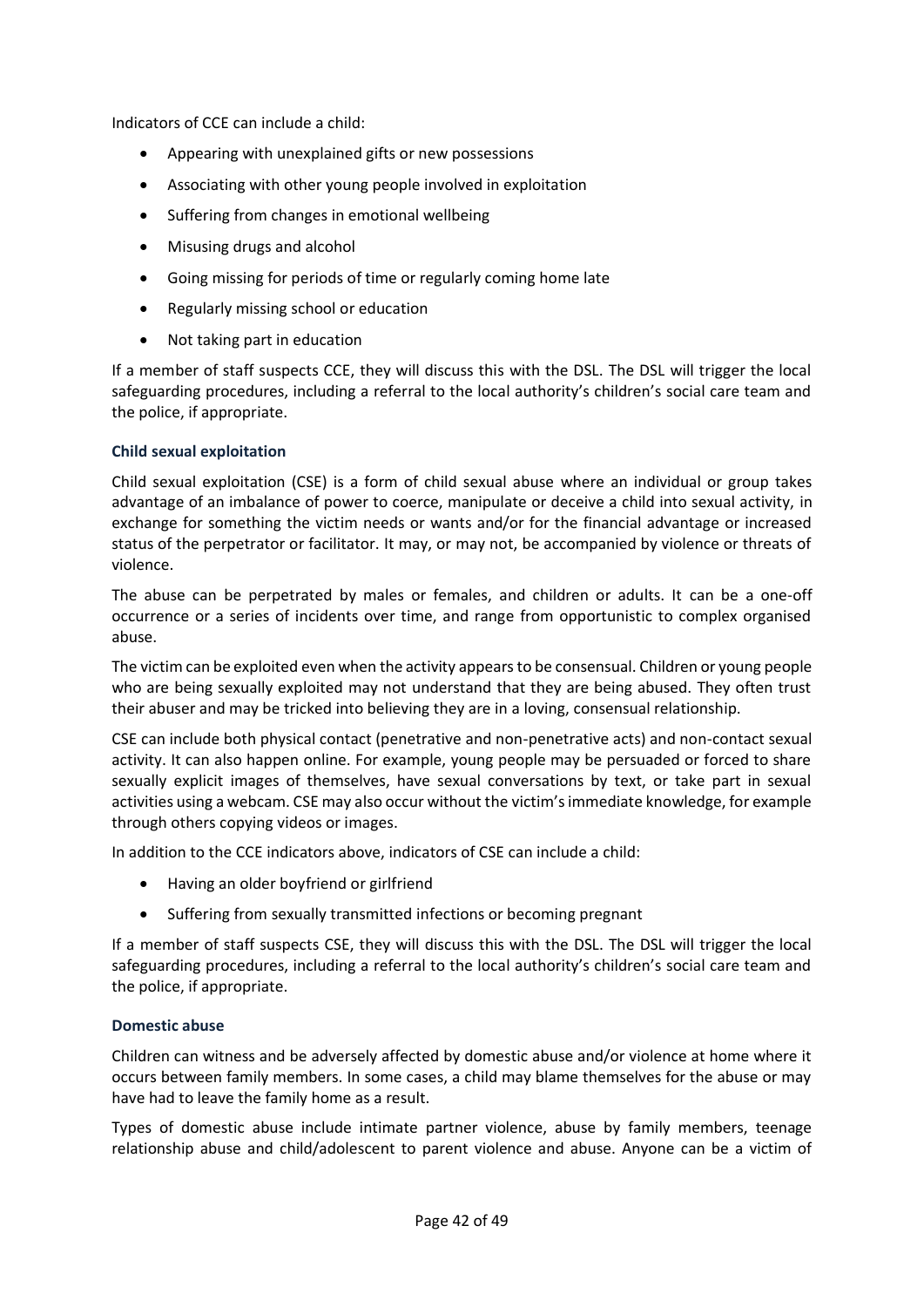domestic abuse, regardless of gender, age, ethnicity, socioeconomic status, sexuality or background, and domestic abuse can take place inside or outside of the home.

Exposure to domestic abuse and/or violence can have a serious, long-lasting emotional and psychological impact on children.

If police are called to an incident of domestic abuse and any children in the household have experienced the incident, the police will inform the key adult in school (usually the designated safeguarding lead) before the child or children arrive at school the following day.

The DSL will provide support according to the child's needs and update records about their circumstances.

#### **Homelessness**

Being homeless or being at risk of becoming homeless presents a real risk to a child's welfare.

The DSL deputies will be aware of contact details and referral routes, via an early help assessment which will enable the families to access local borough agencies that will support families.

Where a child has been harmed or is at risk of harm, the DSL will also make a referral to children's social care.

#### **So-called 'honour-based' abuse (including FGM and forced marriage)**

So-called 'honour-based' abuse (HBA) encompasses incidents or crimes committed to protect or defend the honour of the family and/or community, including FGM, forced marriage, and practices such as breast ironing.

Abuse committed in this context often involves a wider network of family or community pressure and can include multiple perpetrators.

All forms of HBA are abuse and will be handled and escalated as such. All staff will be alert to the possibility of a child being at risk of HBA or already having suffered it. If staff have a concern, they will speak to the DSL, who will activate local safeguarding procedures.

#### **FGM**

The DSL will make sure that staff have access to appropriate training to equip them to be alert to children affected by FGM or at risk of FGM.

Section 7.3 of this policy sets out the procedures to be followed if a staff member discovers that an act of FGM appears to have been carried out or suspects that a pupil is at risk of FGM.

Indicators that FGM has already occurred include:

- A pupil confiding in a professional that FGM has taken place
- A mother/family member disclosing that FGM has been carried out
- A family/pupil already being known to social services in relation to other safeguarding issues
- A girl:
	- o Having difficulty walking, sitting or standing, or looking uncomfortable
	- o Finding it hard to sit still for long periods of time (where this was not a problem previously)
	- o Spending longer than normal in the bathroom or toilet due to difficulties urinating
	- o Having frequent urinary, menstrual or stomach problems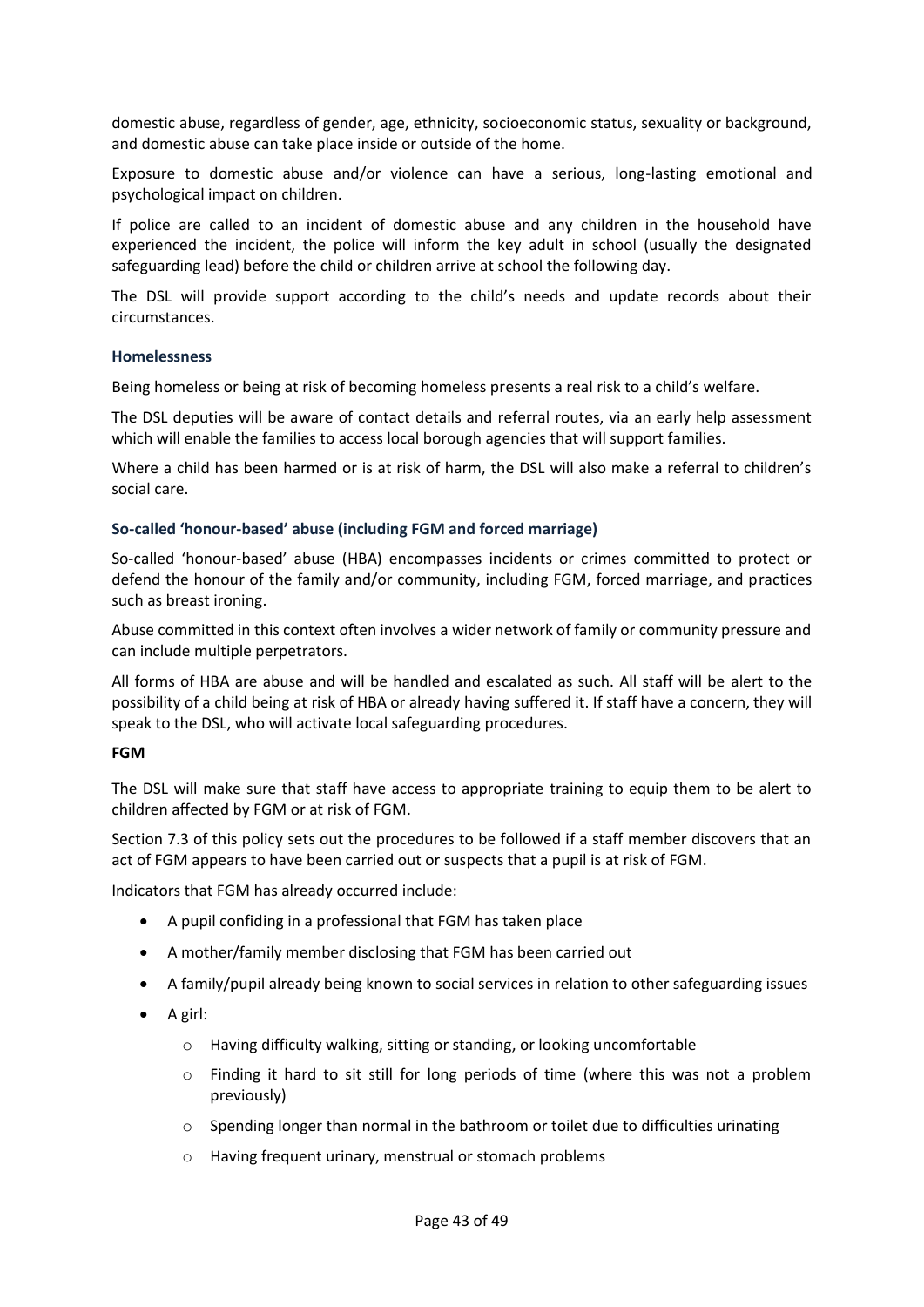- o Avoiding physical exercise or missing PE
- o Being repeatedly absent from school, or absent for a prolonged period
- $\circ$  Demonstrating increased emotional and psychological needs for example, withdrawal or depression, or significant change in behaviour
- o Being reluctant to undergo any medical examinations
- o Asking for help, but not being explicit about the problem
- o Talking about pain or discomfort between her legs

Potential signs that a pupil may be at risk of FGM include:

- The girl's family having a history of practising FGM (this is the biggest risk factor to consider)
- FGM being known to be practised in the girl's community or country of origin
- A parent or family member expressing concern that FGM may be carried out
- A family not engaging with professionals (health, education or other) or already being known to social care in relation to other safeguarding issues
- A girl:
	- o Having a mother, older sibling or cousin who has undergone FGM
	- o Having limited level of integration within UK society
	- $\circ$  Confiding to a professional that she is to have a "special procedure" or to attend a special occasion to "become a woman"
	- $\circ$  Talking about a long holiday to her country of origin or another country where the practice is prevalent, or parents/carers stating that they or a relative will take the girl out of the country for a prolonged period
	- $\circ$  Requesting help from a teacher or another adult because she is aware or suspects that she is at immediate risk of FGM
	- $\circ$  Talking about FGM in conversation for example, a girl may tell other children about it (although it is important to take into account the context of the discussion)
	- o Being unexpectedly absent from school
	- o Having sections missing from her 'red book' (child health record) and/or attending a travel clinic or equivalent for vaccinations/anti-malarial medication

The above indicators and risk factors are not intended to be exhaustive.

#### **Forced marriage**

Forcing a person into marriage is a crime. A forced marriage is one entered into without the full and free consent of one or both parties and where violence, threats, or any other form of coercion is used to cause a person to enter into a marriage. Threats can be physical or emotional and psychological.

Staff will receive training around forced marriage and the presenting symptoms. We are aware of the 'one chance' rule, i.e. we may only have one chance to speak to the potential victim and only one chance to save them.

If a member of staff suspects that a pupil is being forced into marriage, they will speak to the pupil about their concerns in a secure and private place. They will then report this to the DSL.

The DSL will: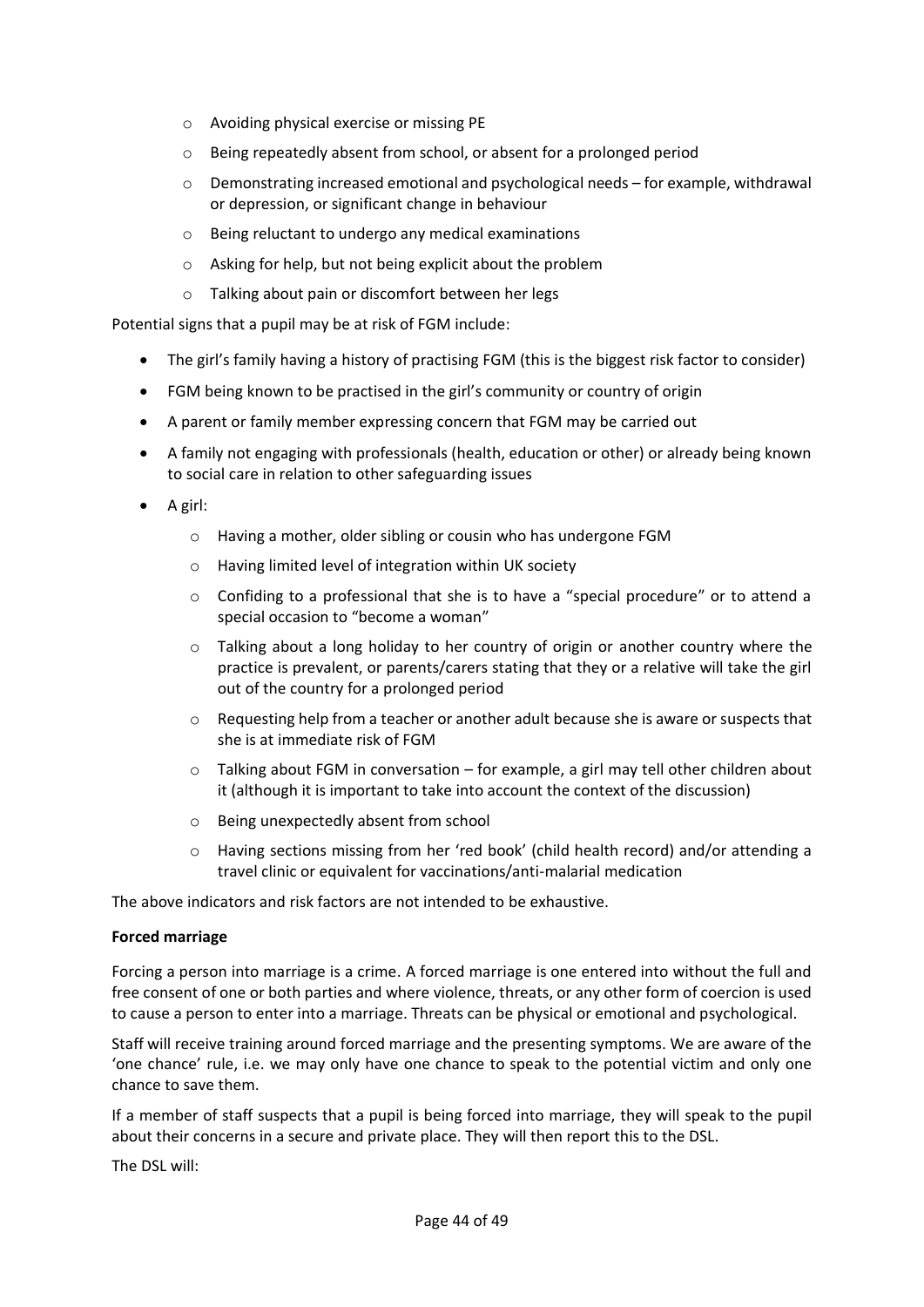- Speak to the pupil about the concerns in a secure and private place
- Activate the local safeguarding procedures and refer the case to the local authority's designated officer
- Seek advice from the Forced Marriage Unit on 020 7008 0151 or [fmu@fco.gov.uk](mailto:fmu@fco.gov.uk)
- Refer the pupil to an education welfare officer, pastoral tutor, learning mentor, or school counsellor, as appropriate

#### **Preventing radicalisation**

- Radicalisation refers to the process by which a person comes to support terrorism and extremist ideologies associated with terrorist groups
- **Extremism** is vocal or active opposition to fundamental British values, such as democracy, the rule of law, individual liberty, and mutual respect and tolerance of different faiths and beliefs. This also includes calling for the death of members of the armed forces
- **Terrorism** is an action that:
	- o Endangers or causes serious violence to a person/people;
	- o Causes serious damage to property; or
	- o Seriously interferes or disrupts an electronic system

The use or threat of terrorism must be designed to influence the government or to intimidate the public and is made for the purpose of advancing a political, religious or ideological cause.

Schools have a duty to prevent children from being drawn into terrorism. The DSL will undertake Prevent awareness training and make sure that staff have access to appropriate training to equip them to identify children at risk.

We will assess the risk of children in our school being drawn into terrorism. This assessment will be based on an understanding of the potential risk in our local area, in collaboration with our local safeguarding partners and local police force.

We will ensure that suitable internet filtering is in place, and equip our pupils to stay safe online at school and at home.

There is no single way of identifying an individual who is likely to be susceptible to an extremist ideology. Radicalisation can occur quickly or over a long period.

Staff will be alert to changes in pupils' behaviour.

The government website **Educate Against Hate and charit[y NSPCC](https://www.nspcc.org.uk/what-you-can-do/report-abuse/dedicated-helplines/protecting-children-from-radicalisation/)** say that signs that a pupil is being radicalised can include:

- Refusal to engage with, or becoming abusive to, peers who are different from themselves
- Becoming susceptible to conspiracy theories and feelings of persecution
- Changes in friendship groups and appearance
- Rejecting activities they used to enjoy
- Converting to a new religion
- Isolating themselves from family and friends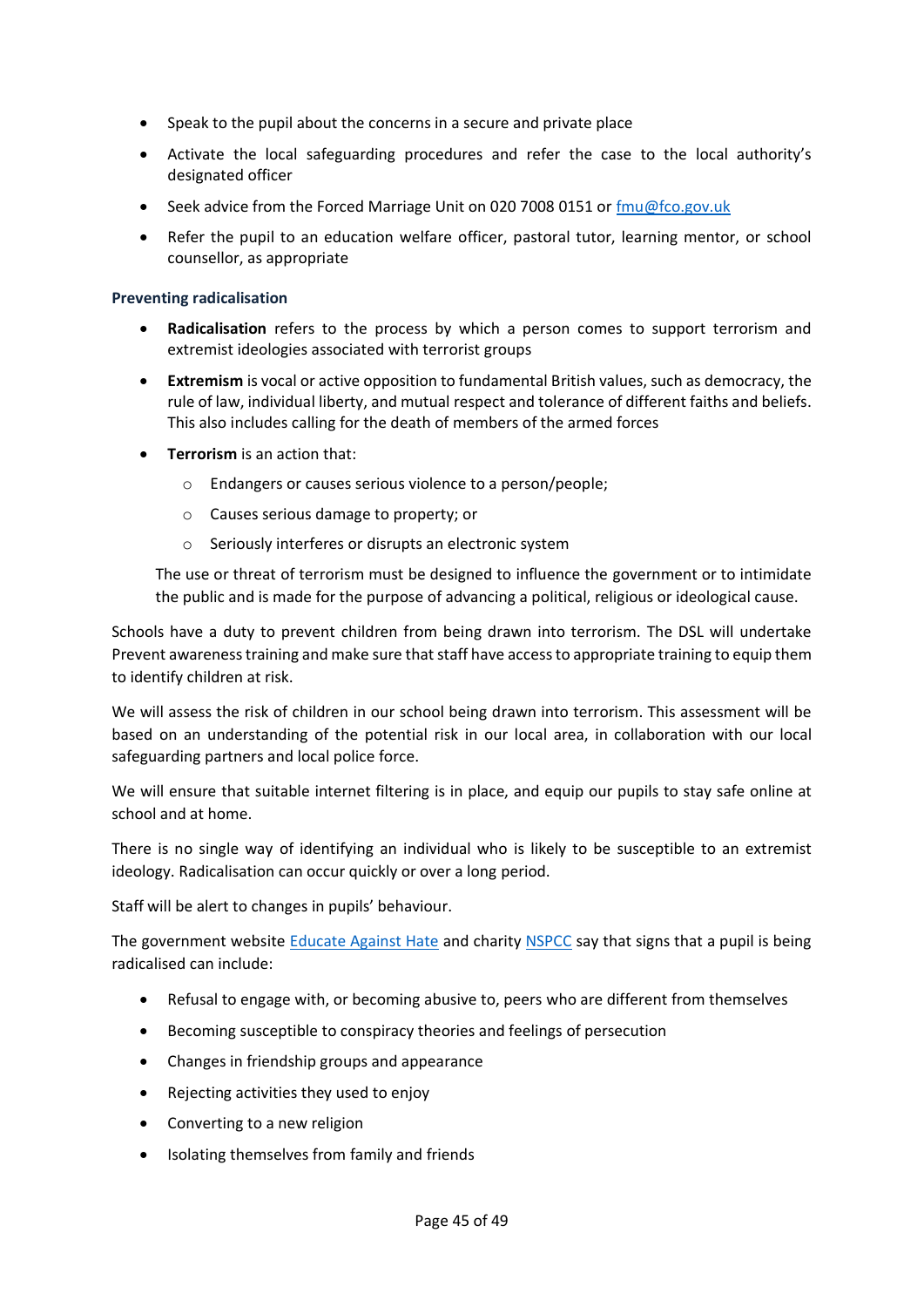- Talking as if from a scripted speech
- An unwillingness or inability to discuss their views
- A sudden disrespectful attitude towards others
- Increased levels of anger
- Increased secretiveness, especially around internet use
- Expressions of sympathy for extremist ideologies and groups, or justification of their actions
- Accessing extremist material online, including on Facebook or Twitter
- Possessing extremist literature
- Being in contact with extremist recruiters and joining, or seeking to join, extremist organisations

Children who are at risk of radicalisation may have low self-esteem, or be victims of bullying or discrimination. It is important to note that these signs can also be part of normal teenage behaviour – staff should have confidence in their instincts and seek advice if something feels wrong.

If staff are concerned about a pupil, they will follow our procedures set out in section 7.5 of this policy, including discussing their concerns with the DSL.

Staff should **always** take action if they are worried.

Further information on the school's measures to prevent radicalisation are set out in other school policies and procedures, including behaviour policy and online/e-safety policy.

#### **Peer-on-peer abuse**

Peer-on-peer abuse is when children abuse other children. This type of abuse can take place inside and outside of school and online.

Peer-on-peer abuse is most likely to include, but may not be limited to:

- Bullying (including cyber-bullying, prejudice-based and discriminatory bullying)
- Abuse in intimate personal relationships between peers
- Physical abuse such as hitting, kicking, shaking, biting, hair pulling, or otherwise causing physical harm (this may include an online element which facilitates, threatens and/or encourages physical abuse)
- Sexual violence, such as rape, assault by penetration and sexual assault (this may include an online element which facilitates, threatens and/or encourages sexual violence)
- Sexual harassment, such as sexual comments, remarks, jokes and online sexual harassment, which may be standalone or part of a broader pattern of abuse
- Causing someone to engage in sexual activity without consent, such as forcing someone to strip, touch themselves sexually, or to engage in sexual activity with a third party
- Consensual and non-consensual sharing of nudes and semi-nude images and/or videos (also known as sexting or youth produced sexual imagery)
- Upskirting, which typically involves taking a picture under a person's clothing without their permission, with the intention of viewing their genitals or buttocks to obtain sexual gratification, or cause the victim humiliation, distress or alarm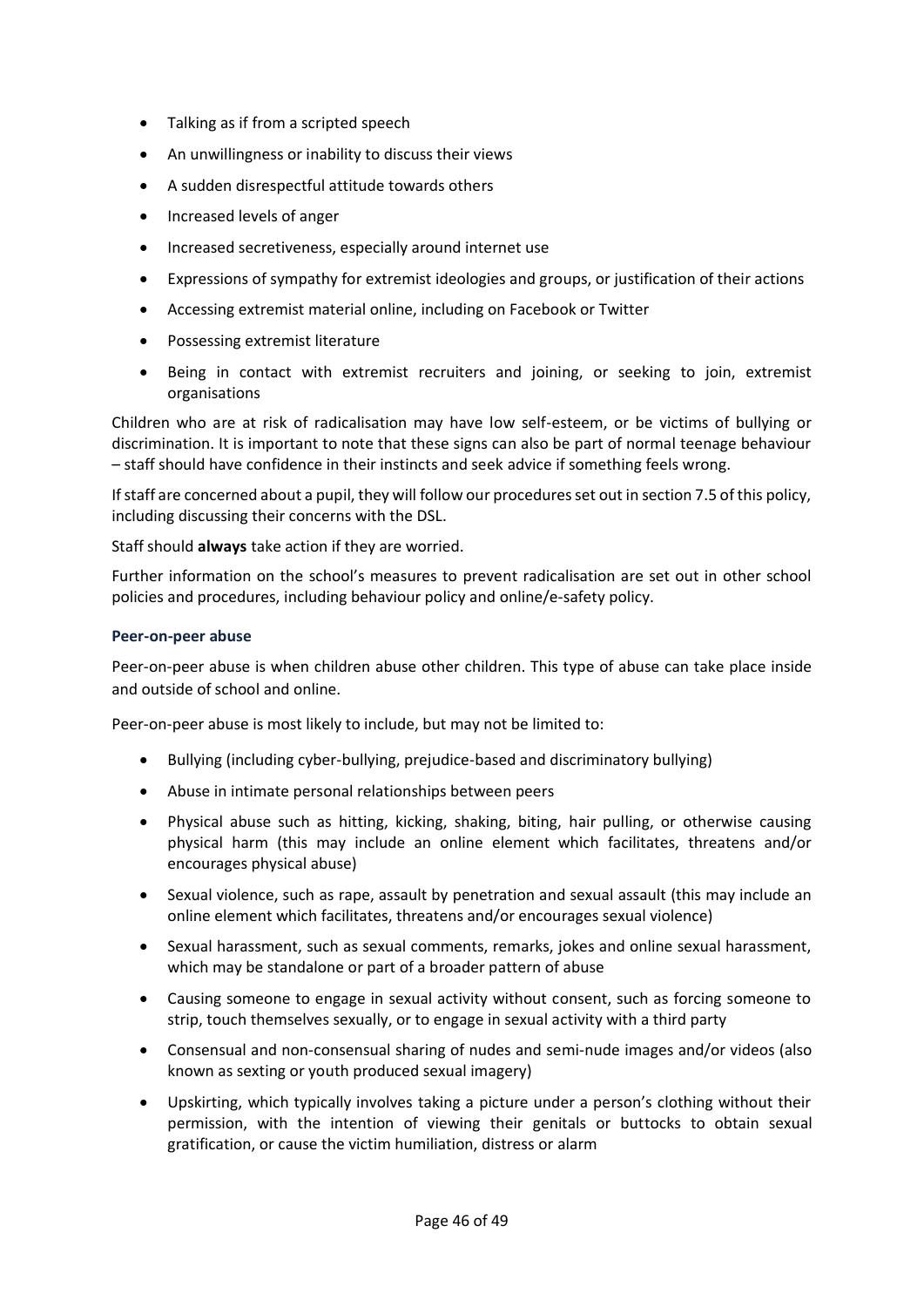• Initiation/hazing type violence and rituals (this could include activities involving harassment, abuse or humiliation used as a way of initiating a person into a group and may also include an online element)

Where children abuse their peers online, this can take the form of, for example, abusive, harassing, and misogynistic messages; the non-consensual sharing of indecent images, especially around chat groups; and the sharing of abusive images and pornography, to those who don't want to receive such content.

If staff have any concerns about peer-on-peer abuse, or a child makes a report to them, they will follow the procedures set out in section 7 of this policy, as appropriate. In particular, section 7.8 and 7.9 set out more detail about our school's approach to this type of abuse.

## **Sexual violence and sexual harassment between children in schools**

Sexual violence and sexual harassment can occur:

- Between 2 children of any age and sex
- Through a group of children sexually assaulting or sexually harassing a single child or group of children
- Online and face to face (both physically and verbally)

Sexual violence and sexual harassment exist on a continuum and may overlap.

Children who are victims of sexual violence and sexual harassment will likely find the experience stressful and distressing. This will, in all likelihood, adversely affect their educational attainment and will be exacerbated if the alleged perpetrator(s) attends the same school.

If a victim reports an incident, it is essential that staff make sure they are reassured that they are being taken seriously and that they will be supported and kept safe. A victim should never be given the impression that they are creating a problem by reporting sexual violence or sexual harassment. Nor should a victim ever be made to feel ashamed for making a report.

Some groups are potentially more at risk. Evidence shows that girls, children with SEN and/or disabilities, and lesbian, gay, bisexual and transgender (LGBT) children are at greater risk.

Staff should be aware of the importance of:

- Challenging inappropriate behaviours
- Making clear that sexual violence and sexual harassment is not acceptable, will never be tolerated and is not an inevitable part of growing up
- Challenging physical behaviours (potentially criminal in nature), such as grabbing bottoms, breasts and genitalia, pulling down trousers, flicking bras and lifting up skirts. Dismissing or tolerating such behaviours risks normalising them

If staff have any concerns about sexual violence or sexual harassment, or a child makes a report to them, they will follow the procedures set out in section 7 of this policy, as appropriate. In particular, section 7.8 and 7.9 set out more detail about our school's approach to this type of abuse.

## **Serious violence**

Indicators which may signal that a child is at risk from, or involved with, serious violent crime may include:

- Increased absence from school
- Change in friendships or relationships with older individuals or groups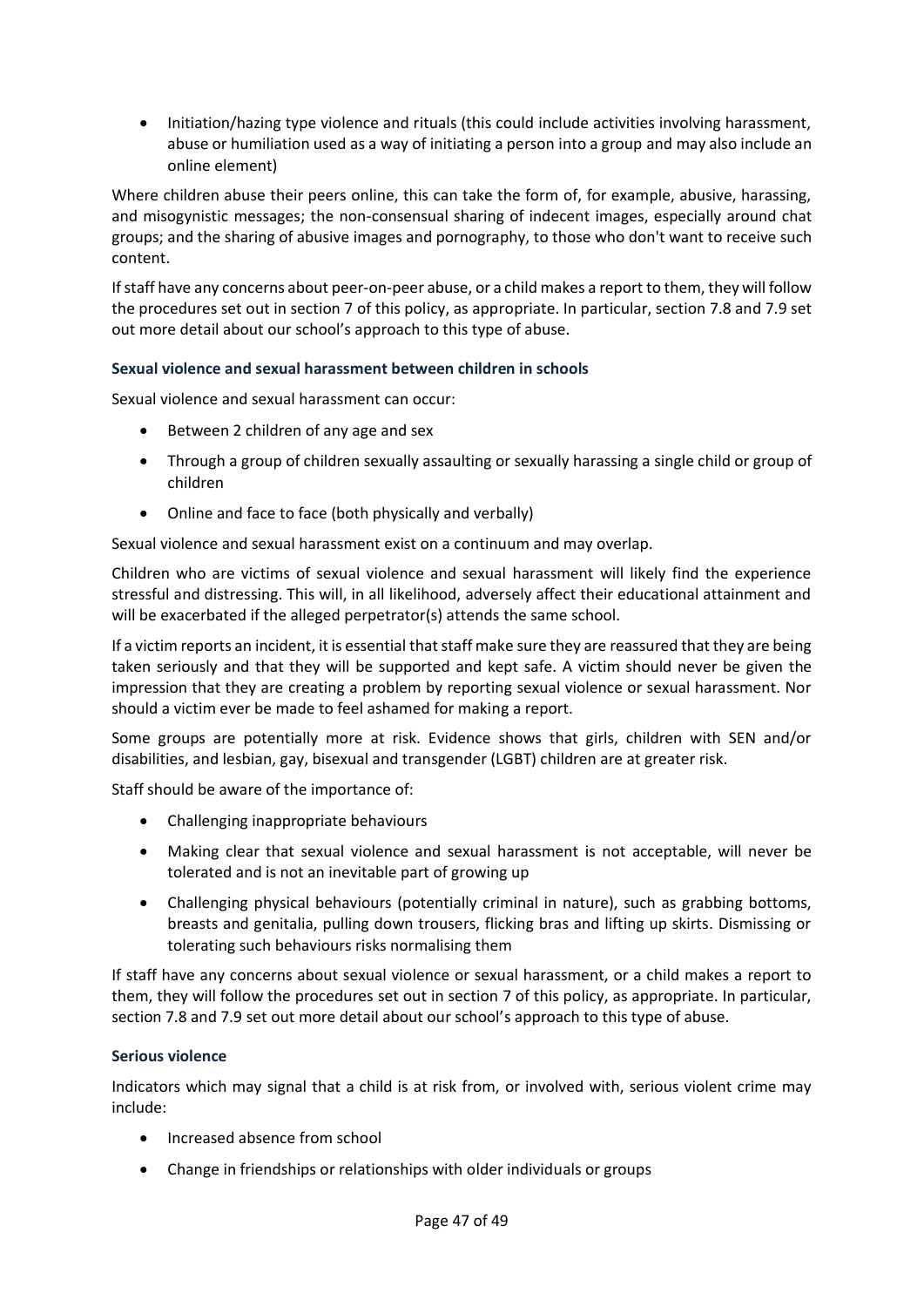- Significant decline in performance
- Signs of self-harm or a significant change in wellbeing
- Signs of assault or unexplained injuries
- Unexplained gifts or new possessions (this could indicate that the child has been approached by, or is involved with, individuals associated with criminal networks or gangs and may be at risk of criminal exploitation (see above))

Risk factors which increase the likelihood of involvement in serious violence include:

- Being male
- Having been frequently absent or permanently excluded from school
- Having experienced child maltreatment
- Having been involved in offending, such as theft or robbery

Staff will be aware of these indicators and risk factors. If a member of staff has a concern about a pupil being involved in, or at risk of, serious violence, they will report this to the DSL.

## **Checking the identity and suitability of visitors**

All visitors will be required to verify their identity to the satisfaction of staff and to leave their belongings, including their mobile phone(s), in a safe place during their visit.

If the visitor is unknown to the setting, we will check their credentials and reason for visiting before allowing them to enter the setting. Visitors should be ready to produce identification.

Visitors are expected to sign the visitors' book and wear a visitor's badge.

Visitors to the school who are visiting for a professional purpose, such as educational psychologists and school improvement officers, will be asked to show photo ID and:

- Will be asked to show their DBS certificate, which will be checked alongside their photo ID; or
- The organisation sending the professional, such as the LA or educational psychology service, will provide prior written confirmation that an appropriate level of DBS check has been carried out

All other visitors, including visiting speakers, will be accompanied by a member of staff at all times. We will not invite into the school any speaker who is known to disseminate extremist views, and will carry out appropriate checks to ensure that any individual or organisation using school facilities is not seeking to disseminate extremist views or radicalise pupils or staff.

## **Non-collection of children**

If a child is not collected at the end of the session/day, we will:

- School office will contact parents/carers by phone
- If no contact with Parent/carer secondary contacts will be phoned
- If contact has not been made with appropriate adult social services will be notified via a phone call to MASH and the school will follow the guidance given

#### **Missing pupils**